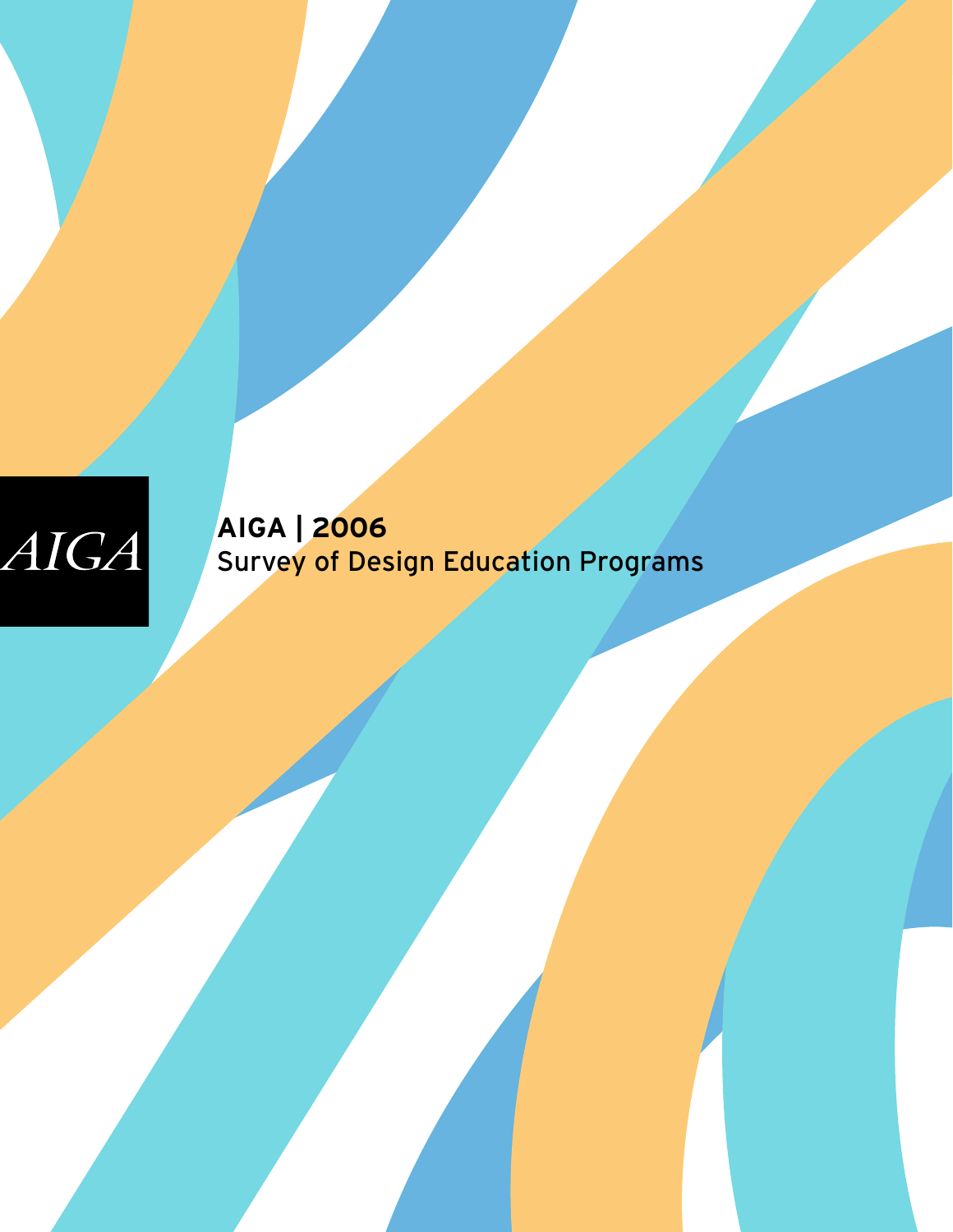# $AIGA$

**AIGA | 2006**  Survey of Design Education Programs

AIGA | 2006 Survey of Design Education Programs 2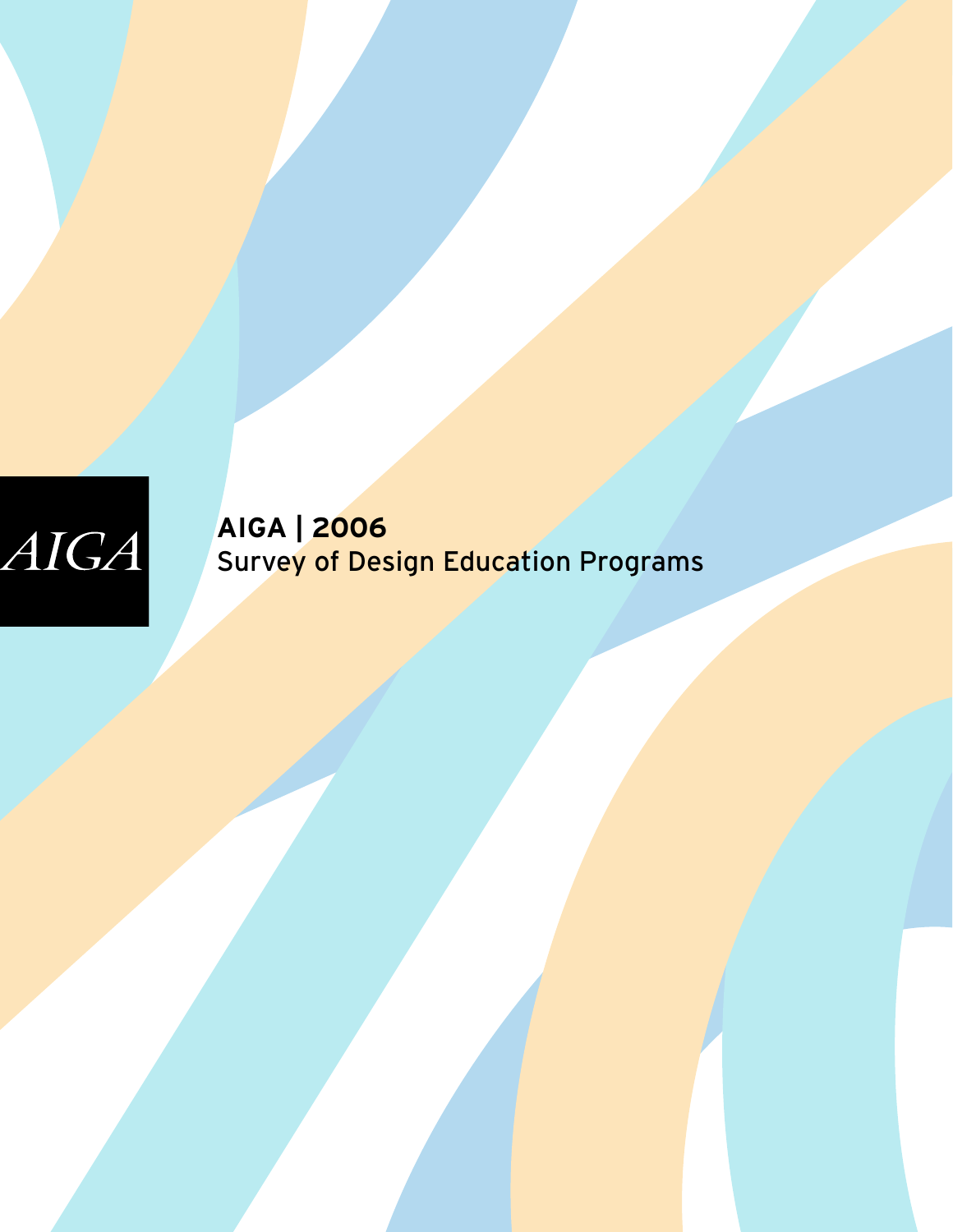## Contents

| Purpose     | 4  |  |
|-------------|----|--|
| Method      | 5  |  |
| Data Tables | 6  |  |
| Appendix    | 42 |  |
|             |    |  |

© Readex Research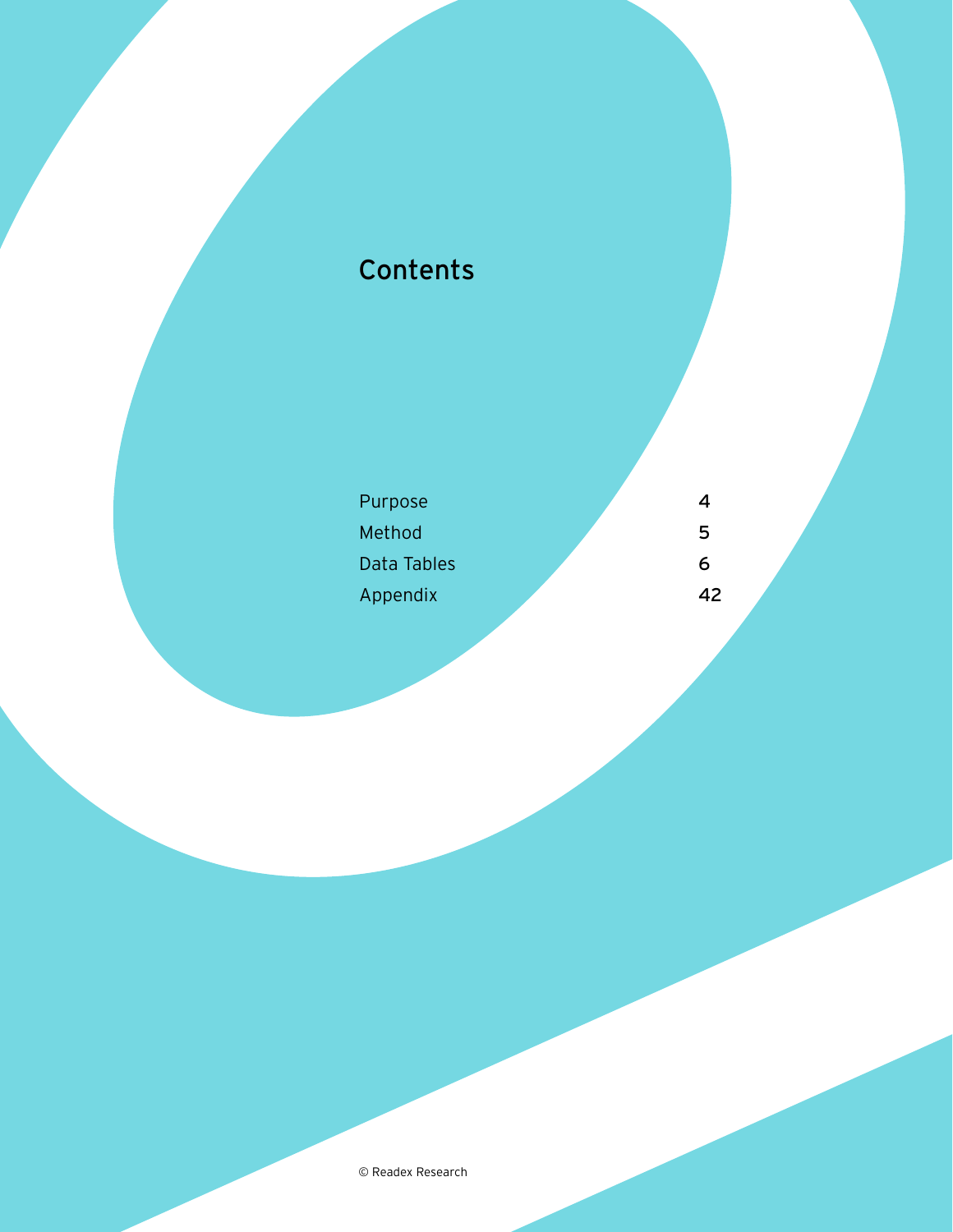

The findings cited in this report are based on a survey sponsored by AIGA.

Through the use of a web–based survey of design educators, the purpose of this research project was to provide AIGA with information about U.S. design education programs, with the ultimate goal of developing a comprehensive directory of such programs.

Specific areas of inquiry include

Types of undergraduate and graduate degrees and majors offered by institutions providing design education

The nature of those degree programs: areas of focus, requirements, enrollment, distance learning options, internship requirements, etc.

The composition of design education faculty at those institutions: contract status, numbers, teaching assignments, tenure status, etc.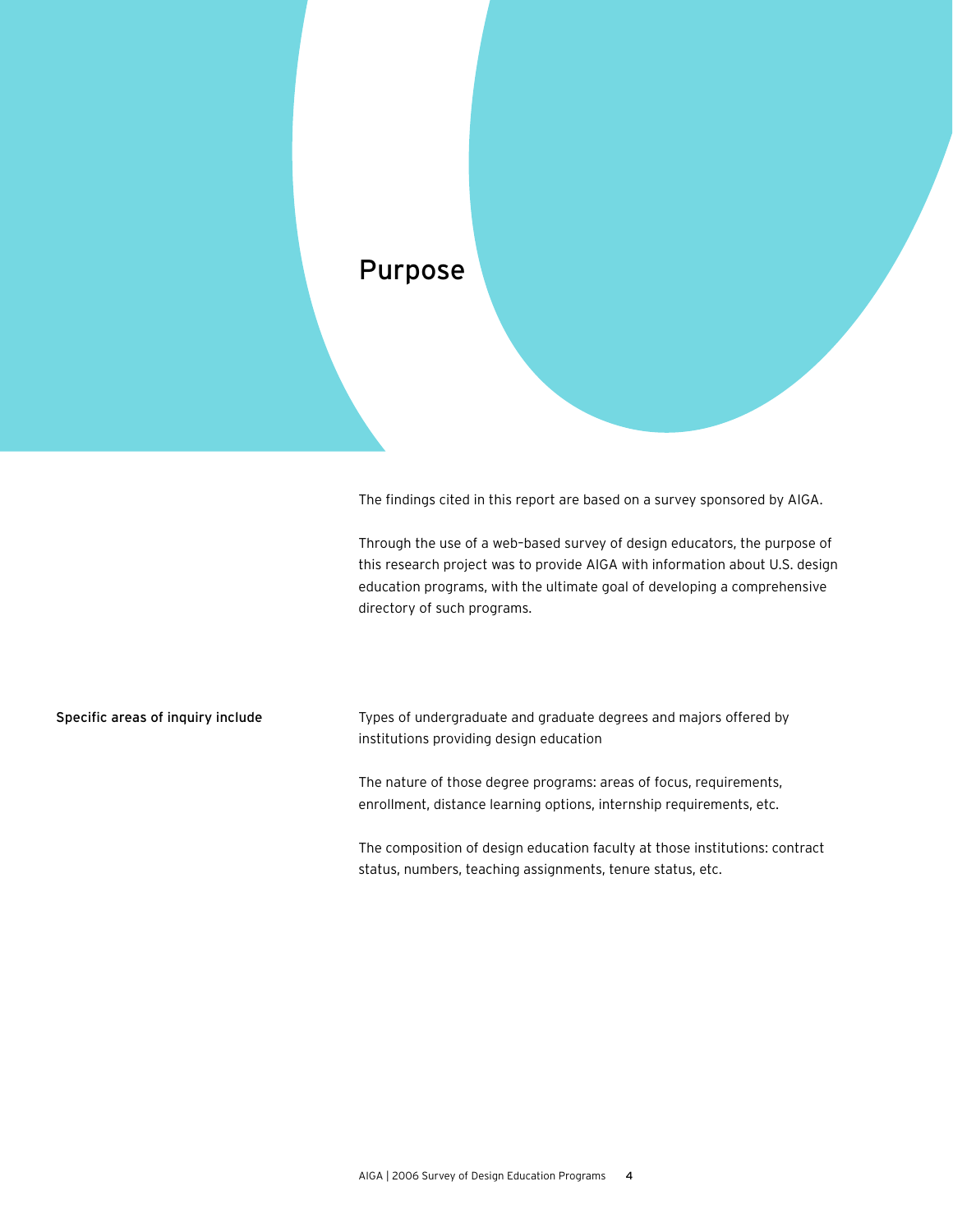#### Method

The survey sample of 551 was developed by MemberSurvey.com (division of Readex Research) METHOD from several list sources provided by AIGA: NASAD program administrators, AIGA educator leaders (including current and lapsed members, as well as AIGA conference attendees), and educational leader respondents to AIGA's 2006 Design Educators Salary Survey. Only unduplicated emailable individuals were invited.

Data was collected via an adaptive web–based survey from May 2 to June 19, 2006; those receiving the invitation emails were also encouraged to forward the invitations to other design educators. The survey returned 352 usable responses (or 64% of the 551 invited, though the number of referred respondents in that total is unknown). As with any research, the results should be interpreted with the potential of non–response bias in mind. It is unknown how those who responded to the survey may be different from those who did not respond. In general, the higher the response rate, the lower the probability of estimation errors due to non–response and thus, the more stable the results.

Percentages based on all 352 responding institutions are subject to a margin of error of ±5.1% at the 95% confidence level. Percentages based on smaller numbers of responses (e.g., those offering graduate programs) are subject to more statistical variation.

Please refer to the Appendix for complete details of the survey method.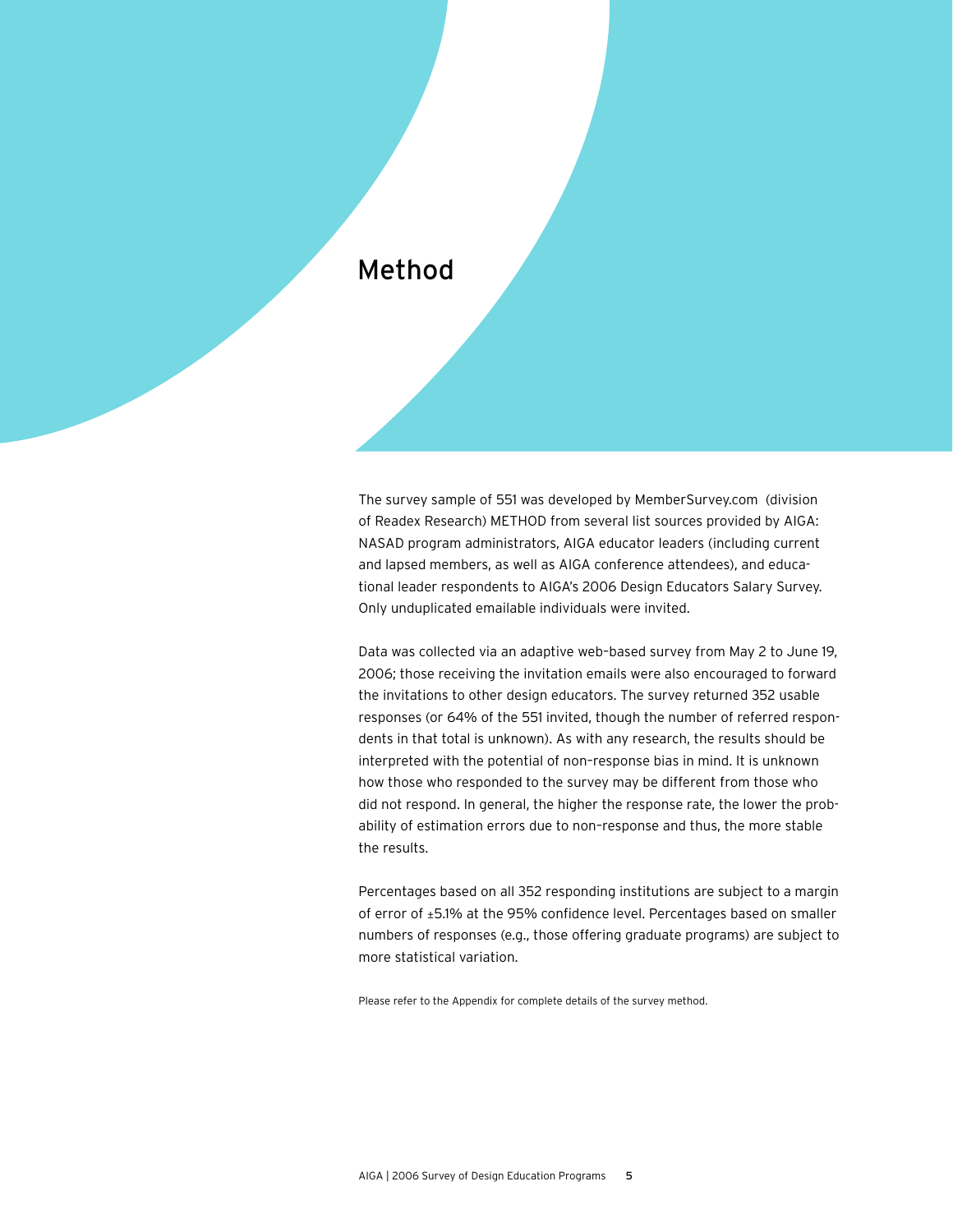## Data Tables Index

| Data Interpretation                                        | 7                |  |  |  |
|------------------------------------------------------------|------------------|--|--|--|
| <b>Key to Tables</b>                                       | 8                |  |  |  |
| Responding Institutions: Degrees Granted                   | 9                |  |  |  |
| Institutions Offering Undergraduate Degree(s)              |                  |  |  |  |
| <b>Focuses</b>                                             | 10 <sup>10</sup> |  |  |  |
| <b>Areas Required</b>                                      | 11               |  |  |  |
| Number Graduated In Most Recent Year                       | 12 <sup>2</sup>  |  |  |  |
| Number Enrolled In Most Recent Year                        | 13               |  |  |  |
| <b>Options For Meeting Requirements</b>                    | 14               |  |  |  |
| <b>Internship Status</b>                                   | 15               |  |  |  |
| Institutions Offering Graduate Degree(s)                   |                  |  |  |  |
| <b>Focuses</b>                                             | 16               |  |  |  |
| <b>Program Orientations</b>                                | 17 <sup>2</sup>  |  |  |  |
| Number Graduated In Most Recent Year                       | 18               |  |  |  |
| Number Enrolled In Most Recent Year                        | 19               |  |  |  |
| <b>Majority Of Coursework</b>                              | 20               |  |  |  |
| <b>Options For Meeting Requirements</b>                    |                  |  |  |  |
| Internship Status                                          | 22               |  |  |  |
|                                                            |                  |  |  |  |
|                                                            |                  |  |  |  |
| <b>Responding Institutions</b><br>Nature Of Institution    |                  |  |  |  |
|                                                            | 23<br>24         |  |  |  |
| Other Design Programs<br><b>Tenure Status</b>              |                  |  |  |  |
| <b>Union Status</b>                                        | 25               |  |  |  |
| Structure Of Academic Year                                 | 26<br>27         |  |  |  |
|                                                            |                  |  |  |  |
| <b>Responding Institutions</b>                             |                  |  |  |  |
| Number Of Full-Time Faculty                                | 28               |  |  |  |
| Number Of Part-Time Faculty                                | 29               |  |  |  |
| Number Of Full-Time Faculty Teaching Undergraduate Courses | 30               |  |  |  |
| Number Of Part-Time Faculty Teaching Undergraduate Courses | 31               |  |  |  |
| Number Of Full-Time Faculty Teaching Graduate Courses      | 32               |  |  |  |
| Number Of Part-Time Faculty Teaching Graduate Courses      | 33               |  |  |  |
| <b>Faculty In Tenure System</b>                            | 34               |  |  |  |
| <b>Faculty On Contract Basis</b>                           | 35               |  |  |  |
| <b>Faculty On Term Basis</b>                               | 36               |  |  |  |
| <b>Faculty On Other Basis</b>                              | 37               |  |  |  |
| <b>Number Of Assistant Professors</b>                      | 38               |  |  |  |
| <b>Number Of Associate Professors</b>                      | 39               |  |  |  |
| Number Of Professors<br>Number Of Other Tenured Faculty    | 40<br>41         |  |  |  |

AIGA | 2006 Survey of Design Education Programs 6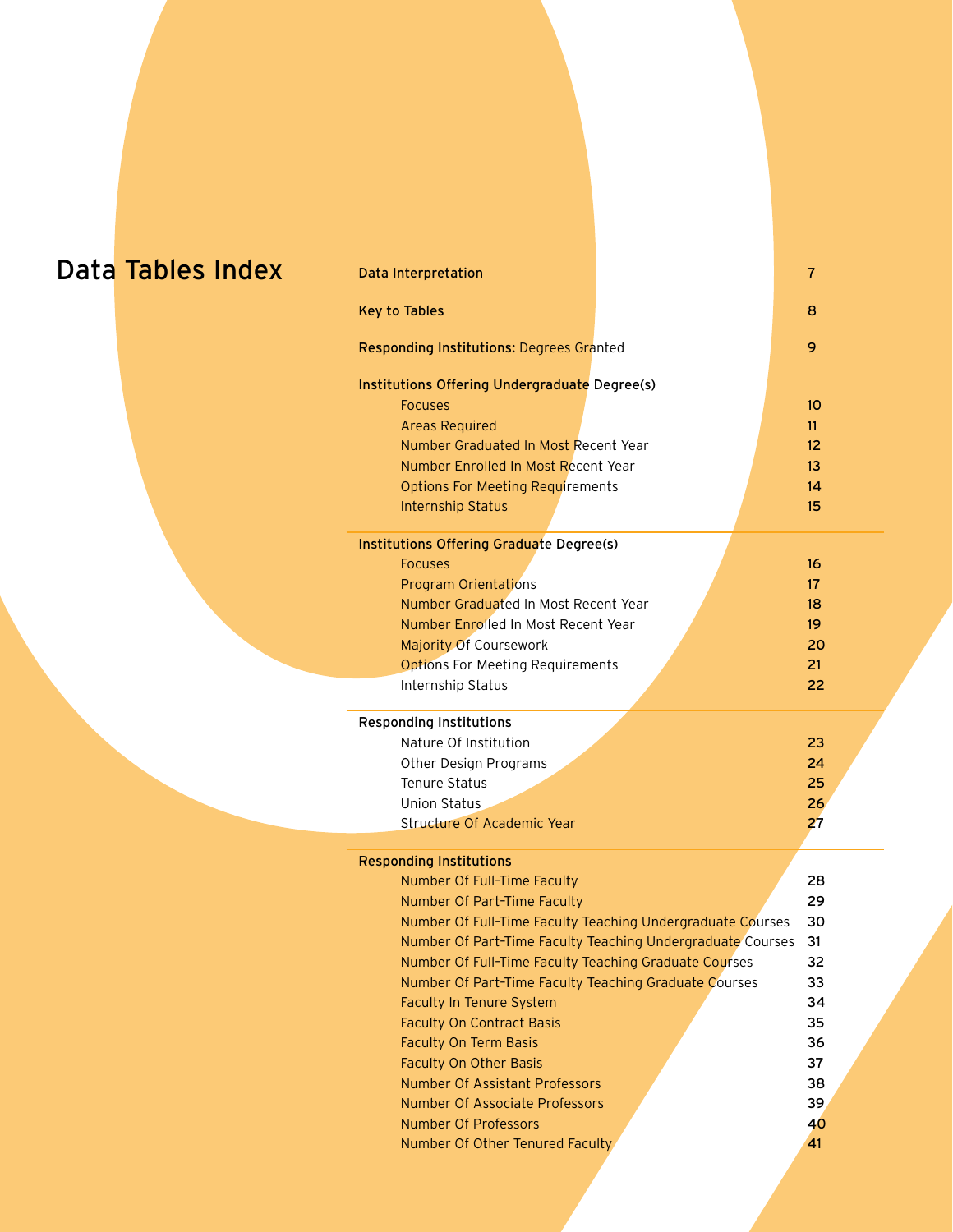#### Data Interpretation

In addition to percentages, three summary statistics may be presented in this report for numeric variables:

#### Mean

Standard error

#### Median

A mean is the arithmetic average of a distribution (i.e., a set of values). Because it is arithmetically calculated, it can be multiplied by the population represented to present a total volume estimate. For example, if 100 survey respondents (representing 10,000 people in the population) reported mean expenditures of \$100 each, total expenditures for that population are estimated as 10,000 x \$100 = 1,000,000. Means are very much influenced by extremely large or extremely small values in the distribution (e.g., one millionaire can substantially raise an estimate of average income). Means for grouped data are calculated using the midpoint of each range. The lowestvalued group is represented by its largest value; the highest–valued group by its lowest. The standard error measures the variability associated with the survey's estimate of a population mean.

The standard error is analogous to the margin of error associated with percentages: that is, 95% of the time we expect the true (unknown) population mean to be within plus–or–minus two standard errors of the mean calculated from the sample. A standard error that is large in proportion to the mean indicates a high level of statistical instability; trending and projections against such estimates should be undertaken cautiously.

A median is the value that lies at the middle of a distribution: that is, 50% of the values are above it and 50% are below. It represents the "typical" response, and is not influenced by extreme values. For most distributions, the median will be either roughly equal to, or significantly smaller than the mean. Medians for grouped data are calculated by locating the group which contains the 50th percentile, then interpolating between the lower and upper bounds to estimate the precise value. Only the values listed above the statistics on a data table are used in the calculations.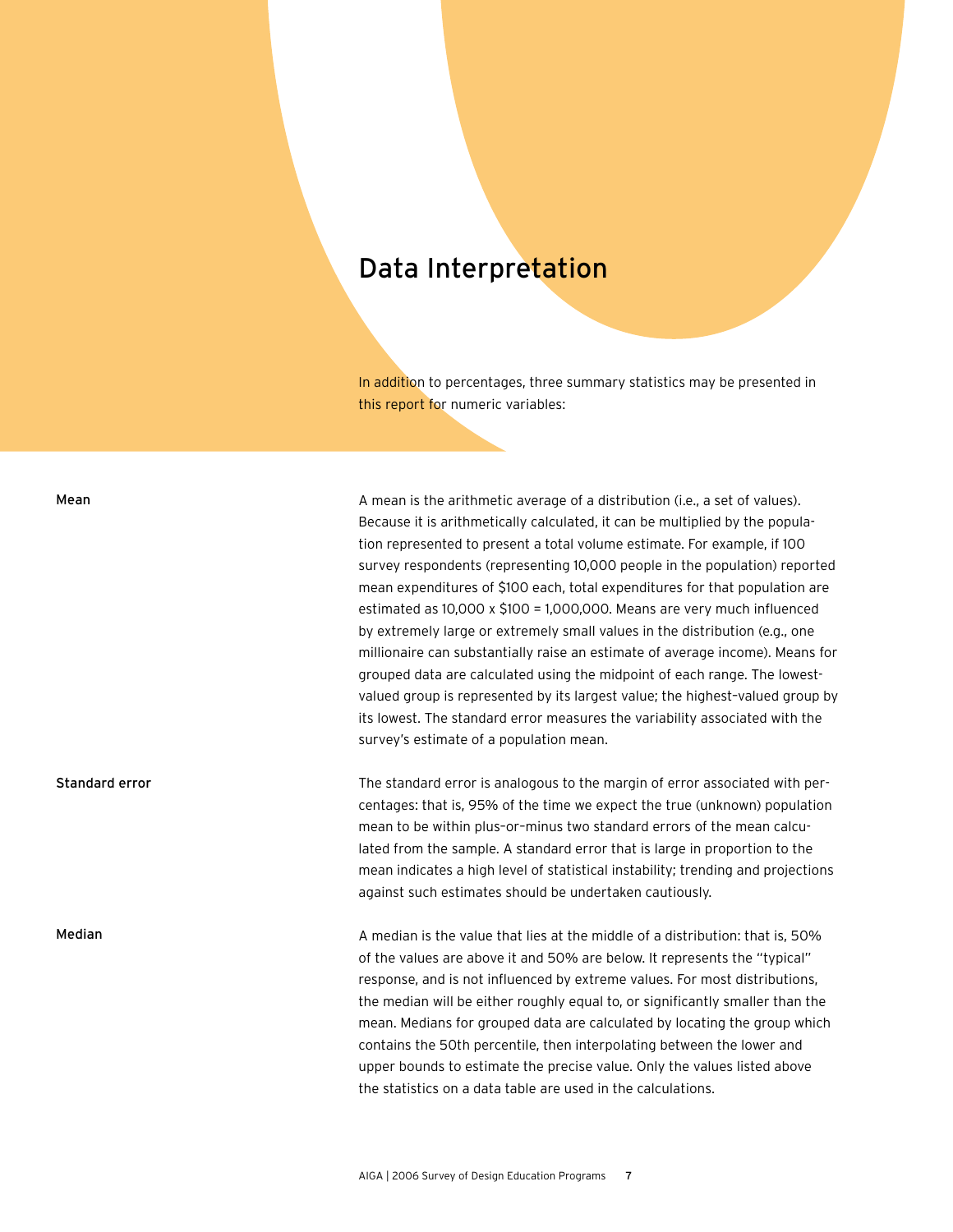## Key to Tables

| <b>TOTAL</b>          | All responding institutions                                                                                                                                                                                             |
|-----------------------|-------------------------------------------------------------------------------------------------------------------------------------------------------------------------------------------------------------------------|
| private institutions  | Respondent report that institution is a private non-profit or private<br>for-profit public school, college, or university                                                                                               |
| total                 | All non-profit or for-profit private: Associate's colleges (2-year), indepen-<br>dent schools or colleges of art & design; Baccalaureate colleges; Master's<br>colleges or universities; Doctoral/research universities |
| public institutions   | Respondent report that institution is a public school, college, or university                                                                                                                                           |
| total                 | All public institutions                                                                                                                                                                                                 |
| research universities | Public Doctoral/research universities                                                                                                                                                                                   |
| other                 | All other public: Associate's colleges (2-year), independent schools or<br>colleges of art & design; Baccalaureate colleges; Master's colleges or<br>universities                                                       |

|                                      | <b>TOTAL</b> | private<br>institutions | public<br>institutions |                          |            |
|--------------------------------------|--------------|-------------------------|------------------------|--------------------------|------------|
|                                      |              | total                   | total                  | research<br>universities | other      |
| <b>Base: Responding Institutions</b> | 352<br>100%  | 120<br>100%             | 149<br>100%            | 64<br>100%               | 85<br>100% |
| of error (95% confidence)            | ±5.1%        | ±8.8%                   | ±7.9%                  | $±12.0\%$                | ±10.4%     |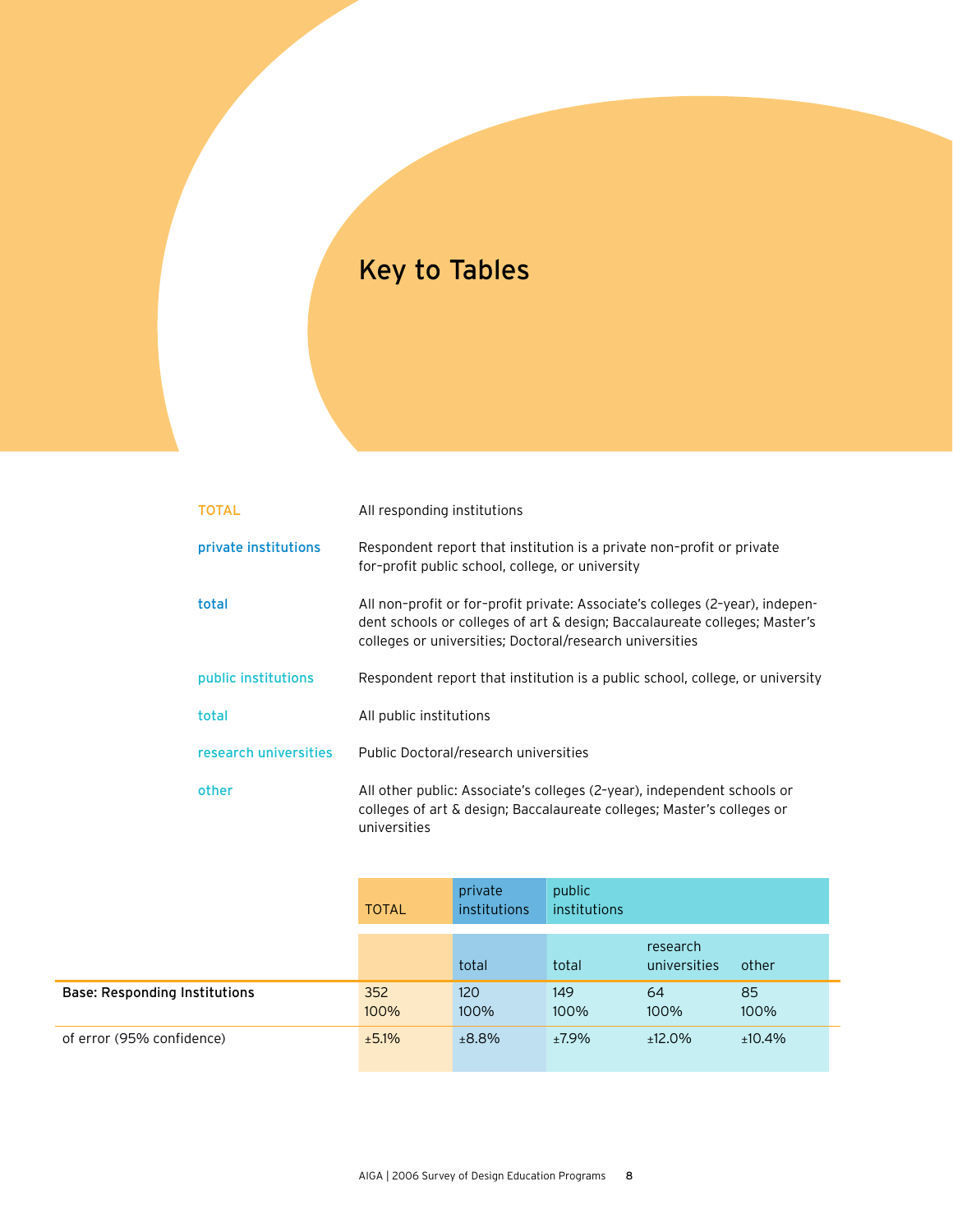What degrees in communication design or interaction design does your institution currently grant?

| <b>Degrees Granted</b>                 | <b>TOTAL</b>   | private<br>institutions | public<br>institutions |                          |                 |
|----------------------------------------|----------------|-------------------------|------------------------|--------------------------|-----------------|
|                                        |                | total                   | total                  | research<br>universities | other           |
| Undergraduate Degrees (NET)            | 335            | 116                     | 147                    | 62                       | 85              |
|                                        | 95%            | 97%                     | 99%                    | 97%                      | 100%            |
| Undergraduate Certificate              | 29             | 13                      | 9                      | $\mathbf{1}$             | 8               |
|                                        | 8%             | 11%                     | 6%                     | 2%                       | 9%              |
| Associate's (AA/AAS)                   | 52             | 16                      | 25                     | $\circ$                  | 25              |
|                                        | 15%            | 13%                     | 17%                    | 0%                       | 29%             |
| Bachelor's (NET)                       | 298            | 110                     | 123                    | 62                       | 61              |
|                                        | 85%            | 92%                     | 83%                    | 97%                      | 72%             |
| Bachelor's (BA/BS)                     | 130            | 56                      | 51                     | 19                       | 32              |
|                                        | 37%            | 47%                     | 34%                    | 30%                      | 38%             |
| Bachelor's of Fine Arts (BFA)          | 210            | 68                      | 93                     | 47                       | 46              |
|                                        | 60%            | 57%                     | 62%                    | 73%                      | 54%             |
| Bachelor's of Graphic Design or Design | 24             | 5                       | 8                      | $\overline{7}$           | $\mathbf{1}$    |
| (BGD/BDes)                             | 7%             | 4%                      | 5%                     | 11%                      | $1\%$           |
| <b>Graduate Degrees (NET)</b>          | 121            | 34                      | 56                     | 41                       | 15              |
|                                        | 34%            | 28%                     | 38%                    | 64%                      | 18%             |
| Graduate Certificate                   | 9              | 3                       | $\mathbf{1}$           | $\mathbf{1}$             | $\Omega$        |
|                                        | 3%             | 3%                      | $1\%$                  | 2%                       | 0%              |
| Master's (NET)                         | 115            | 32                      | 56                     | 41                       | 15              |
|                                        | 33%            | 27%                     | 38%                    | 64%                      | 18%             |
| Master's (MA/MS)                       | 39             | 14                      | 13                     | 6                        | $\overline{7}$  |
|                                        | 11%            | 12%                     | 9%                     | 9%                       | 8%              |
| Master's of Fine Arts (MFA)            | 86             | 19                      | 46                     | 34                       | 12 <sup>2</sup> |
|                                        | 24%            | 16%                     | 31%                    | 53%                      | 14%             |
| Master's of Graphic Design or Design   | 12             | 3                       | 5                      | 5                        | $\circ$         |
| (MGD/MDes)                             | 3%             | 3%                      | 3%                     | 8%                       | 0%              |
| Master's of Design Management (MDM)    | $\circ$        | $\mathsf O$             | $\mathsf{O}\xspace$    | $\mathsf O$              | $\circ$         |
|                                        | 0%             | 0%                      | 0%                     | 0%                       | 0%              |
| Doctorate (PhD)                        | 7 <sup>7</sup> | $\mathbf{3}$            | $\overline{2}$         | $\overline{2}$           | $\circ$         |
|                                        | 2%             | 3%                      | 1%                     | 3%                       | 0%              |
| Indicated one or more                  | 346            | 120                     | 149                    | 64                       | 85              |
|                                        | 98%            | 100%                    | 100%                   | 100%                     | 100%            |
| No answer                              | 6              | $\mathsf O$             | $\mathsf O$            | $\circ$                  | $\mathsf O$     |
|                                        | 2%             | 0%                      | 0%                     | 0%                       | 0%              |
| <b>Base: Responding Institutions</b>   | 352            | 120                     | 149                    | 64                       | 85              |
|                                        | 100%           | 100%                    | 100%                   | 100%                     | 100%            |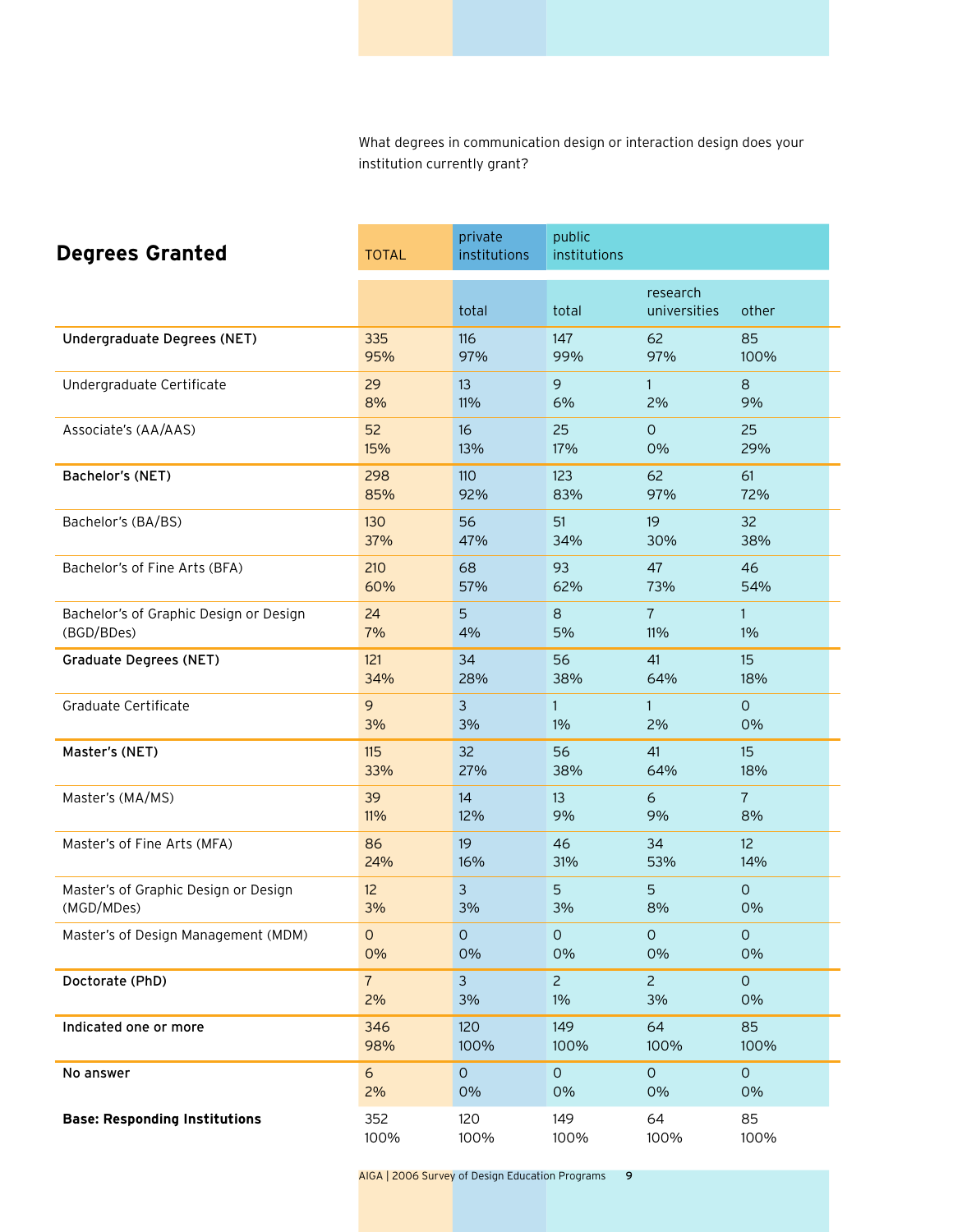What one option most closely matches the focus of this degree program?

| <b>Focuses</b>                               | <b>TOTAL</b> | private<br>institutions | public<br>institutions |                          |          |
|----------------------------------------------|--------------|-------------------------|------------------------|--------------------------|----------|
|                                              |              | total                   | total                  | research<br>universities | other    |
| Graphic design, visual communication design, | 179          | 79                      | 85                     | 29                       | 56       |
| or similar                                   | 53%          | 68%                     | 58%                    | 47%                      | 66%      |
| Interaction design, digital media design,    | 58           | 28                      | 27                     | 8                        | 19       |
| or similar                                   | 17%          | 24%                     | 18%                    | 13%                      | 22%      |
| Combination of both                          | 122          | 42                      | 68                     | 33                       | 35       |
|                                              | 36%          | 36%                     | 46%                    | 53%                      | 41%      |
| Something else                               | 72           | 28                      | 34                     | 11                       | 23       |
|                                              | 21%          | 24%                     | 23%                    | 18%                      | 27%      |
| Indicated one or more                        | 289          | 114                     | 147                    | 62                       | 85       |
|                                              | 86%          | 98%                     | 100%                   | 100%                     | 100%     |
| No answer                                    | 46           | $\overline{2}$          | $\Omega$               | $\Omega$                 | $\Omega$ |
|                                              | 14%          | 2%                      | 0%                     | 0%                       | 0%       |
| <b>Base: Institutions Offering</b>           | 335          | 116                     | 147                    | 62                       | 85       |
| <b>Undergraduate Degree(s)</b>               | 100%         | 100%                    | 100%                   | 100%                     | 100%     |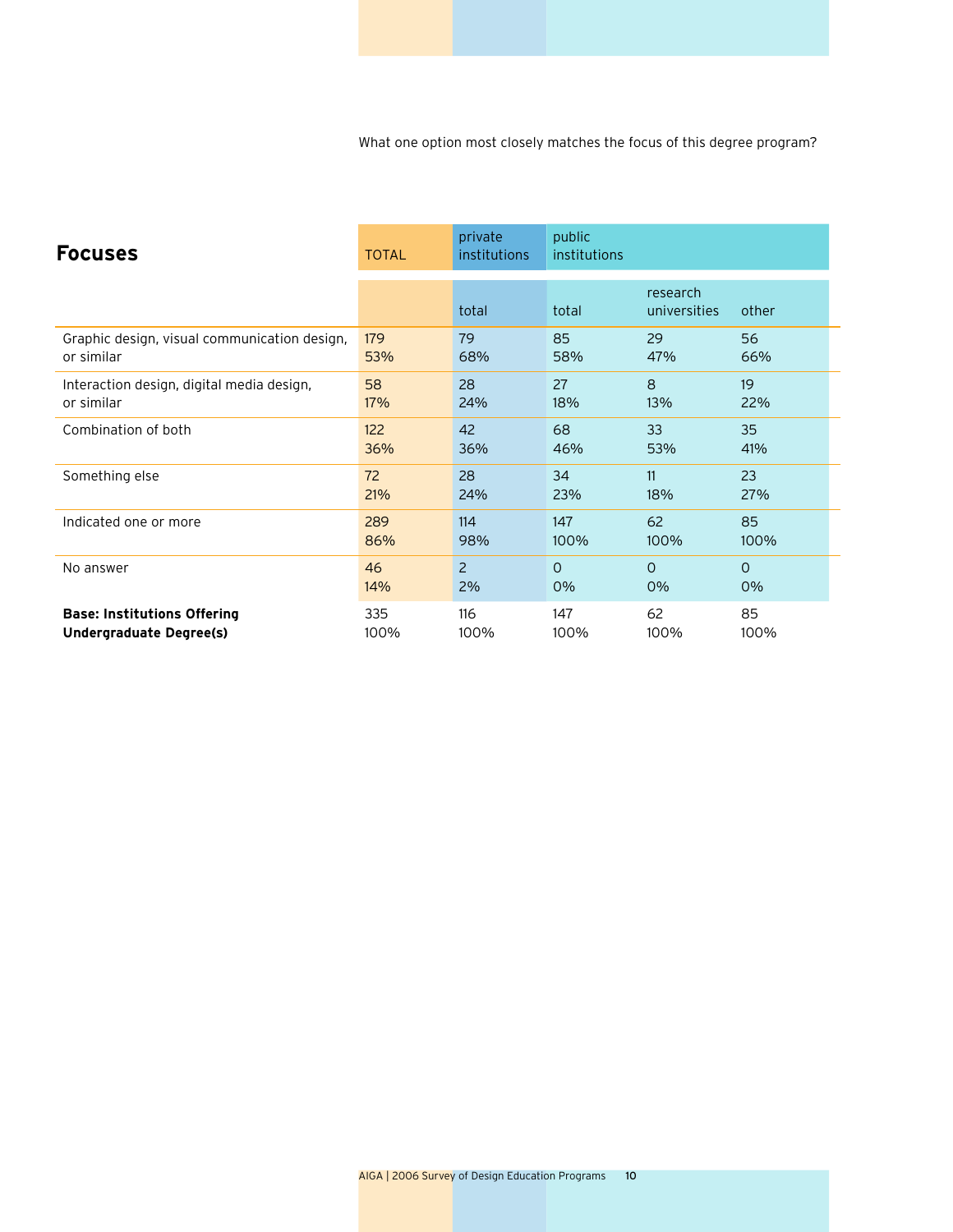Which of these areas are represented in the requirements for this degree (if any)?

| <b>Areas Required</b>              | <b>TOTAL</b> | private<br>institutions | public<br>institutions |                          |         |
|------------------------------------|--------------|-------------------------|------------------------|--------------------------|---------|
|                                    |              | total                   | total                  | research<br>universities | other   |
| Graphic design                     | 281          | 111                     | 145                    | 62                       | 83      |
|                                    | 84%          | 96%                     | 99%                    | 100%                     | 98%     |
| Interactive media design           | 218          | 89                      | 111                    | 48                       | 63      |
|                                    | 65%          | 77%                     | 76%                    | 77%                      | 74%     |
| Information design                 | 176          | 70                      | 90                     | 43                       | 47      |
|                                    | 53%          | 60%                     | 61%                    | 69%                      | 55%     |
| Time-based media design            | 164          | 65                      | 86                     | 40                       | 46      |
|                                    | 49%          | 56%                     | 59%                    | 65%                      | 54%     |
| Design planning or strategy        | 155          | 61                      | 78                     | 35                       | 43      |
|                                    | 46%          | 53%                     | 53%                    | 56%                      | 51%     |
| Advertising                        | 144          | 66                      | 67                     | 21                       | 46      |
|                                    | 43%          | 57%                     | 46%                    | 34%                      | 54%     |
| Experience design                  | 90           | 34                      | 49                     | 24                       | 25      |
|                                    | 27%          | 29%                     | 33%                    | 39%                      | 29%     |
| Other specialty                    | 114          | 49                      | 50                     | 24                       | 26      |
|                                    | 34%          | 42%                     | 34%                    | 39%                      | 31%     |
| Cross-disciplinary                 | 73           | 29                      | 34                     | 12                       | 22      |
|                                    | 22%          | 25%                     | 23%                    | 19%                      | 26%     |
| Indicated one or more              | 287          | 113                     | 147                    | 62                       | 85      |
|                                    | 86%          | 97%                     | 100%                   | 100%                     | 100%    |
| No answer                          | 48           | $\overline{3}$          | $\circ$                | $\circ$                  | $\circ$ |
|                                    | 14%          | 3%                      | 0%                     | 0%                       | 0%      |
| <b>Base: Institutions offering</b> | 335          | 116                     | 147                    | 62                       | 85      |
| <b>Undergraduate Degree(s)</b>     | 100%         | 100%                    | 100%                   | 100%                     | 100%    |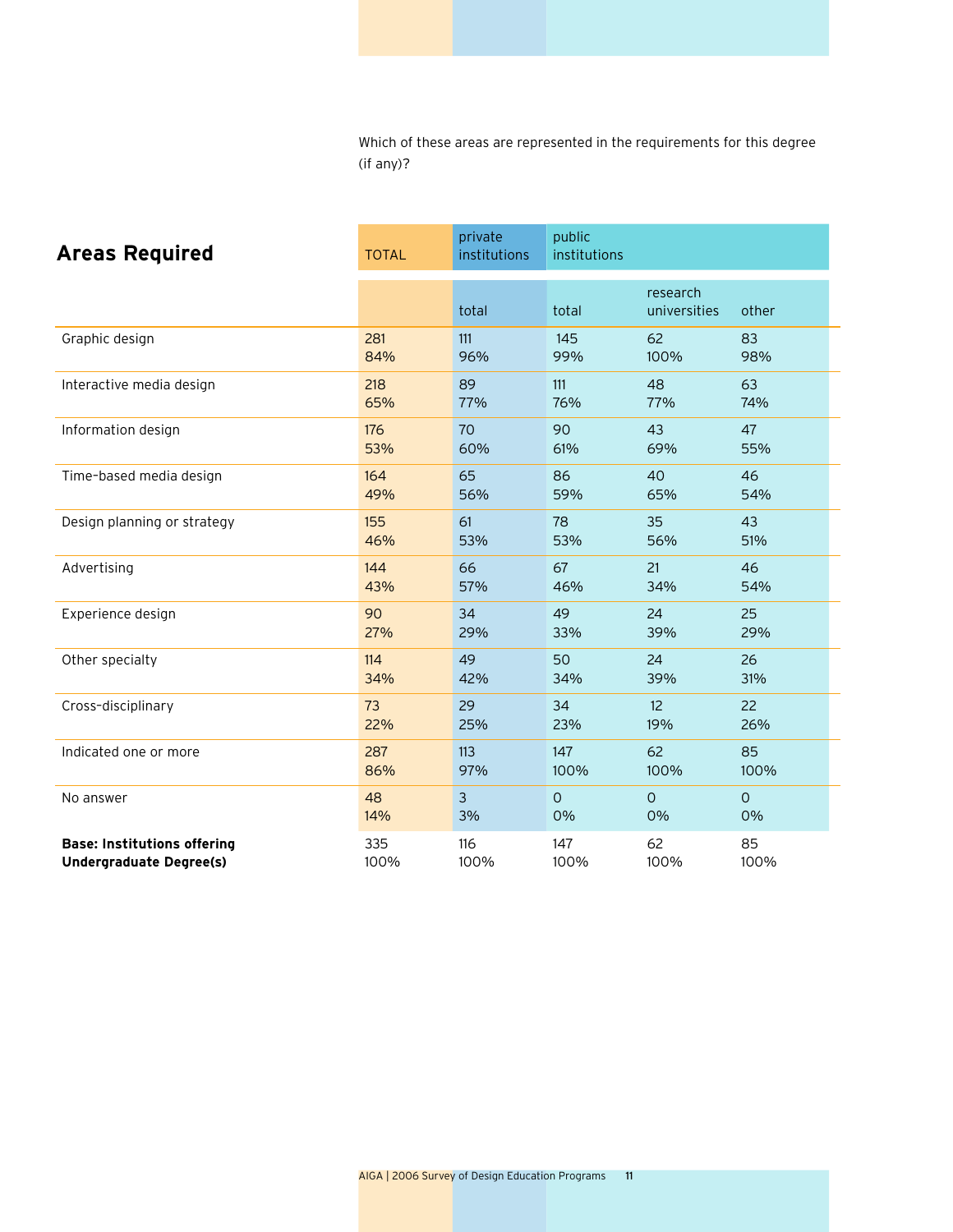In your most recently completed academic year, approximately how many students were in this degree program and Graduated with this major?

| <b>Number Graduated In 2006</b>    | <b>TOTAL</b> | private<br>institutions | public<br>institutions |                          |                 |
|------------------------------------|--------------|-------------------------|------------------------|--------------------------|-----------------|
|                                    |              | total                   | total                  | research<br>universities | other           |
| 100 or more                        | 25           | 13                      | $\overline{7}$         | $\mathsf{O}$             | $\overline{7}$  |
|                                    | 7%           | 11%                     | 5%                     | 0%                       | 8%              |
| 50-99                              | 37           | 11                      | 23                     | 13                       | 10 <sup>°</sup> |
|                                    | 11%          | 9%                      | 16%                    | 21%                      | 12%             |
| $25 - 49$                          | 88           | 34                      | 49                     | 27                       | 22              |
|                                    | 26%          | 29%                     | 33%                    | 44%                      | 26%             |
| $10 - 24$                          | 88           | 30                      | 53                     | 20                       | 33              |
|                                    | 26%          | 26%                     | 36%                    | 32%                      | 39%             |
| $1 - 9$                            | 30           | 17                      | 10                     | $\overline{c}$           | 8               |
|                                    | 9%           | 15%                     | 7%                     | 3%                       | 9%              |
| None                               | 5            | $\overline{3}$          | $\mathbf{1}$           | $\Omega$                 | $\mathbf{1}$    |
|                                    | $1\%$        | 3%                      | $1\%$                  | 0%                       | 1%              |
| No answer                          | 62           | 8                       | $\overline{4}$         | $\Omega$                 | $\overline{4}$  |
|                                    | 19%          | 7%                      | 3%                     | 0%                       | 5%              |
| Mean                               | 53.4         | 62.6                    | 37.3                   | 35.0                     | 39.0            |
| Standard error                     | 9.2          | 21.0                    | 3.3                    | 2.5                      | 5.5             |
| Median                             | 27           | 27                      | 27                     | 31                       | 24              |
| <b>Base: Institutions offering</b> | 335          | 116                     | 147                    | 62                       | 85              |
| <b>Undergraduate Degree(s)</b>     | 100%         | 100%                    | 100%                   | 100%                     | 100%            |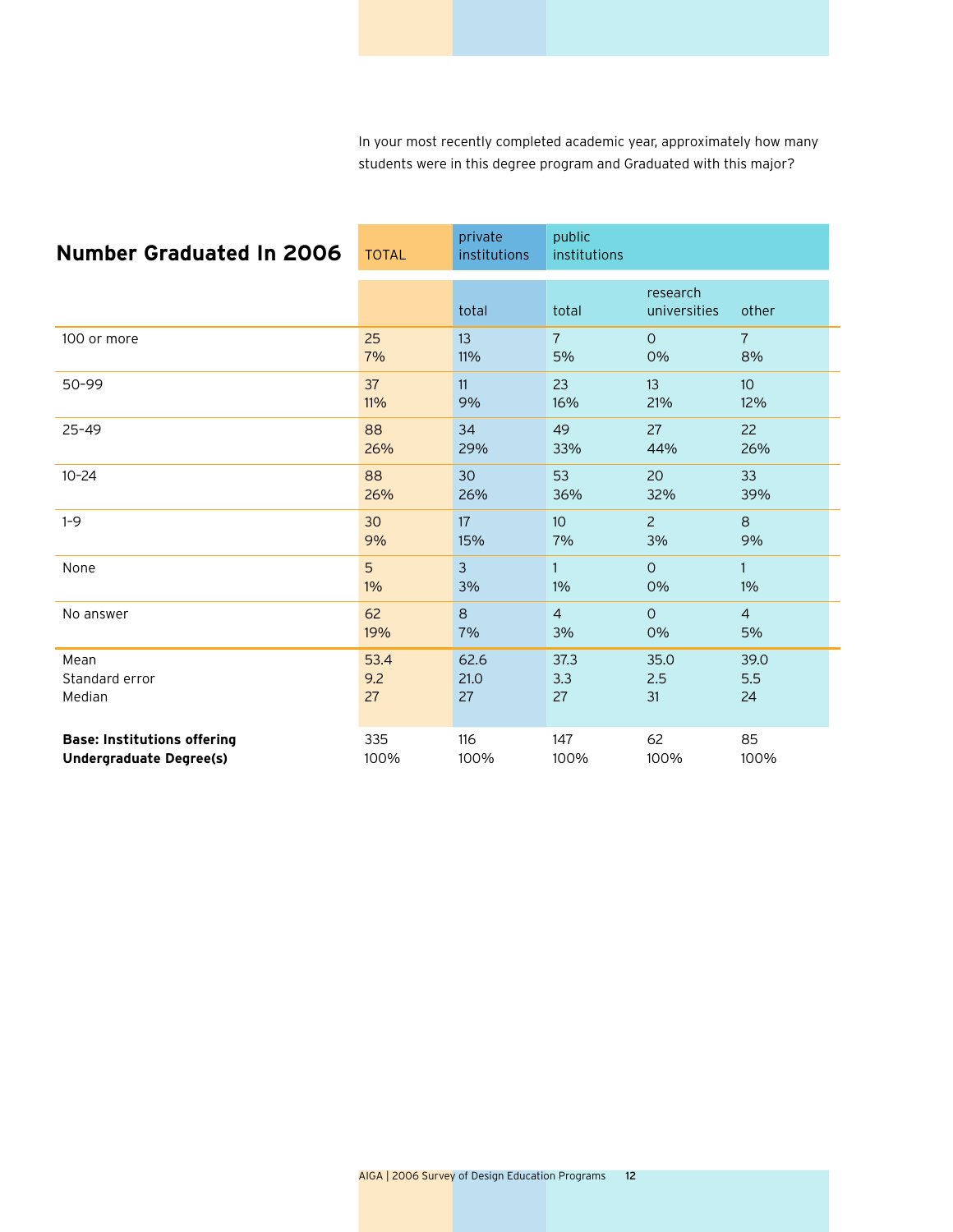In your most recently completed academic year, approximately how many students were in this degree program enrolled (but not yet graduated with this as a major)?

| <b>Number Enrolled In 2006</b>     | <b>TOTAL</b> | private<br>institutions | public<br>institutions |                          |                 |
|------------------------------------|--------------|-------------------------|------------------------|--------------------------|-----------------|
|                                    |              | total                   | total                  | research<br>universities | other           |
| 500 or more                        | 10           | 6                       | $\mathbf{3}$           | $\circ$                  | $\mathbf{3}$    |
|                                    | 3%           | 5%                      | 2%                     | 0%                       | 4%              |
| 250-499                            | 31           | 11                      | 18                     | $\mathbf{8}$             | 10 <sup>°</sup> |
|                                    | 9%           | 9%                      | 12%                    | 13%                      | 12%             |
| 100-249                            | 78           | 28                      | 48                     | 26                       | 22              |
|                                    | 23%          | 24%                     | 33%                    | 42%                      | 26%             |
| 50-99                              | 66           | 24                      | 36                     | 17                       | 19              |
|                                    | 20%          | 21%                     | 24%                    | 27%                      | 22%             |
| $25 - 49$                          | 36           | 18                      | 16                     | $\overline{4}$           | 12              |
|                                    | 11%          | 16%                     | 11%                    | 6%                       | 14%             |
| $10 - 24$                          | 13           | $\overline{7}$          | 3                      | $\mathbf{1}$             | $\overline{2}$  |
|                                    | 4%           | 6%                      | 2%                     | 2%                       | 2%              |
| $1 - 9$                            | 5            | $\overline{3}$          | $\mathbf{1}$           | $\overline{O}$           | $\mathbf{1}$    |
|                                    | $1\%$        | 3%                      | $1\%$                  | 0%                       | 1%              |
| None                               | 1            | $\mathbf{1}$            | $\circ$                | $\circ$                  | $\circ$         |
|                                    | 0%           | 1%                      | 0%                     | 0%                       | 0%              |
| No answer                          | 95           | 18                      | 22                     | 6                        | 16              |
|                                    | 28%          | 16%                     | 15%                    | 10%                      | 19%             |
| Mean                               | 204.1        | 267.4                   | 155.2                  | 139.6                    | 167.9           |
| Standard error                     | 41.2         | 97.6                    | 14.2                   | 13.4                     | 23.3            |
| Median                             | 99           | 84                      | 108                    | 120                      | 100             |
| <b>Base: Institutions offering</b> | 335          | 116                     | 147                    | 62                       | 85              |
| <b>Undergraduate Degree(s)</b>     | 100%         | 100%                    | 100%                   | 100%                     | 100%            |

AIGA | 2006 Survey of Design Education Programs 13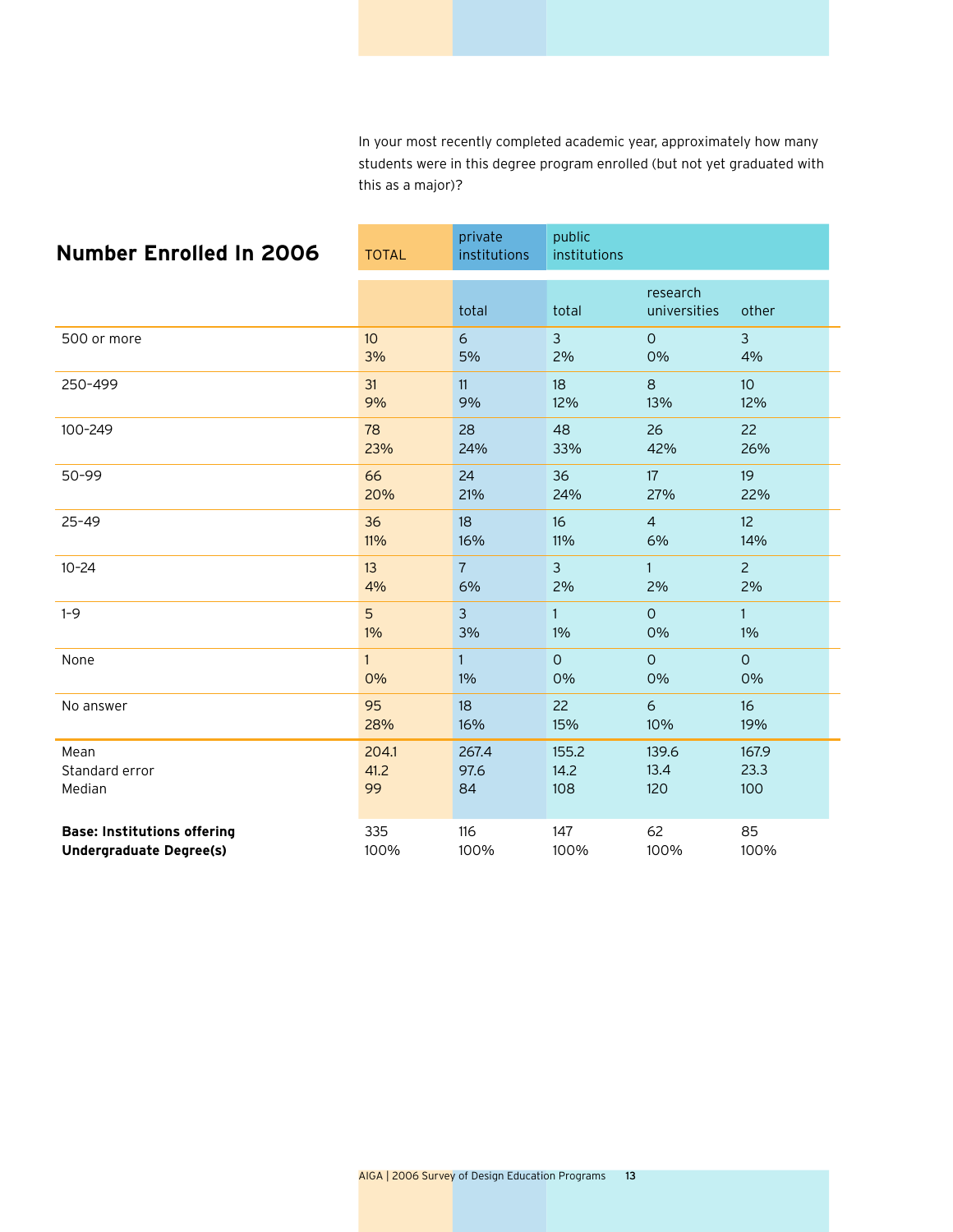Is it possible for a student to complete any of the requirements of this degree program through distance learning and/or off–site options (other than summer school and study abroad)?

| <b>Options For Meeting</b><br><b>Requirements</b> | <b>TOTAL</b> | private<br>institutions | public<br>institutions |                          |                |
|---------------------------------------------------|--------------|-------------------------|------------------------|--------------------------|----------------|
|                                                   |              | total                   | total                  | research<br>universities | other          |
| Requirements can be fully met with off-site       | 8            | $\overline{4}$          | $\overline{2}$         | $\Omega$                 | $\overline{2}$ |
| and/or distance learning options                  | 2%           | 3%                      | 1%                     | 0%                       | 2%             |
| Requirements can be partially met with            | 93           | 34                      | 47                     | 18                       | 29             |
| off-site and/or distance learning options         | 28%          | 29%                     | 32%                    | 29%                      | 34%            |
| Off-site and/or distance learning options         | 195          | 79                      | 104                    | 45                       | 59             |
| cannot be used to meet requirements               | 58%          | 68%                     | 71%                    | 73%                      | 69%            |
| Indicated one or more                             | 281          | 112                     | 145                    | 62                       | 83             |
|                                                   | 84%          | 97%                     | 99%                    | 100%                     | 98%            |
| No answer                                         | 54           | $\overline{4}$          | 2                      | $\Omega$                 | 2              |
|                                                   | 16%          | 3%                      | $1\%$                  | 0%                       | 2%             |
| <b>Base: Institutions offering</b>                | 335          | 116                     | 147                    | 62                       | 85             |
| Undergraduate Degree(s)                           | 100%         | 100%                    | 100%                   | 100%                     | 100%           |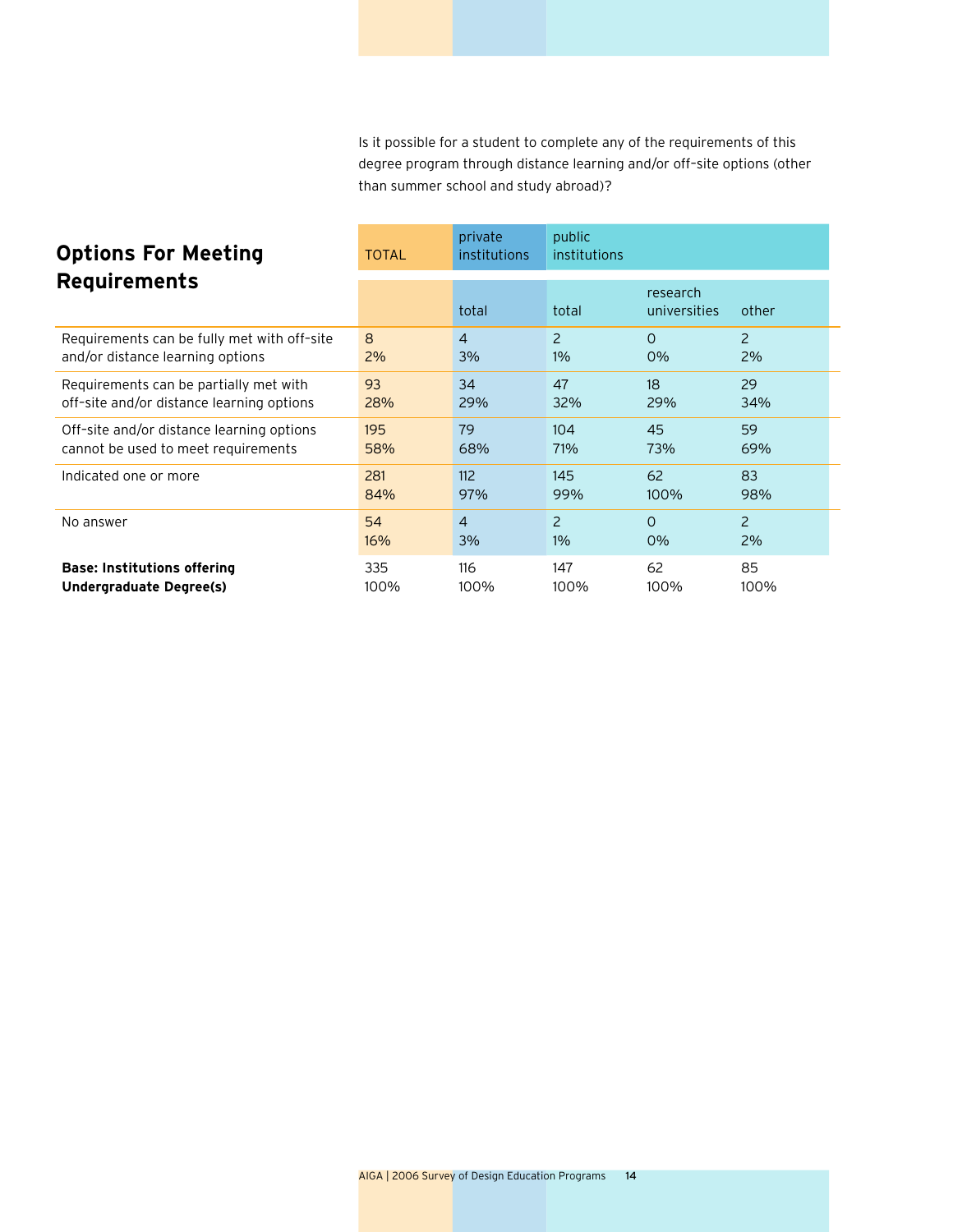What is this degree program's status regarding professional design internships?

| <b>Internship Status</b>              | <b>TOTAL</b> | private<br>institutions | public<br>institutions |                          |          |
|---------------------------------------|--------------|-------------------------|------------------------|--------------------------|----------|
|                                       |              | total                   | total                  | research<br>universities | other    |
| Internship is required, and program   | 76           | 39                      | 30                     | 14                       | 16       |
| coordinates placement                 | 23%          | 34%                     | 20%                    | 23%                      | 19%      |
| Internship is required, but program   | 33           | 13                      | 17                     | $\overline{4}$           | 13       |
| does not coordinate placement         | 10%          | $11\%$                  | 12%                    | 6%                       | 15%      |
| Internship is encouraged, and program | 114          | 43                      | 62                     | 25                       | 37       |
| coordinates placement                 | 34%          | 37%                     | 42%                    | 40%                      | 44%      |
| Internship is encouraged, but program | 96           | 37                      | 48                     | 22                       | 26       |
| does not coordinate placement         | 29%          | 32%                     | 33%                    | 35%                      | 31%      |
| Internship is neither required        | 35           | 13                      | 19                     | 5                        | 14       |
| nor encouraged                        | 10%          | 11%                     | 13%                    | 8%                       | 16%      |
| Indicated one or more                 | 285          | 113                     | 147                    | 62                       | 85       |
|                                       | 85%          | 97%                     | 100%                   | 100%                     | 100%     |
| No answer                             | 50           | 3                       | $\Omega$               | $\Omega$                 | $\Omega$ |
|                                       | 15%          | 3%                      | 0%                     | 0%                       | 0%       |
| <b>Base: Institutions offering</b>    | 335          | 116                     | 147                    | 62                       | 85       |
| Undergraduate Degree(s)               | 100%         | 100%                    | 100%                   | 100%                     | 100%     |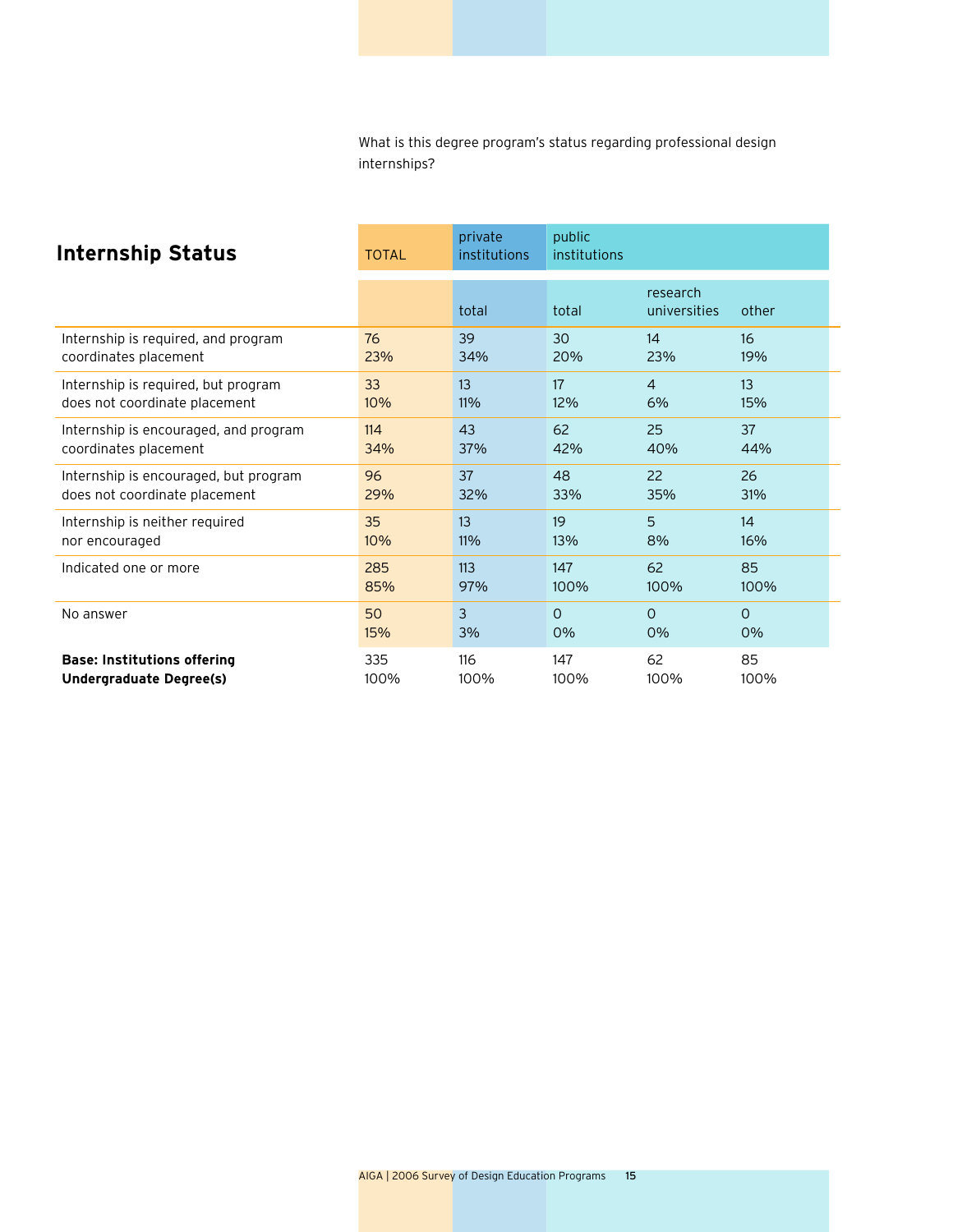What one option most closely matches the focus of this degree program?

| <b>Focuses</b>                               | <b>TOTAL</b> | private<br>institutions | public<br>institutions |                          |                |
|----------------------------------------------|--------------|-------------------------|------------------------|--------------------------|----------------|
|                                              |              | total                   | total                  | research<br>universities | other          |
| Graphic design, visual communication design, | 46           | 14                      | 30                     | 22                       | 8              |
| or similar                                   | 38%          | 41%                     | 54%                    | 54%                      | 53%            |
| Interaction design, digital media design,    | 23           | 11                      | 11                     | 7                        | $\overline{4}$ |
| or similar                                   | 19%          | 32%                     | 20%                    | 17%                      | 27%            |
| Design planning and management,              | 3            | 3%                      | $\mathbf{1}$           | $\mathbf{1}$             | $\Omega$       |
| creative industries, or similar              | 2%           |                         | 2%                     | 2%                       | 0%             |
| Design processes and methods,                | 18           | 3                       | 14                     | 11                       | $\overline{3}$ |
| design thinking, or similar                  | 15%          | 9%                      | 25%                    | 27%                      | 20%            |
| Collaborative, cross-disciplinary studies    | 23           | 8                       | 13                     | 9                        | $\overline{4}$ |
|                                              | 19%          | 24%                     | 23%                    | 22%                      | 27%            |
| Something else                               | 18           | 10                      | 8                      | 5                        | 3              |
|                                              | 15%          | 29%                     | 14%                    | 12%                      | 20%            |
| Indicated one or more                        | 92           | 32                      | 56                     | 41                       | 15             |
|                                              | 76%          | 94%                     | 100%                   | 100%                     | 100%           |
| No answer                                    | 29           | $\overline{2}$          | $\Omega$               | $\Omega$                 | $\Omega$       |
|                                              | 24%          | 6%                      | 0%                     | 0%                       | 0%             |
| <b>Base: Institutions Offering</b>           | 121          | 34                      | 56                     | 41                       | 15             |
| <b>Graduate Degree(s)</b>                    | 100%         | 100%                    | 100%                   | 100%                     | 100%           |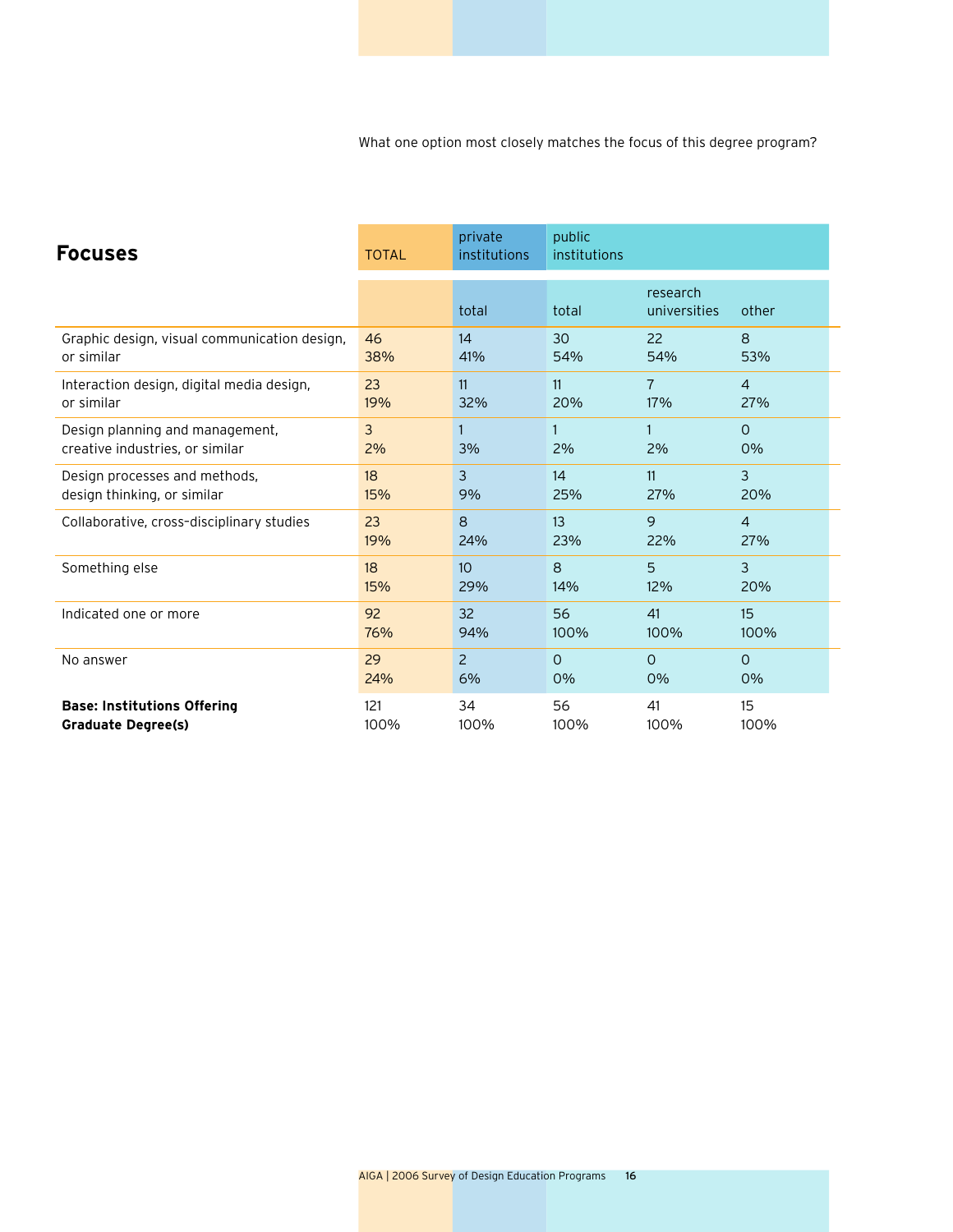Which one of these best characterizes this degree program?

| <b>Program Orientations</b>          | <b>TOTAL</b> | private<br>institutions | public<br>institutions |                          |                |
|--------------------------------------|--------------|-------------------------|------------------------|--------------------------|----------------|
|                                      |              | total                   | total                  | research<br>universities | other          |
| General applied practice orientation | 23           | 13                      | 10 <sup>1</sup>        | $\overline{7}$           | 3              |
| resembling professional practice     | 19%          | 38%                     | 18%                    | 17%                      | 20%            |
| Specialized practice orientation,    | 29           | 11                      | 16                     | 13                       | 3              |
| Designer as Author                   | 24%          | 32%                     | 29%                    | 32%                      | 20%            |
| Specialized practice orientation,    | 5            | $\overline{2}$          | $\overline{2}$         | 1                        | 7%             |
| Social Model of Design               | 4%           | 6%                      | 4%                     | 2%                       |                |
| Specialized practice orientation,    | 11           | $\overline{2}$          | $\overline{7}$         | 5                        | $\overline{2}$ |
| Invention of Visual Form             | 9%           | 6%                      | 13%                    | 12%                      | 13%            |
| Specialized practice orientation,    | 31           | 9                       | 22                     | 14                       | 8              |
| other                                | 26%          | 26%                     | 39%                    | 34%                      | 53%            |
| Academic research orientation        | 13           | $\overline{4}$          | 9                      | 6                        | 3              |
|                                      | 11%          | 12%                     | 16%                    | 15%                      | 20%            |
| Indicated one or more                | 92           | 32                      | 56                     | 41                       | 15             |
|                                      | 76%          | 94%                     | 100%                   | 100%                     | 100%           |
| No answer                            | 29           | $\overline{2}$          | $\Omega$               | $\Omega$                 | $\Omega$       |
|                                      | 24%          | 6%                      | 0%                     | 0%                       | 0%             |
| <b>Base: Institutions Offering</b>   | 121          | 34                      | 56                     | 41                       | 15             |
| <b>Graduate Degree(s)</b>            | 100%         | 100%                    | 100%                   | 100%                     | 100%           |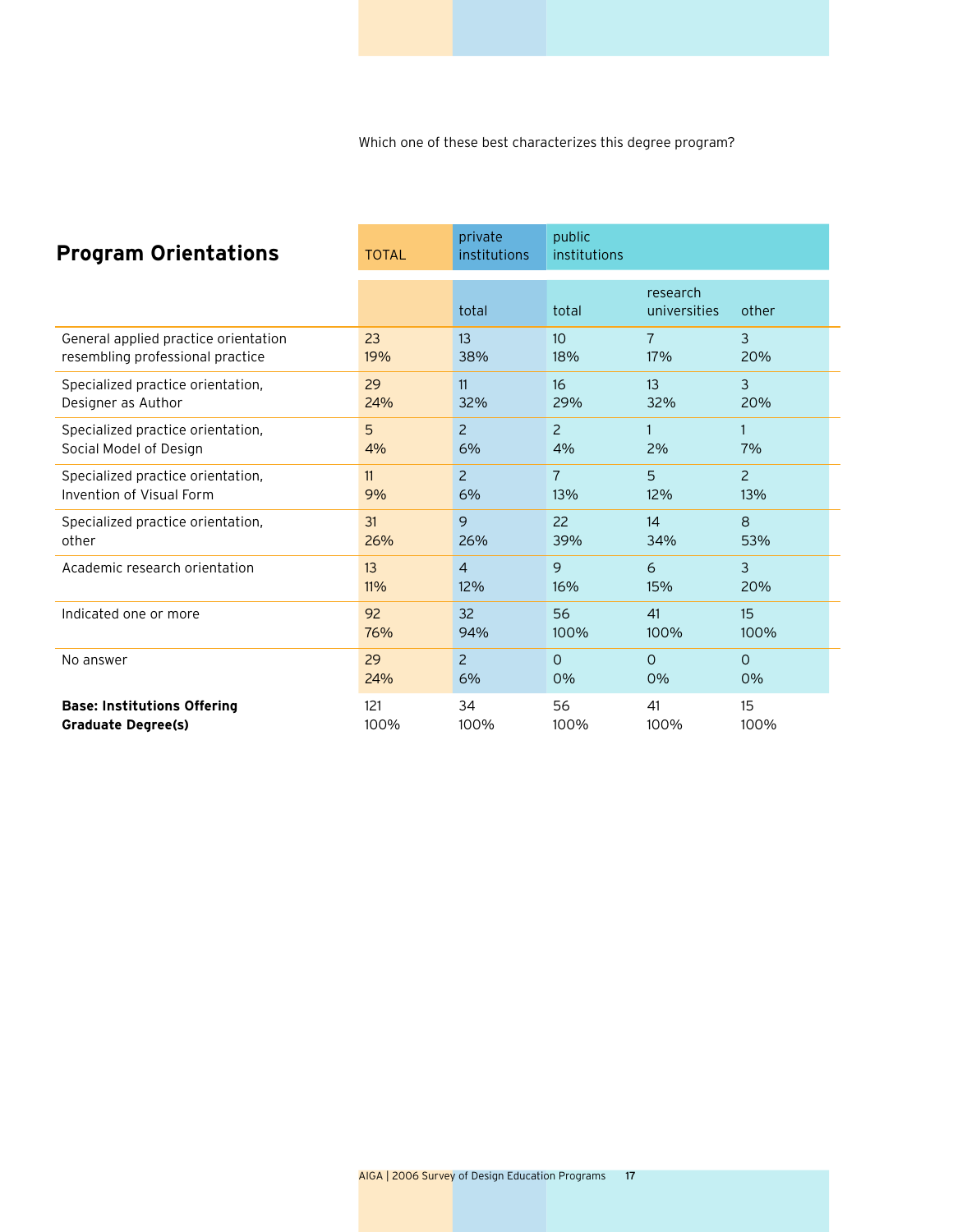In your most recently completed academic year, approximately how many students were in this degree program and graduated with this major?

| <b>Number Graduated In 2006</b>    | <b>TOTAL</b>    | private<br>institutions | public<br>institutions |                          |                |
|------------------------------------|-----------------|-------------------------|------------------------|--------------------------|----------------|
|                                    |                 | total                   | total                  | research<br>universities | other          |
| 25 or more                         | 9               | $\overline{7}$          | $\mathbf{1}$           | $\mathbf{1}$             | $\mathsf{O}$   |
|                                    | 7%              | 21%                     | 2%                     | 2%                       | 0%             |
| $10 - 24$                          | 16              | 12                      | $\overline{4}$         | $\overline{3}$           | $\mathbf{1}$   |
|                                    | 13%             | 35%                     | 7%                     | 7%                       | 7%             |
| $5 - 9$                            | 18              | $\overline{4}$          | 14                     | 12                       | $\overline{2}$ |
|                                    | 15%             | 12%                     | 25%                    | 29%                      | 13%            |
| $3 - 4$                            | 20              | $\overline{3}$          | 16                     | 12                       | $\overline{4}$ |
|                                    | 17%             | 9%                      | 29%                    | 29%                      | 27%            |
| $1 - 2$                            | 12 <sup>°</sup> | $\overline{2}$          | 10 <sup>°</sup>        | $\overline{7}$           | $\overline{3}$ |
|                                    | 10%             | 6%                      | 18%                    | 17%                      | 20%            |
| None                               | 12 <sup>2</sup> | 3                       | 8                      | 6                        | $\overline{2}$ |
|                                    | 10%             | 9%                      | 14%                    | 15%                      | 13%            |
| No answer                          | 34              | $\overline{3}$          | $\overline{3}$         | $\Omega$                 | $\overline{3}$ |
|                                    | 28%             | 9%                      | 5%                     | 0%                       | 20%            |
| Mean                               | 12.8            | 23.5                    | 4.8                    | 5.1                      | 3.7            |
| Standard error                     | 2.6             | 5.7                     | 0.7                    | 0.9                      | 1.1            |
| Median                             | 4               | 15                      | $\overline{4}$         | $\overline{4}$           | 3              |
| <b>Base: Institutions Offering</b> | 121             | 34                      | 56                     | 41                       | 15             |
| <b>Graduate Degree(s)</b>          | 100%            | 100%                    | 100%                   | 100%                     | 100%           |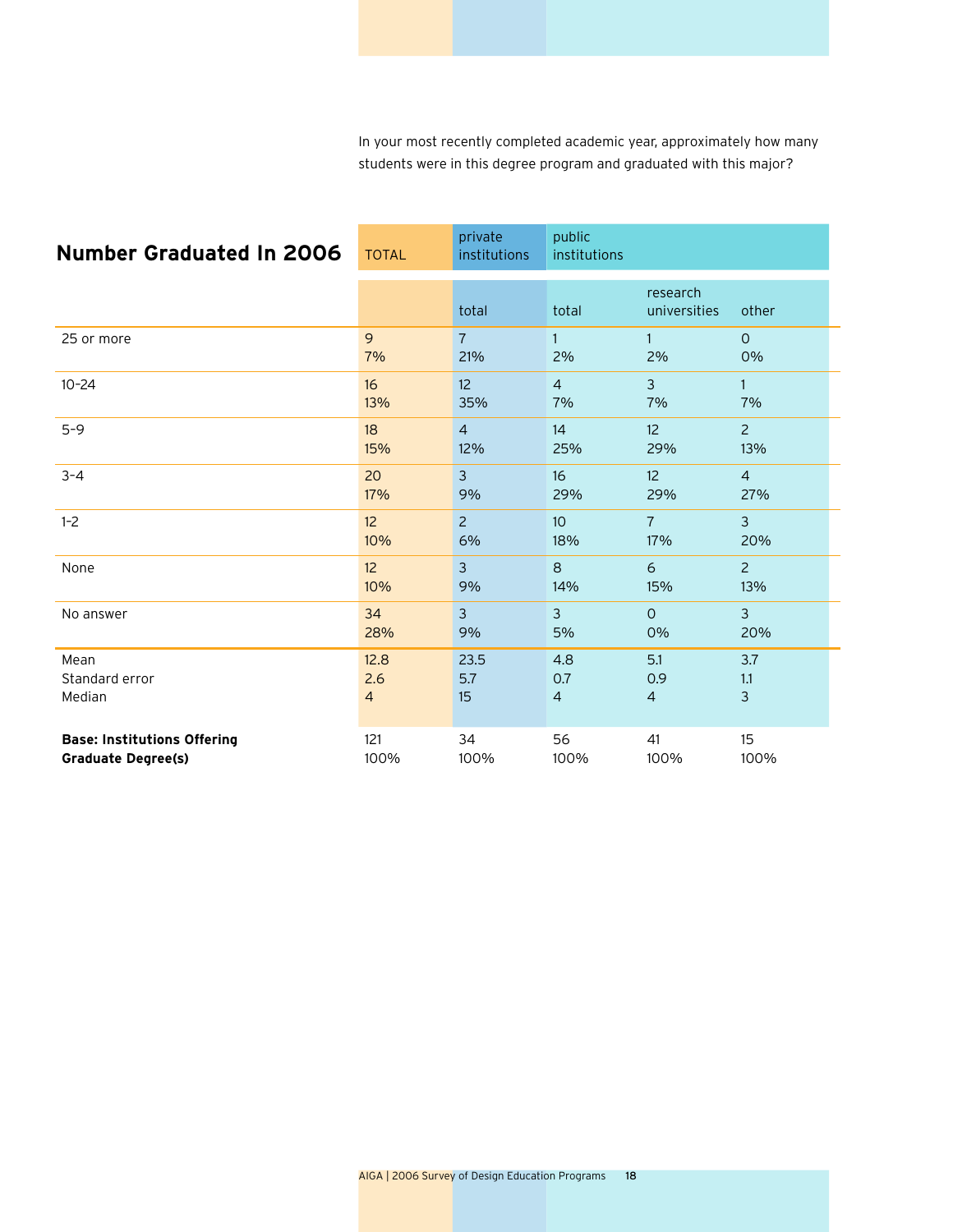In your most recently completed academic year, approximately how many students were in this degree program enrolled (but not yet graduated) with this as a major?

| <b>Number Enrolled In 2006</b>     | <b>TOTAL</b>   | private<br>institutions | public<br>institutions |                          |                |
|------------------------------------|----------------|-------------------------|------------------------|--------------------------|----------------|
|                                    |                | total                   | total                  | research<br>universities | other          |
| 50 or more                         | 11             | $\overline{7}$          | 3                      | $\mathbf{1}$             | $\overline{2}$ |
|                                    | 9%             | 21%                     | 5%                     | 2%                       | 13%            |
| $25 - 49$                          | 9              | 5                       | $\overline{4}$         | $\overline{4}$           | $\Omega$       |
|                                    | 7%             | 15%                     | 7%                     | 10%                      | 0%             |
| $10 - 24$                          | 20             | 11                      | 9                      | $\epsilon$               | $\overline{3}$ |
|                                    | 17%            | 32%                     | 16%                    | 15%                      | 20%            |
| $5 - 9$                            | 15             | $\overline{2}$          | 13                     | 10 <sup>10</sup>         | $\overline{3}$ |
|                                    | 12%            | 6%                      | 23%                    | 24%                      | 20%            |
| $3 - 4$                            | 20             | $\overline{4}$          | 16                     | 14                       | $\overline{2}$ |
|                                    | 17%            | 12%                     | 29%                    | 34%                      | 13%            |
| $1 - 2$                            | $\overline{4}$ | $\Omega$                | $\overline{4}$         | $\overline{2}$           | $\overline{2}$ |
|                                    | 3%             | $0\%$                   | 7%                     | 5%                       | 13%            |
| None                               | 5              | $\overline{O}$          | $\overline{4}$         | $\overline{2}$           | $\overline{2}$ |
|                                    | 4%             | 0%                      | 7%                     | 5%                       | 13%            |
| No answer                          | 37             | 5                       | $\mathbf{3}$           | $\overline{2}$           | $\mathbf{1}$   |
|                                    | 31%            | 15%                     | 5%                     | 5%                       | 7%             |
| Mean                               | 33.0           | 57.4                    | 14.3                   | 11.3                     | 22.9           |
| Standard error                     | 7.4            | 15.8                    | 3.9                    | 2.5                      | 13.2           |
| Median                             | 9              | 23                      | 5                      | 5                        | $\epsilon$     |
| <b>Base: Institutions offering</b> | 121            | 34                      | 56                     | 41                       | 15             |
| <b>Graduate Degree(s)</b>          | 100%           | 100%                    | 100%                   | 100%                     | 100%           |

AIGA | 2006 Survey of Design Education Programs 19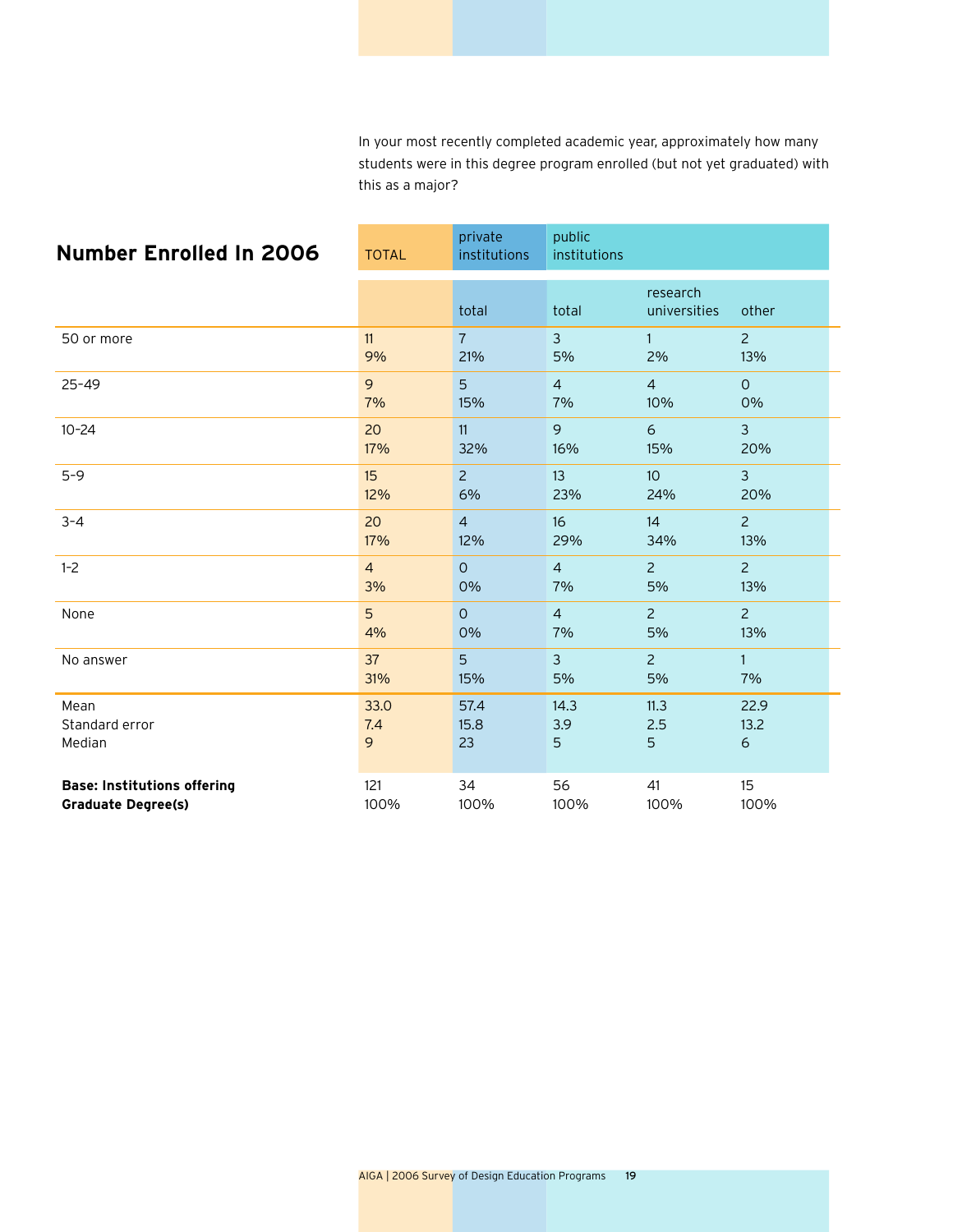Which option best describes the majority of the graduate coursework that students are exposed to?

| <b>Majority Of Coursework</b>        | <b>TOTAL</b>    | private<br>institutions | public<br>institutions |                          |                |
|--------------------------------------|-----------------|-------------------------|------------------------|--------------------------|----------------|
|                                      |                 | total                   | total                  | research<br>universities | other          |
| Free-standing, graduate-only courses | 49              | 20                      | 29                     | 24                       | 5              |
|                                      | 40%             | 59%                     | 52%                    | 59%                      | 33%            |
| Graduate courses cross-listed        | 30              | 9                       | 19                     | 13                       | 6              |
| with undergraduate courses           | 25%             | 26%                     | 34%                    | 32%                      | 40%            |
| Independent study                    | 12 <sup>2</sup> | 3                       | 9                      | 5                        | $\overline{4}$ |
|                                      | 10%             | 9%                      | 16%                    | 12%                      | 27%            |
| Other                                | 13              | 3                       | 9                      | 5                        | $\overline{4}$ |
|                                      | 11%             | 9%                      | 16%                    | 12%                      | 27%            |
| Indicated one or more                | 90              | 32 <sup>2</sup>         | 55                     | 40                       | 15             |
|                                      | 74%             | 94%                     | 98%                    | 98%                      | 100%           |
| No answer                            | 31<br>26%       | 2<br>6%                 | 1<br>2%                | 2%                       | $\Omega$<br>0% |
| <b>Base: Institutions Offering</b>   | 121             | 34                      | 56                     | 41                       | 15             |
| <b>Graduate Degree(s)</b>            | 100%            | 100%                    | 100%                   | 100%                     | 100%           |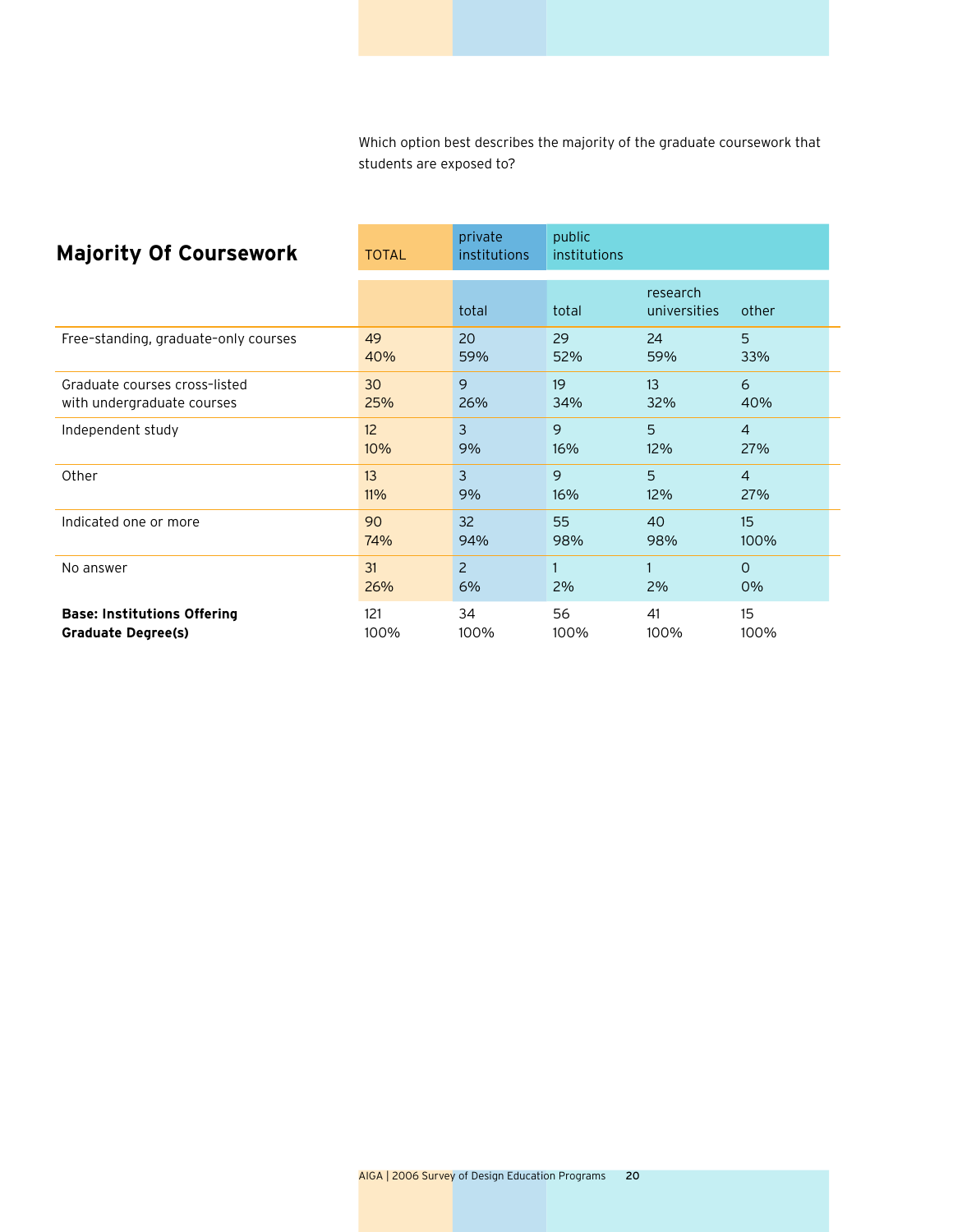Is it possible for a student to complete any of the requirements of this degree program through distance learning and/or off–site options (other than summer school and study abroad)?

| <b>Options For Meeting</b>                | <b>TOTAL</b> | private<br>institutions | public<br>institutions |                          |              |
|-------------------------------------------|--------------|-------------------------|------------------------|--------------------------|--------------|
| <b>Requirements</b>                       |              | total                   | total                  | research<br>universities | other        |
| Requirements can be fully met with        | 3            | $\mathcal{P}$           | $\mathbf{1}$           | $\Omega$                 | $\mathbf{1}$ |
| off-site and/or distance learning options | 2%           | 6%                      | 2%                     | 0%                       | 7%           |
| Requirements can be partially met with    | 21           | 6                       | 13                     | 12                       | $\mathbf{1}$ |
| off-site and/or distance learning options | 17%          | 18%                     | 23%                    | 29%                      | 7%           |
| Off-site and/or distance learning options | 65           | 24                      | 39                     | 26                       | 13           |
| cannot be used to meet requirements       | 54%          | 71%                     | 70%                    | 63%                      | 87%          |
| Indicated one or more                     | 88           | 32                      | 53                     | 38                       | 15           |
|                                           | 73%          | 94%                     | 95%                    | 93%                      | 100%         |
| No answer                                 | 33           | $\overline{c}$          | 3                      | 3                        | $\Omega$     |
|                                           | 27%          | 6%                      | 5%                     | 7%                       | 0%           |
| <b>Base: Institutions Offering</b>        | 121          | 34                      | 56                     | 41                       | 15           |
| <b>Graduate Degree(s)</b>                 | 100%         | 100%                    | 100%                   | 100%                     | 100%         |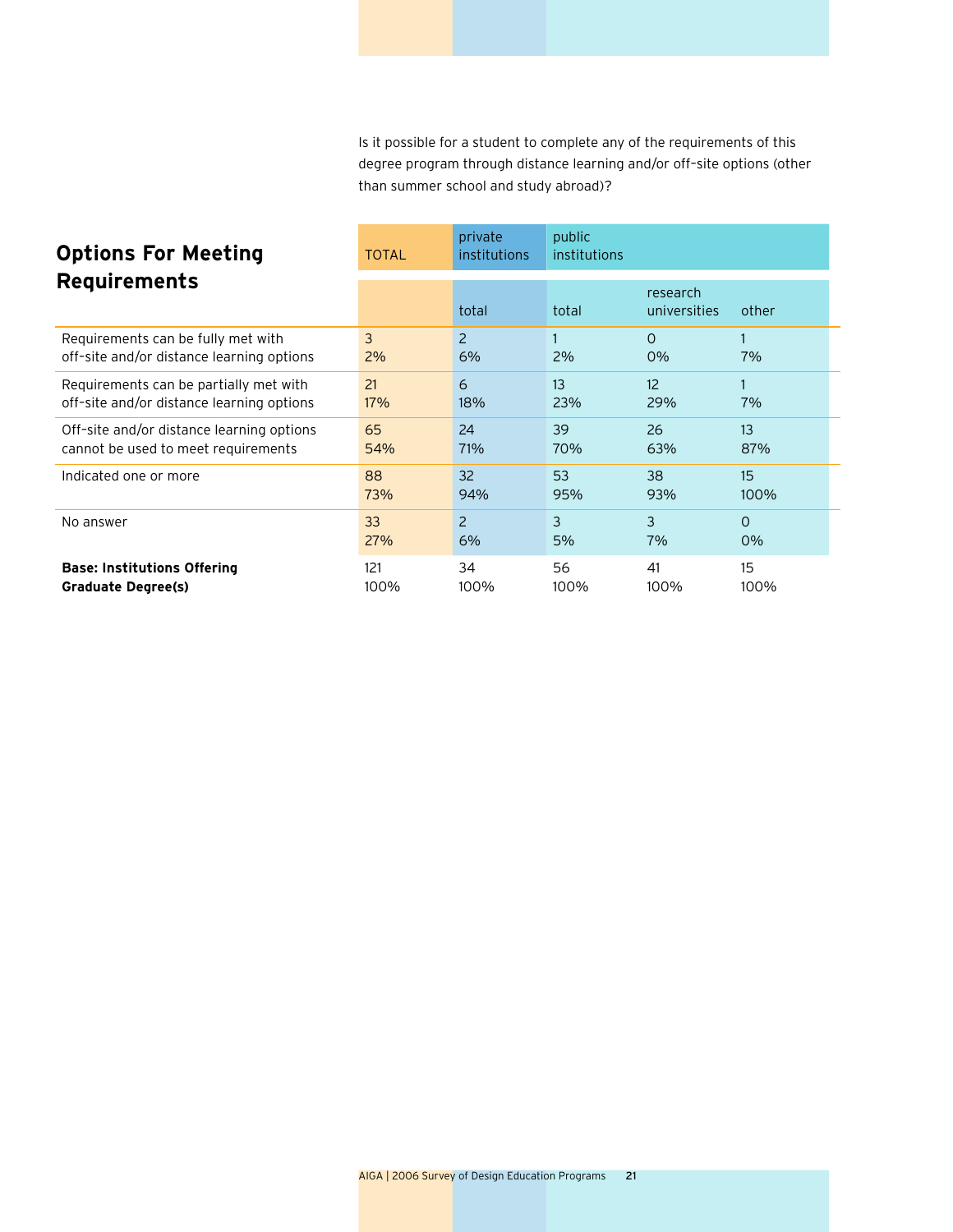What is this degree program's status regarding professional design internships?

| <b>Internship Status</b>                                             | <b>TOTAL</b>         | private<br>institutions | public<br>institutions |                          |                 |
|----------------------------------------------------------------------|----------------------|-------------------------|------------------------|--------------------------|-----------------|
|                                                                      |                      | total                   | total                  | research<br>universities | other           |
| Internship is required, and program                                  | 5                    | $\overline{4}$          | $\Omega$               | $\Omega$                 | $\Omega$        |
| coordinates placement                                                | 4%                   | 12%                     | 0%                     | 0%                       | 0%              |
| Internship is required, but program<br>does not coordinate placement | $\overline{2}$<br>2% | 3%                      | 2%                     | $\Omega$<br>0%           | 1<br>7%         |
| Internship is encouraged, and                                        | 19                   | 10 <sup>10</sup>        | 9                      | 9                        | $\Omega$        |
| program coordinates placement                                        | 16%                  | 29%                     | 16%                    | 22%                      | 0%              |
| Internship is encouraged, but program                                | 28                   | 13 <sup>2</sup>         | 14                     | 11                       | 3               |
| does not coordinate placement                                        | 23%                  | 38%                     | 25%                    | 27%                      | 20%             |
| Internship is neither required                                       | 45                   | 10 <sup>10</sup>        | 33                     | 21                       | 12 <sup>2</sup> |
| nor encouraged                                                       | 37%                  | 29%                     | 59%                    | 51%                      | 80%             |
| Indicated one or more                                                | 90                   | 32                      | 55                     | 40                       | 15              |
|                                                                      | 74%                  | 94%                     | 98%                    | 98%                      | 100%            |
| No answer                                                            | 31                   | $\overline{2}$          | $\mathbf{1}$           | $\mathbf{1}$             | $\Omega$        |
|                                                                      | 26%                  | 6%                      | 2%                     | 2%                       | 0%              |
| <b>Base: Institutions offering</b>                                   | 121                  | 34                      | 56                     | 41                       | 15              |
| <b>Graduate Degree(s)</b>                                            | 100%                 | 100%                    | 100%                   | 100%                     | 100%            |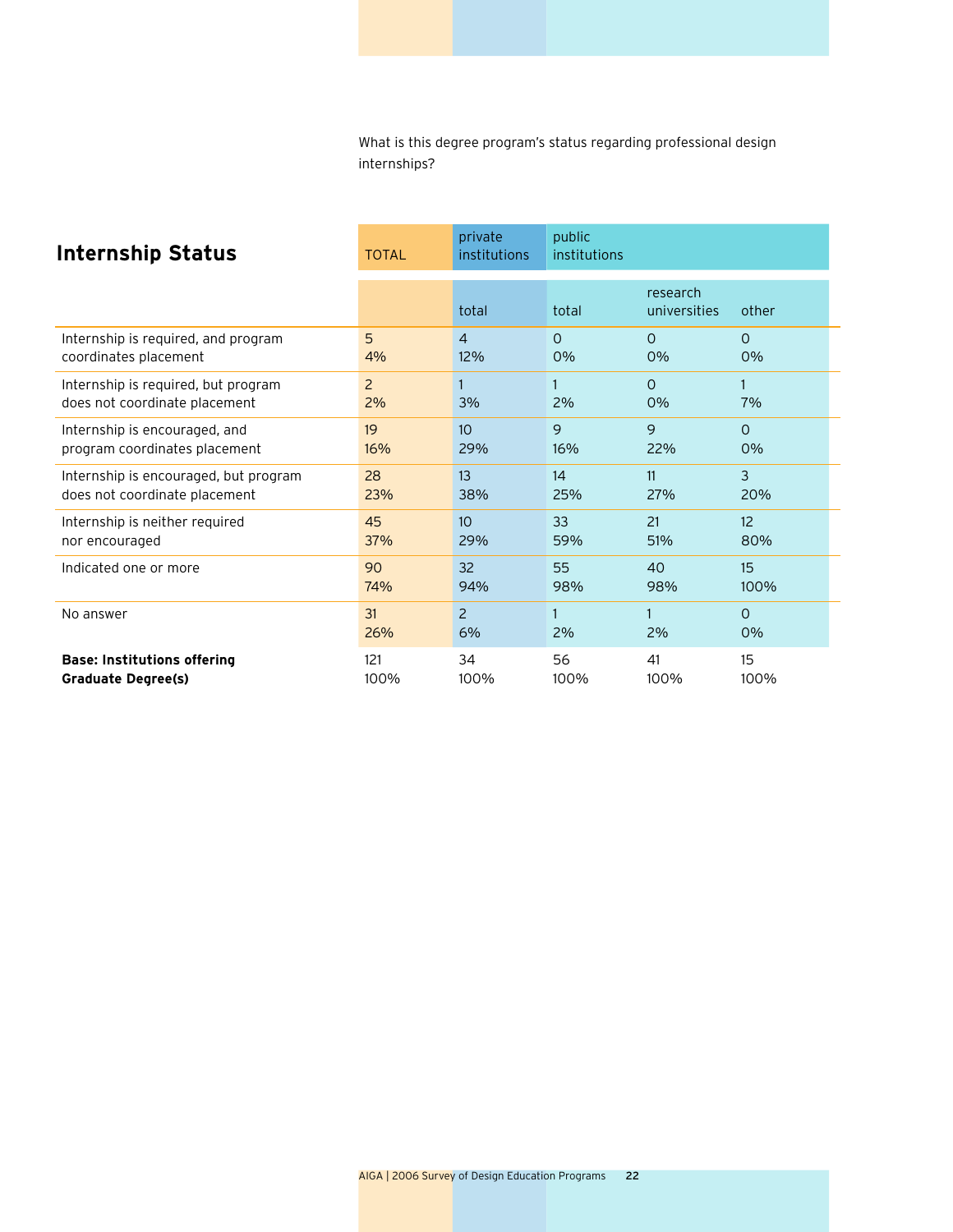Which one option most closely matches the nature of your institution?

| <b>Nature Of Institution</b>             | <b>TOTAL</b>    | private<br>institutions | public<br>institutions |                          |                     |
|------------------------------------------|-----------------|-------------------------|------------------------|--------------------------|---------------------|
|                                          |                 | total                   | total                  | research<br>universities | other               |
| Public Associate's college (2-year)      | 24              | $\overline{O}$          | 24                     | $\circ$                  | 24                  |
|                                          | 7%              | 0%                      | 16%                    | 0%                       | 28%                 |
| Private Associate's college (2-year)     | $\overline{4}$  | $\overline{4}$          | $\Omega$               | $\Omega$                 | $\mathbf{O}$        |
|                                          | $1\%$           | 3%                      | 0%                     | 0%                       | 0%                  |
| Public independent school or             | $\overline{c}$  | $\circ$                 | $\overline{c}$         | $\circ$                  | $\overline{2}$      |
| college of art & design                  | $1\%$           | 0%                      | $1\%$                  | 0%                       | 2%                  |
| Private non-profit independent school or | 27              | 27                      | $\circ$                | $\mathbf{O}$             | $\circ$             |
| college of art & design                  | 8%              | 23%                     | 0%                     | 0%                       | 0%                  |
| Private for-profit independent school or | 9               | 9                       | $\circ$                | $\circ$                  | $\circ$             |
| college of art & design                  | 3%              | 8%                      | 0%                     | 0%                       | 0%                  |
| Public Baccalaureate college             | 19              | $\overline{O}$          | 19                     | $\circ$                  | 19                  |
|                                          | 5%              | 0%                      | 13%                    | 0%                       | 22%                 |
| Private non-profit Baccalaureate college | 22              | 22                      | $\mathbf 0$            | $\mathbf{O}$             | $\mathsf{O}$        |
|                                          | 6%              | 18%                     | 0%                     | 0%                       | 0%                  |
| Private for-profit Baccalaureate college | 15              | 15                      | $\mathsf{O}$           | $\mathbf{O}$             | $\Omega$            |
|                                          | 4%              | 13%                     | 0%                     | 0%                       | 0%                  |
| Public Master's college or university    | 40              | $\Omega$                | 40                     | $\Omega$                 | 40                  |
|                                          | 11%             | 0%                      | 27%                    | 0%                       | 47%                 |
| Private non-profit Master's college or   | 23              | 23                      | $\circ$                | $\mathbf{O}$             | $\circ$             |
| university                               | 7%              | 19%                     | 0%                     | 0%                       | 0%                  |
| Private for-profit Master's college or   | $\,8\,$         | 8                       | $\Omega$               | $\Omega$                 | $\Omega$            |
| university                               | 2%              | 7%                      | 0%                     | 0%                       | 0%                  |
| Public Doctoral/research university      | 64              | $\Omega$                | 64                     | 64                       | $\circ$             |
|                                          | 18%             | 0%                      | 43%                    | 100%                     | 0%                  |
| Private non-profit Doctoral/research     | 11              | 11                      | $\circ$                | $\circ$                  | $\circ$             |
| university                               | 3%              | 9%                      | 0%                     | 0%                       | 0%                  |
| Private for-profit Doctoral/research     | $\mathbf{1}$    | $\mathbf{1}$            | $\mathsf O$            | $\mathsf{O}\xspace$      | $\circ$             |
| university                               | 0%              | $1\%$                   | 0%                     | 0%                       | 0%                  |
| Other                                    | 10 <sup>°</sup> | $\circ$                 | $\mathsf{O}\xspace$    | $\circ$                  | $\mathsf{O}\xspace$ |
|                                          | 3%              | 0%                      | 0%                     | 0%                       | 0%                  |
| No answer                                | 73              | $\mathsf{O}$            | $\mathsf O$            | $\mathsf{O}\xspace$      | $\mathsf O$         |
|                                          | 21%             | 0%                      | 0%                     | 0%                       | 0%                  |
| <b>Base: Responding Institutions</b>     | 352             | 120                     | 149                    | 64                       | 85                  |
|                                          | 100%            | 100%                    | 100%                   | 100%                     | 100%                |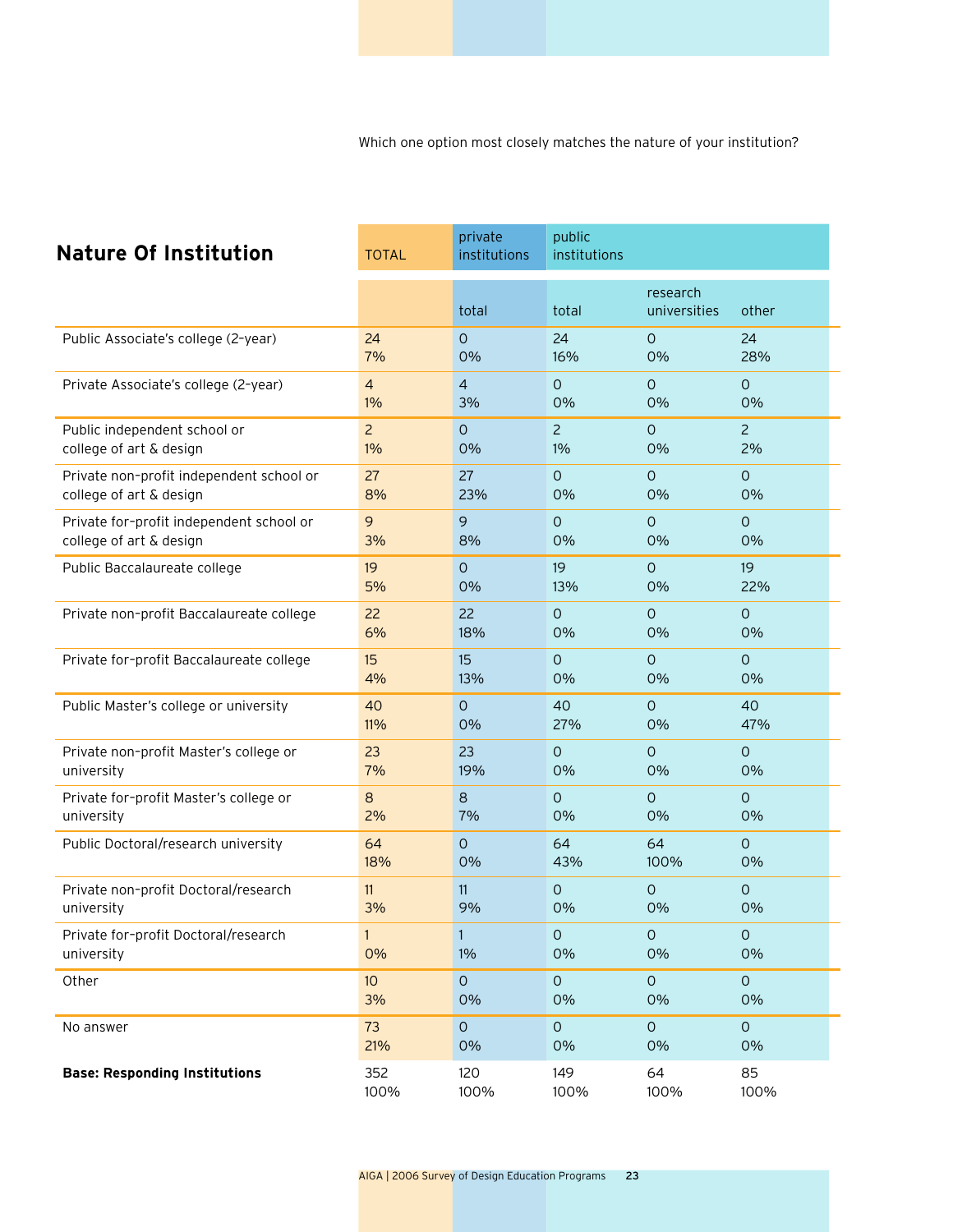Other than the program(s) you have just reported on, are there any other communication design and/or interaction design programs at (your campus of) your institution?

| <b>Other Design Programs</b>         | <b>TOTAL</b> | private<br><i>institutions</i> | public<br>institutions  |                          |       |  |
|--------------------------------------|--------------|--------------------------------|-------------------------|--------------------------|-------|--|
|                                      |              | total                          | total                   | research<br>universities | other |  |
| Yes                                  | 83           | 33                             | 47                      | 20                       | 27    |  |
|                                      | 24%          | 28%                            | 32%                     | 31%                      | 32%   |  |
| No.                                  | 188          | 81                             | 100                     | 43                       | 57    |  |
|                                      | 53%          | 68%                            | 67%                     | 67%                      | 67%   |  |
| No answer                            | 81<br>23%    | 6<br>5%                        | $\overline{2}$<br>$1\%$ | 2%                       | $1\%$ |  |
| <b>Base: Responding Institutions</b> | 352          | 120                            | 149                     | 64                       | 85    |  |
|                                      | 100%         | 100%                           | 100%                    | 100%                     | 100%  |  |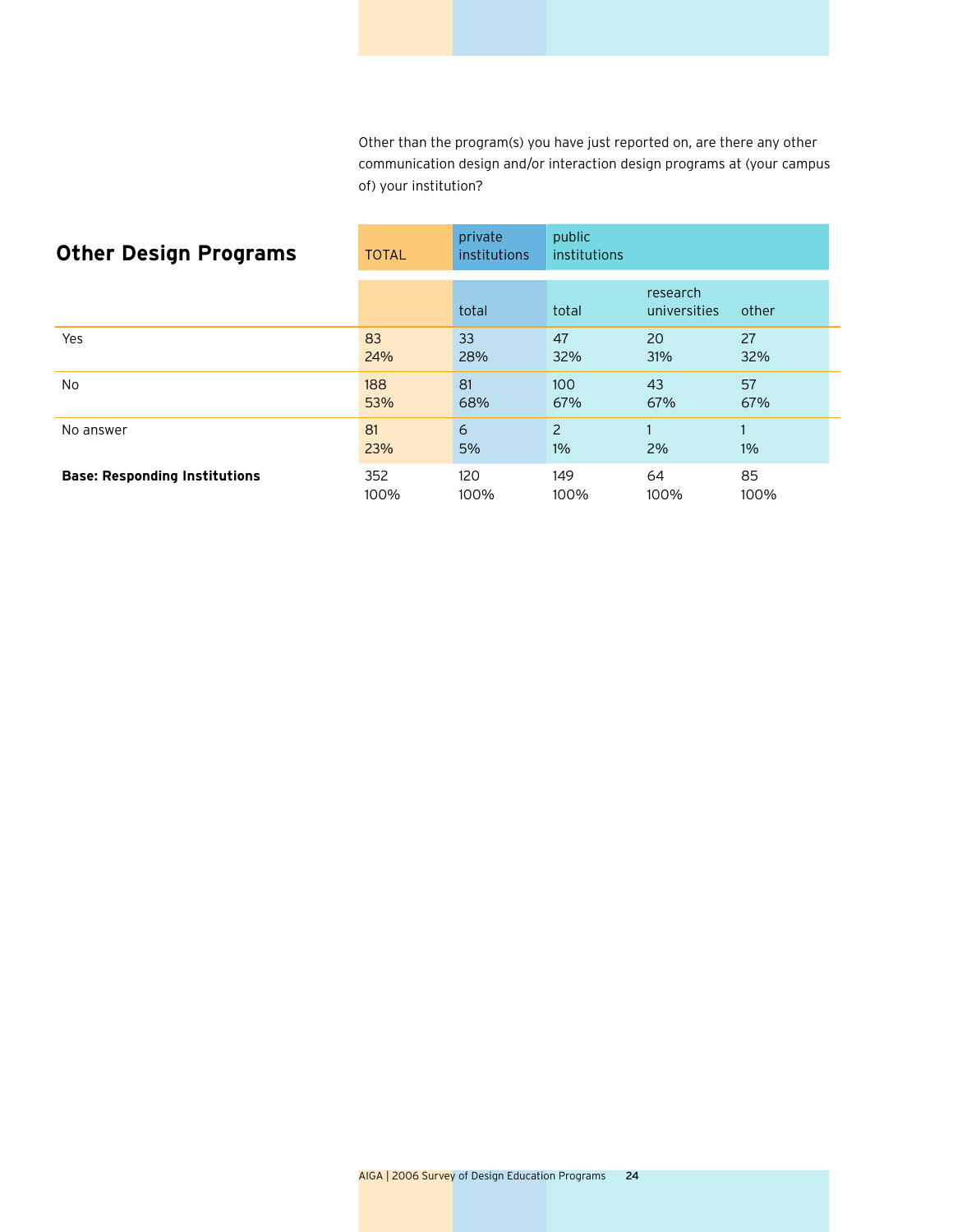Does your institution grant tenure?

| <b>Tenure Status</b>                 | <b>TOTAL</b> | private<br><i>institutions</i> | public<br>institutions |                          |                |
|--------------------------------------|--------------|--------------------------------|------------------------|--------------------------|----------------|
|                                      |              | total                          | total                  | research<br>universities | other          |
| Yes                                  | 212          | 64                             | 139                    | 63                       | 76             |
|                                      | 60%          | 53%                            | 93%                    | 98%                      | 89%            |
| N <sub>o</sub>                       | 58           | 51                             | $\overline{7}$         | $\Omega$                 | $\overline{7}$ |
|                                      | 16%          | 43%                            | 5%                     | 0%                       | 8%             |
| No answer                            | 82<br>23%    | 5<br>4%                        | 3<br>2%                | 2%                       | 2<br>2%        |
| <b>Base: Responding Institutions</b> | 352          | 120                            | 149                    | 64                       | 85             |
|                                      | 100%         | 100%                           | 100%                   | 100%                     | 100%           |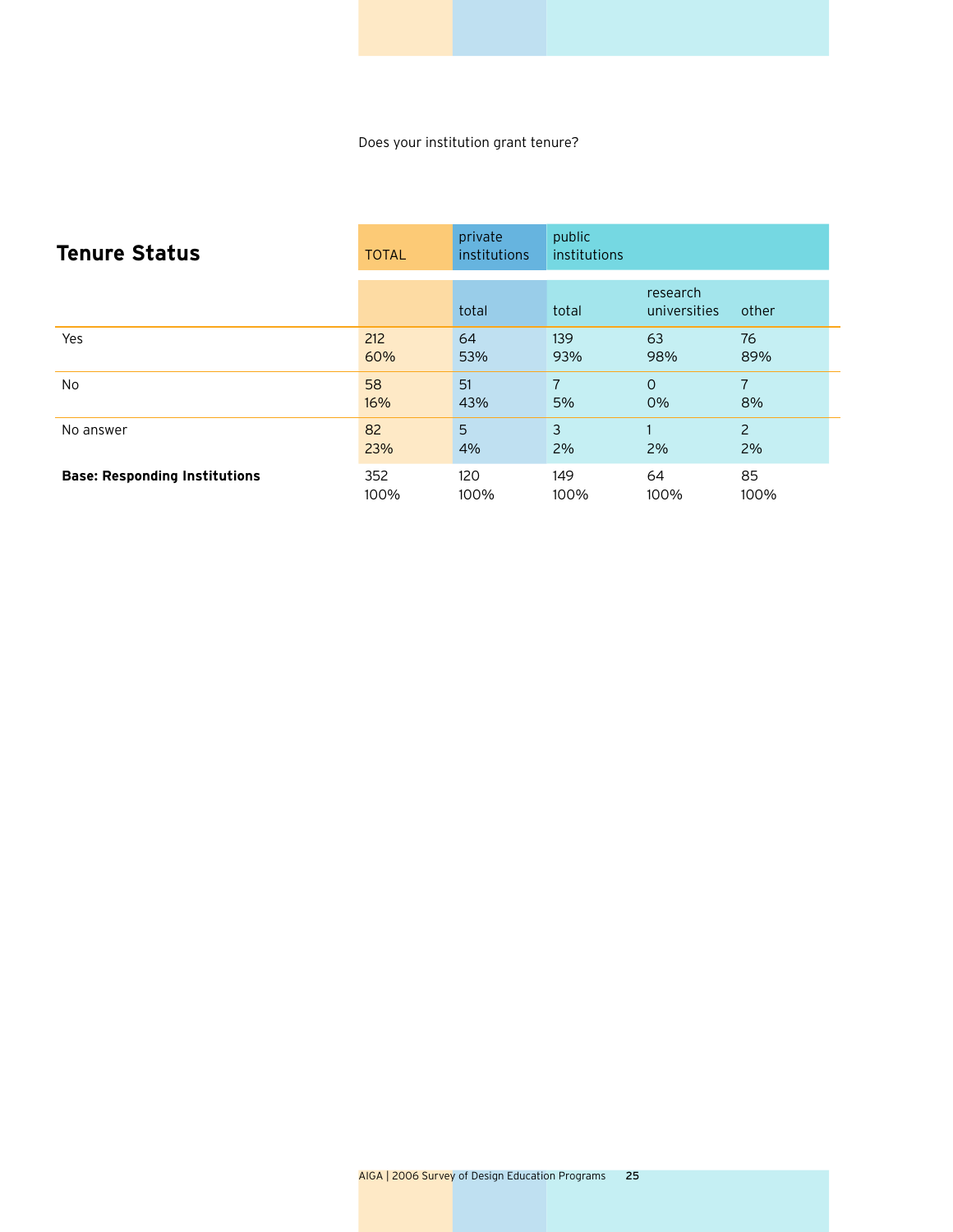Does faculty at your institution work under a union contract?

| <b>Union Status</b>                  | <b>TOTAL</b> | private<br><i>institutions</i> | public<br>institutions |                          |                |
|--------------------------------------|--------------|--------------------------------|------------------------|--------------------------|----------------|
|                                      |              | total                          | total                  | research<br>universities | other          |
| All                                  | 67           | $\overline{7}$                 | 56                     | 17                       | 39             |
|                                      | 19%          | 6%                             | 38%                    | 27%                      | 46%            |
| Some                                 | 24           | 5                              | 17                     | 8                        | 9              |
|                                      | 7%           | 4%                             | 11%                    | 13%                      | 11%            |
| None                                 | 177          | 103                            | 72                     | 37                       | 35             |
|                                      | 50%          | 86%                            | 48%                    | 58%                      | 41%            |
| No answer                            | 84           | 5                              | $\overline{4}$         | 2                        | $\overline{2}$ |
|                                      | 24%          | 4%                             | 3%                     | 3%                       | 2%             |
| <b>Base: Responding Institutions</b> | 352          | 120                            | 149                    | 64                       | 85             |
|                                      | 100%         | 100%                           | 100%                   | 100%                     | 100%           |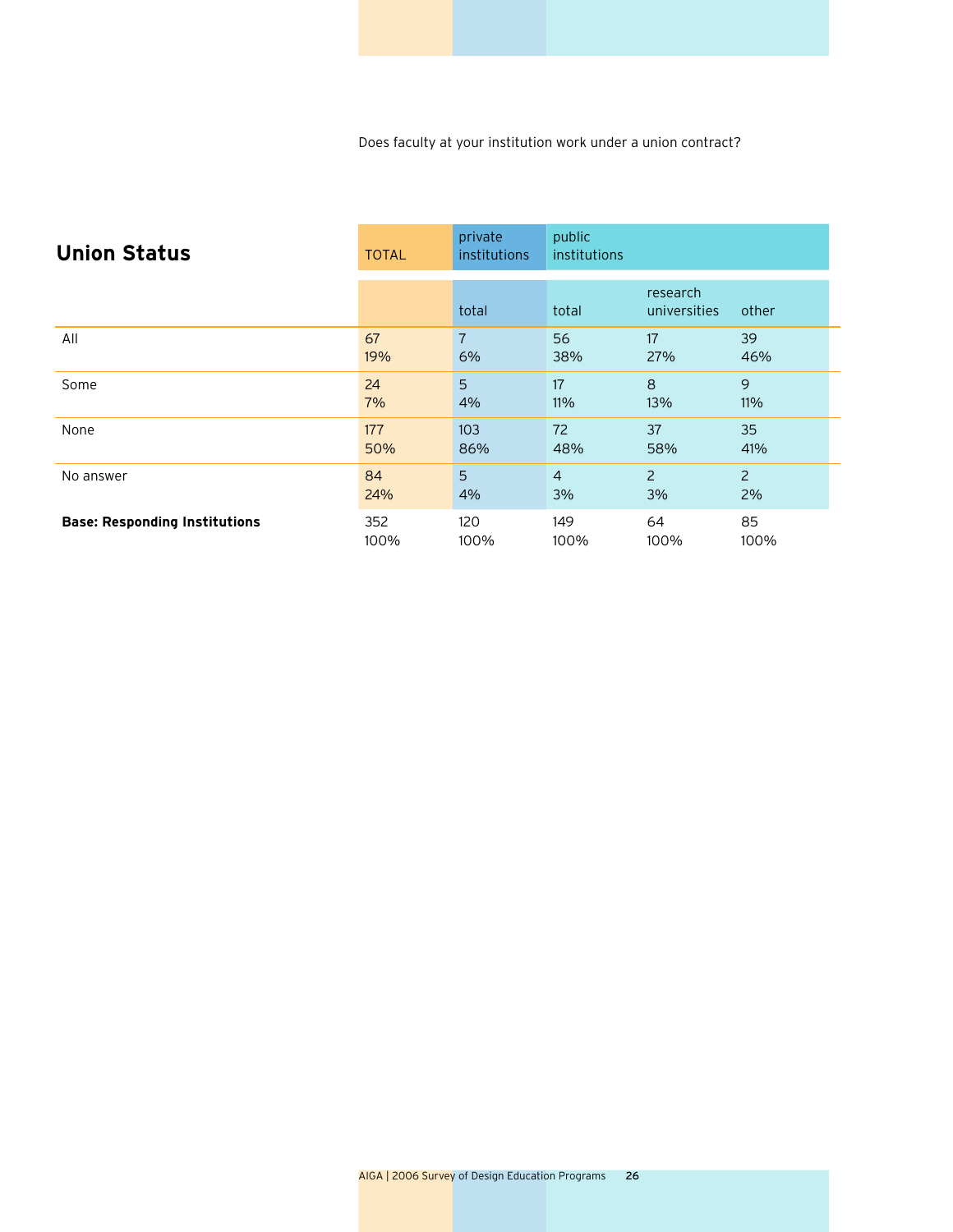How is your institution's academic year structured?

| <b>Structure Of</b><br><b>Academic Year</b> | <b>TOTAL</b> | private<br><i>institutions</i> | public<br>institutions |                          |                |
|---------------------------------------------|--------------|--------------------------------|------------------------|--------------------------|----------------|
|                                             |              | total                          | total                  | research<br>universities | other          |
| Quarters                                    | 30           | 17                             | 13                     | 6                        | $\overline{7}$ |
|                                             | 9%           | 14%                            | 9%                     | 9%                       | 8%             |
| <b>Trimesters</b>                           | 9            | $\overline{7}$                 | $\overline{2}$         | $\mathbf{1}$             | 1              |
|                                             | 3%           | 6%                             | $1\%$                  | 2%                       | $1\%$          |
| Semesters                                   | 226          | 86                             | 131                    | 56                       | 75             |
|                                             | 64%          | 72%                            | 88%                    | 88%                      | 88%            |
| Other                                       | 6            | 6                              | $\Omega$               | $\Omega$                 | $\Omega$       |
|                                             | 2%           | 5%                             | 0%                     | 0%                       | 0%             |
| No answer                                   | 81           | $\overline{4}$                 | 3                      | $\mathbf{1}$             | $\overline{2}$ |
|                                             | 23%          | 3%                             | 2%                     | 2%                       | 2%             |
| <b>Base: Responding Institutions</b>        | 352          | 120                            | 149                    | 64                       | 85             |
|                                             | 100%         | 100%                           | 100%                   | 100%                     | 100%           |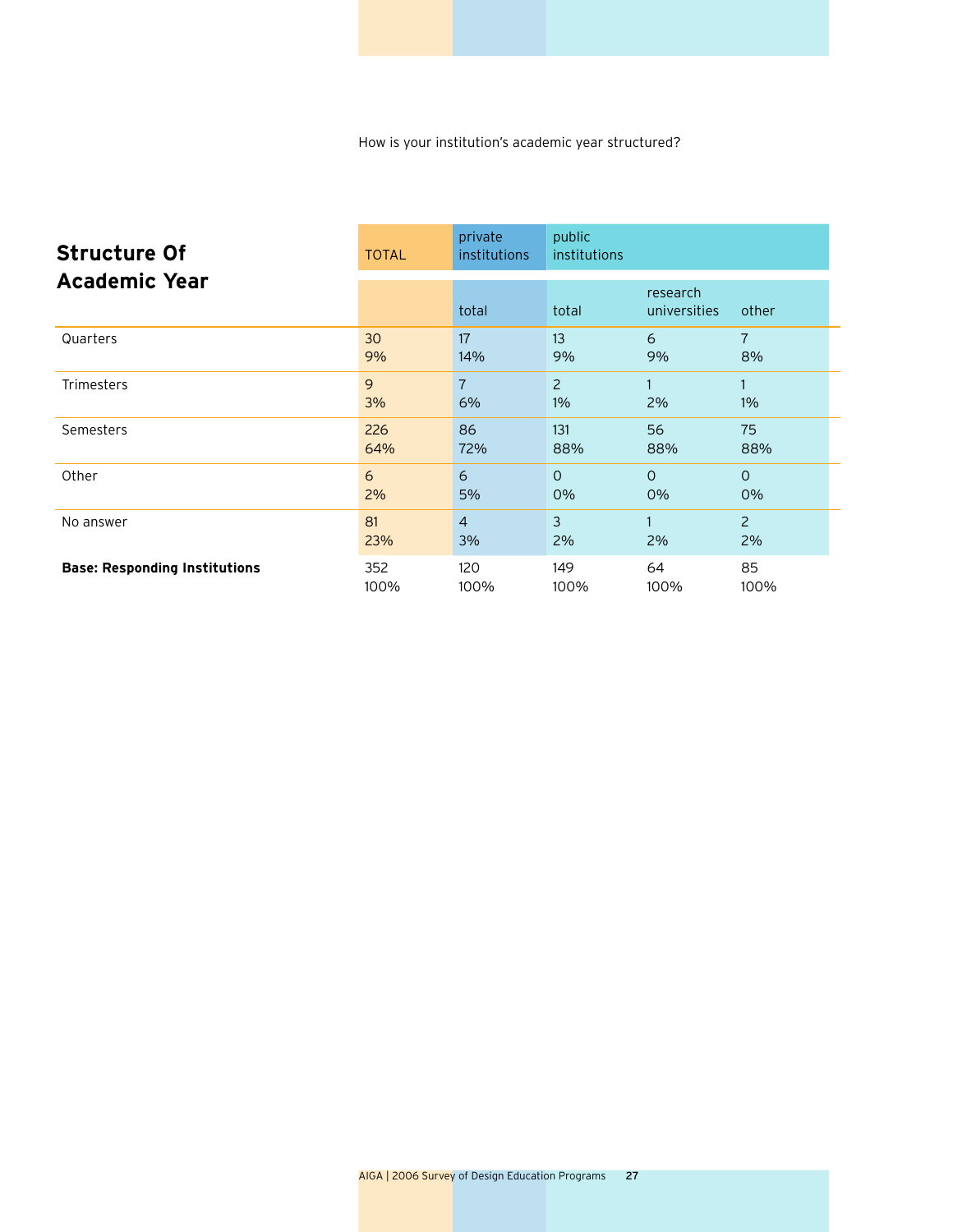How many of the faculty members teaching in the design program(s) you have described are employed by your institution fulltime (even if they do not teach full–time in design), part–time, or on an adjunct basis?

| <b>Number Of</b><br><b>Full-Time Faculty</b> | <b>TOTAL</b>   | private<br>institutions | public<br>institutions |                          |                |
|----------------------------------------------|----------------|-------------------------|------------------------|--------------------------|----------------|
|                                              |                | total                   | total                  | research<br>universities | other          |
| 10 or more                                   | 29             | 19                      | 8                      | 5                        | $\overline{3}$ |
|                                              | 8%             | 16%                     | 5%                     | 8%                       | 4%             |
| $5 - 9$                                      | 49             | 23                      | 25                     | 13                       | 12             |
|                                              | 14%            | 19%                     | 17%                    | 20%                      | 14%            |
| $3 - 4$                                      | 53             | 13                      | 38                     | 15                       | 23             |
|                                              | 15%            | 11%                     | 26%                    | 23%                      | 27%            |
| $1 - 2$                                      | 36             | 19                      | 17                     | 5                        | 12             |
|                                              | 10%            | 16%                     | 11%                    | 8%                       | 14%            |
| None                                         | $\overline{2}$ | $\mathbf{1}$            | $\circ$                | $\circ$                  | $\circ$        |
|                                              | $1\%$          | 1%                      | 0%                     | 0%                       | 0%             |
| No answer                                    | $\overline{O}$ | $\Omega$                | $\Omega$               | $\Omega$                 | $\Omega$       |
|                                              | 0%             | $0\%$                   | 0%                     | 0%                       | 0%             |
| Answered faculty questions inconsistently    | 98             | 39                      | 57                     | 25                       | 32             |
|                                              | 28%            | 33%                     | 38%                    | 39%                      | 38%            |
| Provided no faculty data                     | 85             | 6                       | $\overline{4}$         | $\mathbf{1}$             | $\mathbf{3}$   |
|                                              | 24%            | 5%                      | 3%                     | 2%                       | 4%             |
| Mean                                         | 6.3            | 7.2                     | 5.3                    | 5.8                      | 4.9            |
| Standard error                               | 0.6            | 1.0                     | 0.6                    | 0.7                      | 0.9            |
| Median                                       | $\overline{4}$ | 5                       | $\overline{4}$         | $\overline{4}$           | $\overline{4}$ |
| <b>Base: Responding Institutions</b>         | 352            | 120                     | 149                    | 64                       | 85             |
|                                              | 100%           | 100%                    | 100%                   | 100%                     | 100%           |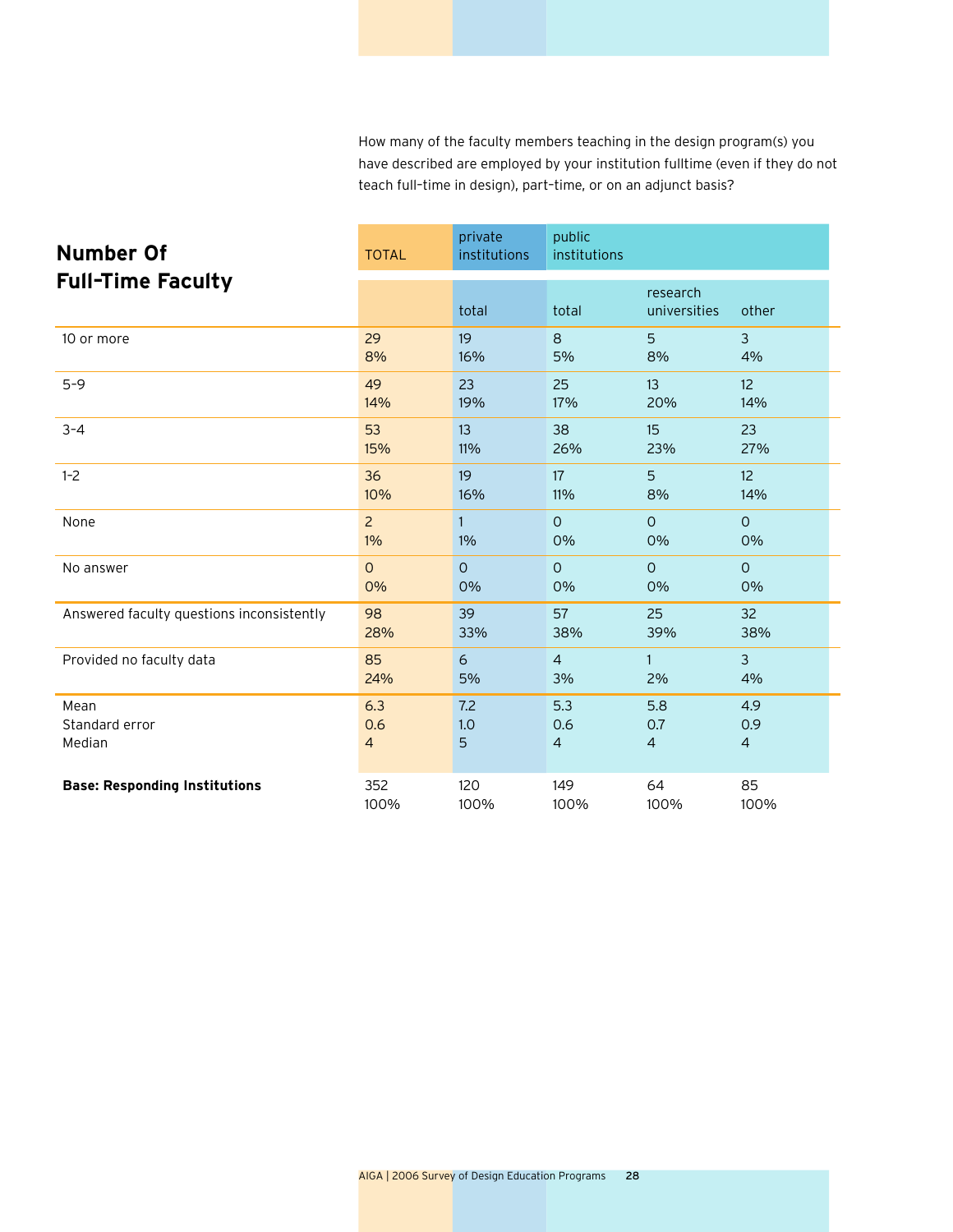How many of the faculty members teaching in the design program(s) you have described are employed by your institution full–time (even if they do not teach full–time in design), part–time, or on an adjunct basis?

| <b>Number Of</b>                          | <b>TOTAL</b>   | private<br>institutions | public<br>institutions |                          |                |
|-------------------------------------------|----------------|-------------------------|------------------------|--------------------------|----------------|
| <b>Part-Time Faculty</b>                  |                | total                   | total                  | research<br>universities | other          |
| 25 or more                                | 17             | 13                      | $\overline{2}$         | $\Omega$                 | $\overline{2}$ |
|                                           | 5%             | 11%                     | 1%                     | 0%                       | 2%             |
| $10 - 24$                                 | 36             | 24                      | 12                     | $\overline{3}$           | 9              |
|                                           | 10%            | 20%                     | 8%                     | 5%                       | 11%            |
| $5 - 9$                                   | 38             | 16                      | 21                     | $\overline{7}$           | 14             |
|                                           | 11%            | 13%                     | 14%                    | 11%                      | 16%            |
| $3 - 4$                                   | 24             | 8                       | 15                     | 9                        | 6              |
|                                           | 7%             | 7%                      | 10%                    | 14%                      | 7%             |
| $1 - 2$                                   | 25             | 6                       | 18                     | 13                       | 5              |
|                                           | 7%             | 5%                      | 12%                    | 20%                      | 6%             |
| None                                      | 29             | 8                       | 20                     | 6                        | 14             |
|                                           | 8%             | 7%                      | 13%                    | 9%                       | 16%            |
| No answer                                 | $\overline{O}$ | $\overline{O}$          | $\circ$                | $\circ$                  | $\circ$        |
|                                           | 0%             | 0%                      | 0%                     | 0%                       | 0%             |
| Answered faculty questions inconsistently | 98             | 39                      | 57                     | 25                       | 32             |
|                                           | 28%            | 33%                     | 38%                    | 39%                      | 38%            |
| Provided no faculty data                  | 85             | 6                       | $\overline{4}$         | $\mathbf{1}$             | $\overline{3}$ |
|                                           | 24%            | 5%                      | 3%                     | 2%                       | 4%             |
| Mean                                      | 15.4           | 18.7                    | 4.9                    | 3.5                      | 6.0            |
| Standard error                            | 4.4            | 3.3                     | 0.6                    | 0.6                      | 0.9            |
| Median                                    | 5              | 9                       | 3                      | 3                        | 5              |
| <b>Base: Responding Institutions</b>      | 352            | 120                     | 149                    | 64                       | 85             |
|                                           | 100%           | 100%                    | 100%                   | 100%                     | 100%           |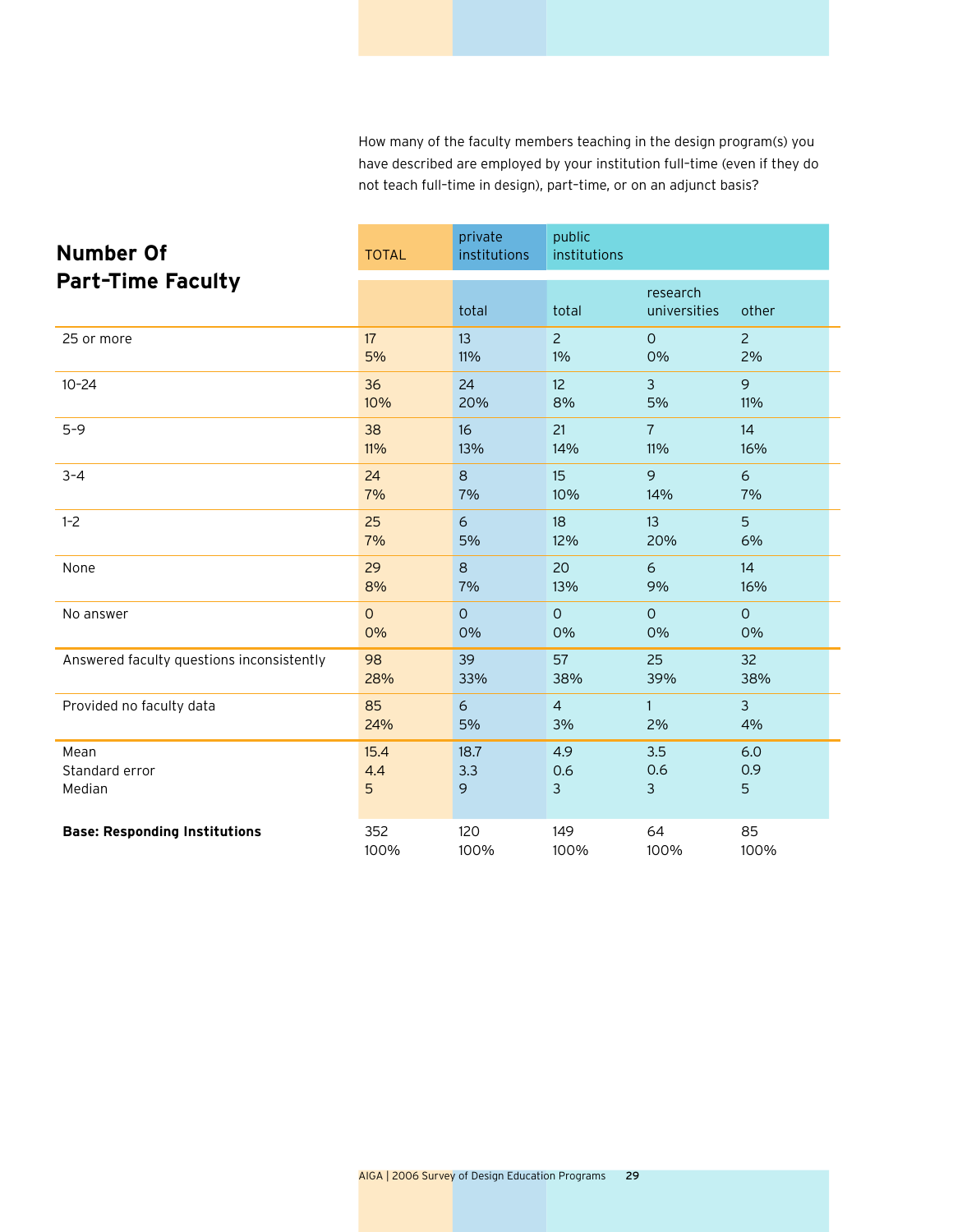How many in each category teach undergraduate design courses?

| <b>Number Of Full-Time</b><br><b>Faculty Teaching</b> | <b>TOTAL</b>   | private<br>institutions | public<br>institutions |                          |                |
|-------------------------------------------------------|----------------|-------------------------|------------------------|--------------------------|----------------|
| <b>Undergraduate Courses</b>                          |                | total                   | total                  | research<br>universities | other          |
| 10 or more                                            | 27             | 17                      | 8                      | 5                        | 3              |
|                                                       | 8%             | 14%                     | 5%                     | 8%                       | 4%             |
| $5 - 9$                                               | 50             | 24                      | 25                     | 13                       | 12             |
|                                                       | 14%            | 20%                     | 17%                    | 20%                      | 14%            |
| $3 - 4$                                               | 53             | 13                      | 38                     | 15                       | 23             |
|                                                       | 15%            | 11%                     | 26%                    | 23%                      | 27%            |
| $1 - 2$                                               | 34             | 18                      | 16                     | $\overline{4}$           | 12             |
|                                                       | 10%            | 15%                     | 11%                    | 6%                       | 14%            |
| None                                                  | $\overline{2}$ | $\mathbf{1}$            | $\overline{O}$         | $\Omega$                 | $\circ$        |
|                                                       | 1%             | 1%                      | 0%                     | 0%                       | 0%             |
| No answer                                             | $\overline{O}$ | $\circ$                 | $\overline{O}$         | $\circ$                  | $\circ$        |
|                                                       | 0%             | 0%                      | 0%                     | 0%                       | 0%             |
| No undergraduate offering                             | $\overline{3}$ | $\overline{c}$          | $\mathbf{1}$           | $\mathbf{1}$             | $\circ$        |
|                                                       | $1\%$          | 2%                      | 1%                     | 2%                       | 0%             |
| Answered faculty questions inconsistently             | 98             | 39                      | 57                     | 25                       | 32             |
|                                                       | 28%            | 33%                     | 38%                    | 39%                      | 38%            |
| Provided no faculty data                              | 85             | 6                       | $\overline{4}$         | $\mathbf{1}$             | $\overline{3}$ |
|                                                       | 24%            | 5%                      | 3%                     | 2%                       | 4%             |
| Mean                                                  | 6.2            | 7.0                     | 5.3                    | 5.9                      | 4.8            |
| Standard error                                        | 0.6            | 1.0                     | 0.6                    | 0.7                      | 0.9            |
| Median                                                | $\overline{4}$ | 5                       | $\overline{4}$         | $\overline{4}$           | $\overline{a}$ |
| <b>Base: Responding Institutions</b>                  | 352            | 120                     | 149                    | 64                       | 85             |
|                                                       | 100%           | 100%                    | 100%                   | 100%                     | 100%           |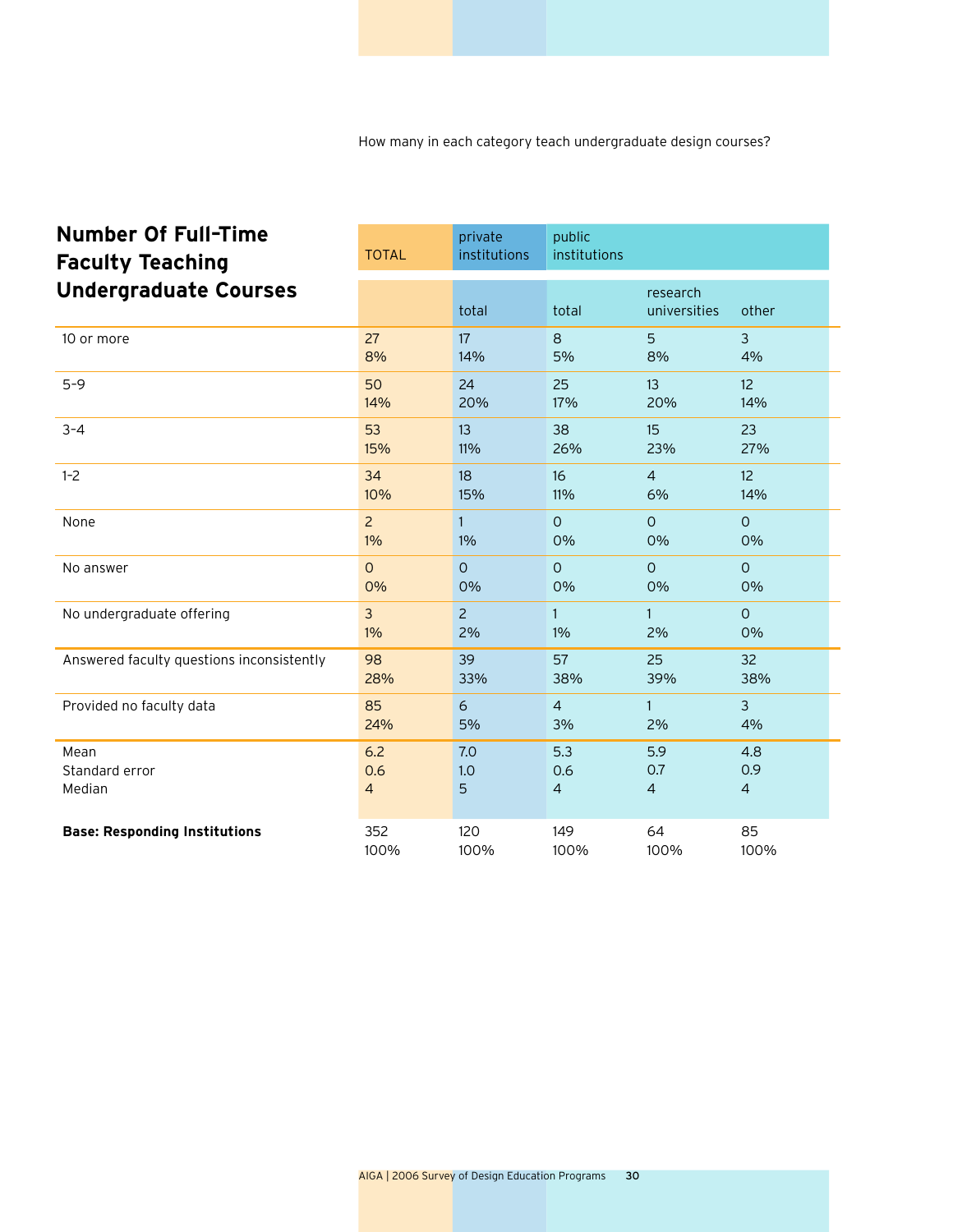| <b>Number Of Part-Time</b><br><b>Faculty Teaching</b> | <b>TOTAL</b>   | private<br>institutions | public<br>institutions |                          |                |
|-------------------------------------------------------|----------------|-------------------------|------------------------|--------------------------|----------------|
| <b>Undergraduate Courses</b>                          |                | total                   | total                  | research<br>universities | other          |
| 25 or more                                            | 16             | 12                      | $\overline{2}$         | $\mathbf 0$              | $\overline{2}$ |
|                                                       | 5%             | 10%                     | 1%                     | 0%                       | 2%             |
| $10 - 24$                                             | 34             | 23                      | 11                     | $\overline{2}$           | 9              |
|                                                       | 10%            | 19%                     | 7%                     | 3%                       | 11%            |
| $5 - 9$                                               | 38             | 17                      | 20                     | 6                        | 14             |
|                                                       | 11%            | 14%                     | 13%                    | 9%                       | 16%            |
| $3 - 4$                                               | 23             | $\overline{7}$          | 15                     | 9                        | 6              |
|                                                       | 7%             | 6%                      | 10%                    | 14%                      | 7%             |
| $1 - 2$                                               | 25             | 6                       | 18                     | 13                       | 5              |
|                                                       | 7%             | 5%                      | 12%                    | 20%                      | 6%             |
| None                                                  | 30             | 8                       | 21                     | $\overline{7}$           | 14             |
|                                                       | 9%             | 7%                      | 14%                    | 11%                      | 16%            |
| No undergraduate offerings                            | $\overline{3}$ | $\overline{2}$          | $\mathbf{1}$           | $\mathbf{1}$             | $\circ$        |
|                                                       | $1\%$          | 2%                      | $1\%$                  | 2%                       | 0%             |
| No answer                                             | $\overline{O}$ | $\Omega$                | $\Omega$               | $\Omega$                 | $\Omega$       |
|                                                       | 0%             | 0%                      | 0%                     | 0%                       | 0%             |
| Answered faculty questions inconsistently             | 98             | 39                      | 57                     | 25                       | 32             |
|                                                       | 28%            | 33%                     | 38%                    | 39%                      | 38%            |
| Provided no faculty data                              | 85             | 6                       | $\overline{4}$         | $\mathbf{1}$             | $\overline{3}$ |
|                                                       | 24%            | 5%                      | 3%                     | 2%                       | 4%             |
| Mean                                                  | 14.2           | 17.4                    | 4.7                    | 3.1                      | 6.0            |
| Standard error                                        | 3.9            | 3.1                     | 0.6                    | 0.5                      | 0.9            |
| Median                                                | 5              | 9                       | 3                      | $\overline{2}$           | 5              |
| <b>Base: Responding Institutions</b>                  | 352            | 120                     | 149                    | 64                       | 85             |
|                                                       | 100%           | 100%                    | 100%                   | 100%                     | 100%           |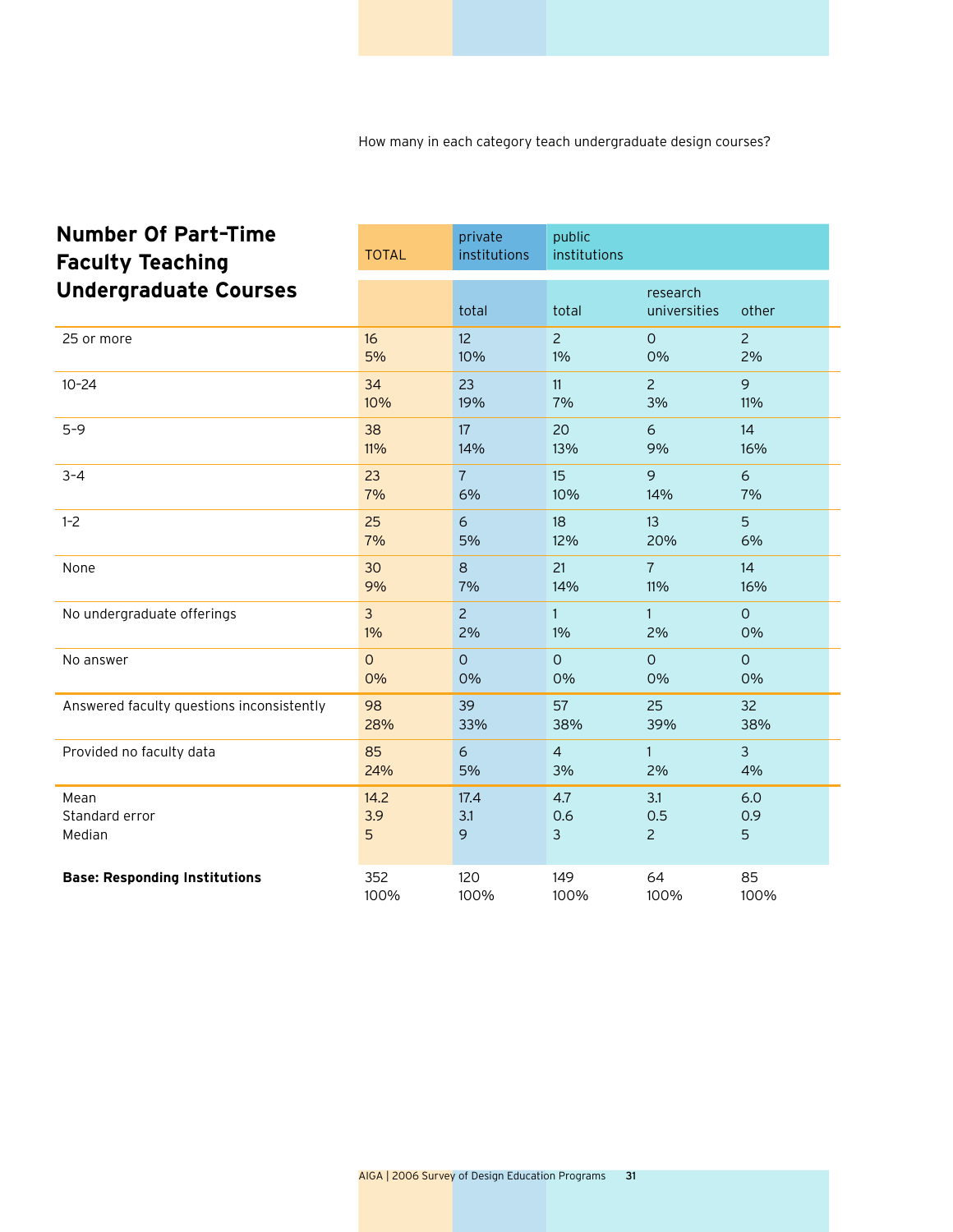How many in each category teach graduate design courses?

| <b>Number Of Full-Time</b><br><b>Faculty Teaching</b><br><b>Graduate Courses</b> | <b>TOTAL</b>   | private<br>institutions | public<br>institutions |                          |                |
|----------------------------------------------------------------------------------|----------------|-------------------------|------------------------|--------------------------|----------------|
|                                                                                  |                | total                   | total                  | research<br>universities | other          |
| 10 or more                                                                       | 6              | $\overline{2}$          | $\overline{3}$         | $\overline{2}$           | $\mathbf{1}$   |
|                                                                                  | 2%             | 2%                      | 2%                     | 3%                       | 1%             |
| $5 - 9$                                                                          | 15             | 6                       | 9                      | 8                        | $\mathbf{1}$   |
|                                                                                  | 4%             | 5%                      | 6%                     | 13%                      | 1%             |
| $3 - 4$                                                                          | 13             | $\mathbf{1}$            | 12                     | 8                        | $\overline{4}$ |
|                                                                                  | 4%             | 1%                      | 8%                     | 13%                      | 5%             |
| $1 - 2$                                                                          | 15             | 10 <sup>°</sup>         | 5                      | $\overline{4}$           | $\mathbf{1}$   |
|                                                                                  | 4%             | 8%                      | 3%                     | 6%                       | 1%             |
| None                                                                             | $\mathbf{1}$   | $\mathbf{1}$            | $\Omega$               | $\Omega$                 | $\Omega$       |
|                                                                                  | 0%             | $1\%$                   | 0%                     | 0%                       | 0%             |
| No graduate offerings                                                            | 119            | 55                      | 59                     | 16                       | 43             |
|                                                                                  | 34%            | 46%                     | 40%                    | 25%                      | 51%            |
| No answer                                                                        | $\circ$        | $\overline{O}$          | $\circ$                | $\circ$                  | $\mathbf{O}$   |
|                                                                                  | 0%             | 0%                      | 0%                     | 0%                       | 0%             |
| Answered faculty questions inconsistently                                        | 98             | 39                      | 57                     | 25                       | 32             |
|                                                                                  | 28%            | 33%                     | 38%                    | 39%                      | 38%            |
| Provided no faculty data                                                         | 85             | 6                       | $\overline{4}$         | $\mathbf{1}$             | $\mathbf{3}$   |
|                                                                                  | 24%            | 5%                      | 3%                     | 2%                       | 4%             |
| Mean                                                                             | 5.1            | 4.4                     | 5.4                    | 5.0                      | 6.4            |
| Standard error                                                                   | 0.7            | 1.0                     | 0.9                    | 0.7                      | 3.1            |
| Median                                                                           | $\overline{a}$ | $\overline{2}$          | $\overline{4}$         | $\overline{4}$           | $\mathbf{3}$   |
| <b>Base: Responding Institutions</b>                                             | 352            | 120                     | 149                    | 64                       | 85             |
|                                                                                  | 100%           | 100%                    | 100%                   | 100%                     | 100%           |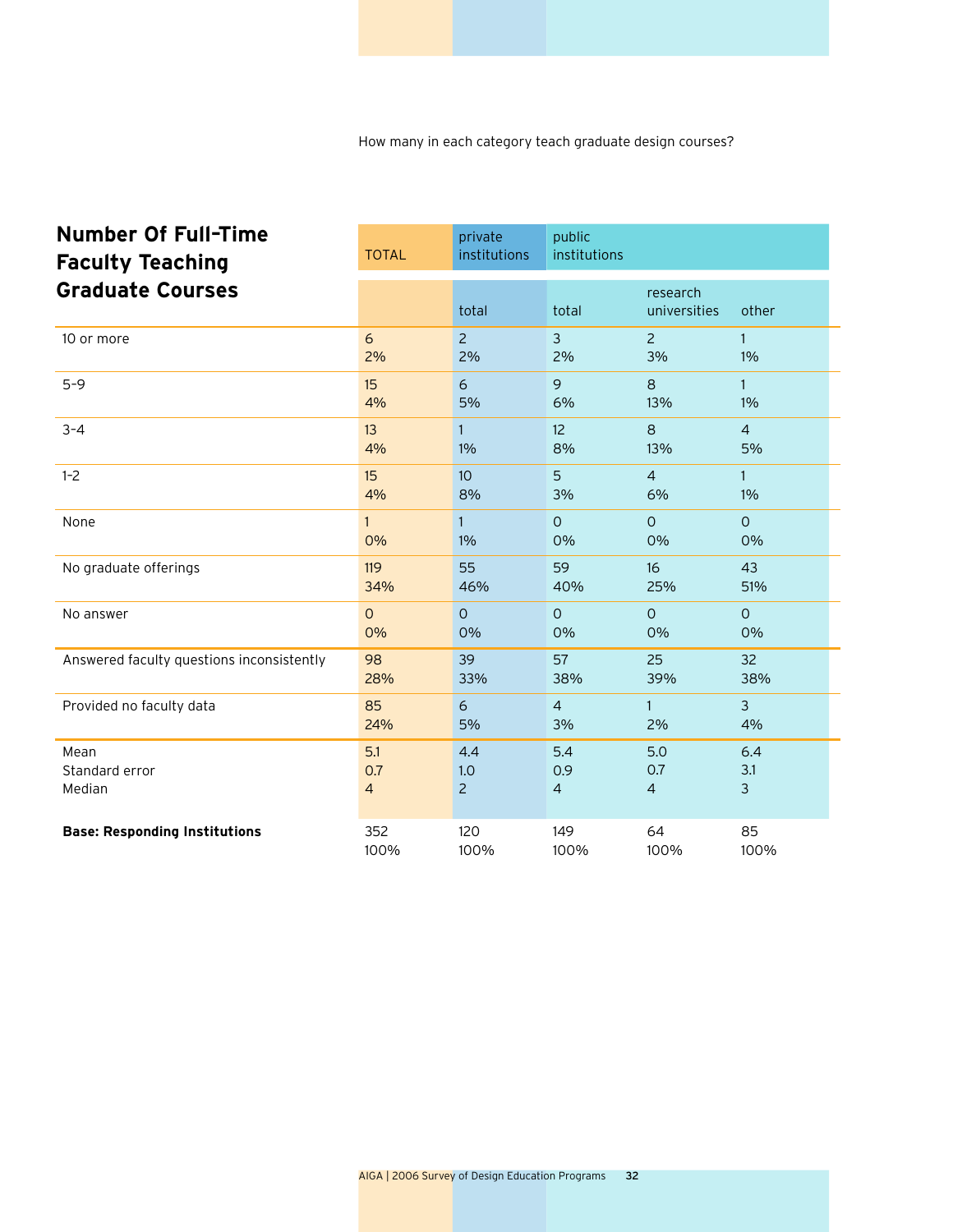How many in each category teach graduate design courses?

| <b>Number Of Part-Time</b><br><b>Faculty Teaching</b> | <b>TOTAL</b>   | private<br>institutions | public<br>institutions |                          |                |
|-------------------------------------------------------|----------------|-------------------------|------------------------|--------------------------|----------------|
| <b>Graduate Courses</b>                               |                | total                   | total                  | research<br>universities | other          |
| 25 or more                                            | $\overline{3}$ | $\overline{c}$          | $\circ$                | $\mathsf{O}\xspace$      | $\mathsf O$    |
|                                                       | $1\%$          | 2%                      | 0%                     | 0%                       | 0%             |
| $10 - 24$                                             | 5              | 5                       | $\overline{O}$         | $\mathsf{O}$             | $\overline{O}$ |
|                                                       | $1\%$          | 4%                      | 0%                     | 0%                       | 0%             |
| $5 - 9$                                               | $\mathbf{1}$   | $\mathbf{1}$            | $\overline{O}$         | $\mathsf{O}$             | $\overline{O}$ |
|                                                       | 0%             | $1\%$                   | 0%                     | 0%                       | 0%             |
| $3 - 4$                                               | $\overline{4}$ | $\overline{3}$          | $\mathbf{1}$           | $\mathbf{1}$             | $\circ$        |
|                                                       | $1\%$          | 3%                      | $1\%$                  | 2%                       | 0%             |
| $1 - 2$                                               | 11             | $\overline{3}$          | $\mathbf{8}$           | $\overline{7}$           | $\mathbf{1}$   |
|                                                       | 3%             | 3%                      | 5%                     | 11%                      | $1\%$          |
| None                                                  | 26             | $\epsilon$              | 20                     | 14                       | 6              |
|                                                       | 7%             | 5%                      | 13%                    | 22%                      | 7%             |
| No graduate offerings                                 | 119            | 55                      | 59                     | 16                       | 43             |
|                                                       | 34%            | 46%                     | 40%                    | 25%                      | 51%            |
| No answer                                             | $\overline{O}$ | $\overline{O}$          | $\overline{O}$         | $\mathsf{O}$             | $\circ$        |
|                                                       | 0%             | 0%                      | 0%                     | 0%                       | 0%             |
| Answered faculty questions inconsistently             | 98             | 39                      | 57                     | 25                       | 32             |
|                                                       | 28%            | 33%                     | 38%                    | 39%                      | 38%            |
| Provided no faculty data                              | 85             | 6                       | $\overline{4}$         | $\mathbf{1}$             | $\mathbf{3}$   |
|                                                       | 24%            | 5%                      | 3%                     | 2%                       | 4%             |
| Mean                                                  | 7.9            | 9.0                     | 0.6                    | 0.6                      | 0.3            |
| Standard error                                        | 4.1            | 3.0                     | 0.2                    | 0.2                      | 0.3            |
| Median                                                | $\mathsf O$    | $\overline{4}$          | $\mathsf{O}\xspace$    | $\mathsf O$              | $\mathsf{O}$   |
| <b>Base: Responding Institutions</b>                  | 352            | 120                     | 149                    | 64                       | 85             |
|                                                       | 100%           | 100%                    | 100%                   | 100%                     | 100%           |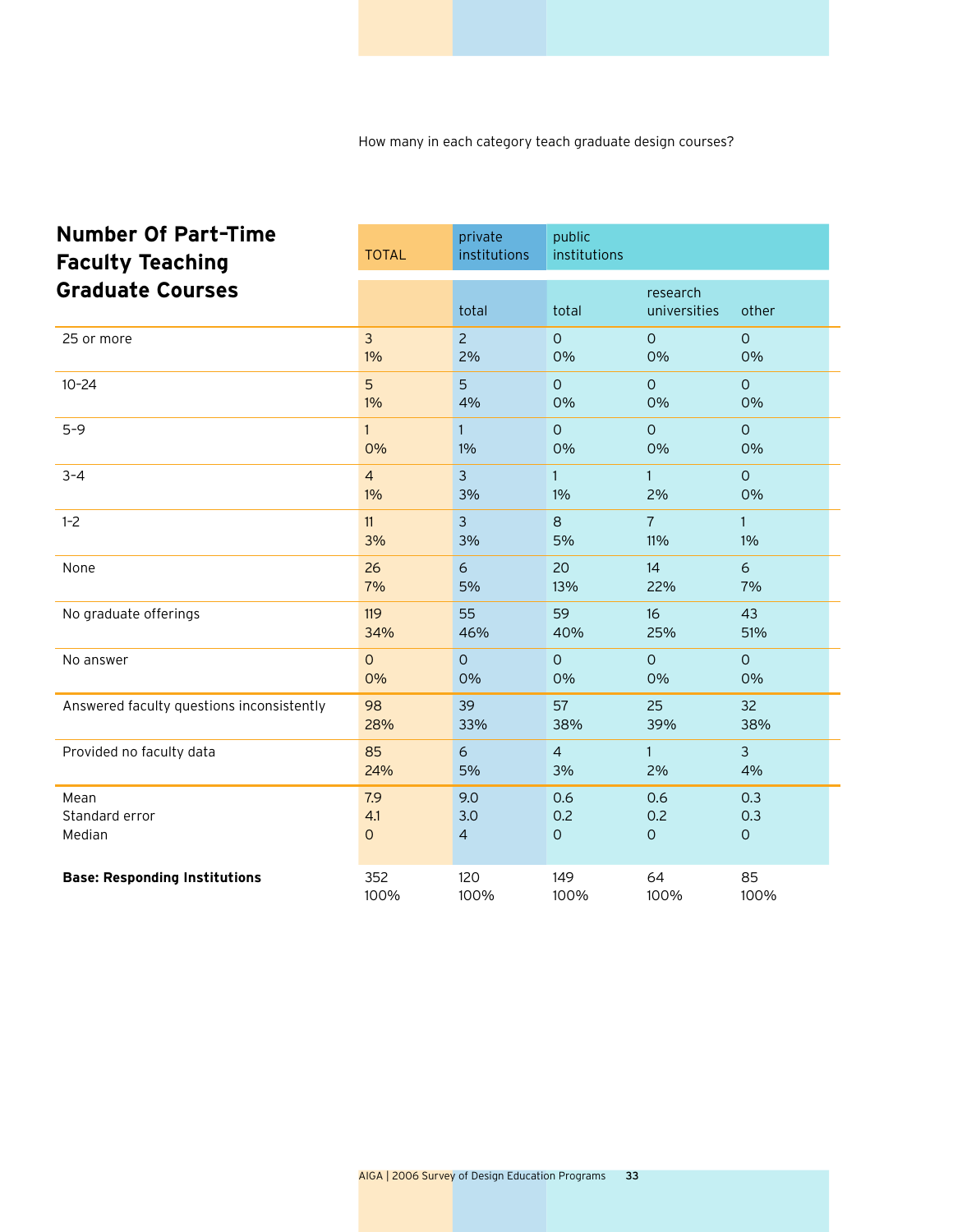| <b>Faculty In Tenure System</b>           | <b>TOTAL</b>   | private<br>institutions | public<br>institutions |                          |                |
|-------------------------------------------|----------------|-------------------------|------------------------|--------------------------|----------------|
|                                           |                | total                   | total                  | research<br>universities | other          |
| 10 or more                                | 14             | 5                       | 8                      | 5                        | 3              |
|                                           | 4%             | 4%                      | 5%                     | 8%                       | 4%             |
| $5 - 9$                                   | 26             | $\overline{7}$          | 18                     | 11                       | $\overline{7}$ |
|                                           | 7%             | 6%                      | 12%                    | 17%                      | 8%             |
| $3 - 4$                                   | 48             | 9                       | 37                     | 15                       | 22             |
|                                           | 14%            | 8%                      | 25%                    | 23%                      | 26%            |
| $1 - 2$                                   | 37             | 15                      | 21                     | $\overline{7}$           | 14             |
|                                           | 11%            | 13%                     | 14%                    | 11%                      | 16%            |
| None                                      | 42             | 38                      | $\overline{4}$         | $\Omega$                 | $\overline{4}$ |
|                                           | 12%            | 32%                     | 3%                     | 0%                       | 5%             |
| No full-time faculty                      | $\overline{2}$ | $\mathbf{1}$            | $\overline{O}$         | $\circ$                  | $\Omega$       |
|                                           | 1%             | 1%                      | 0%                     | 0%                       | 0%             |
| No answer                                 | $\mathsf{O}$   | $\overline{O}$          | $\circ$                | $\circ$                  | $\mathsf{O}$   |
|                                           | 0%             | 0%                      | 0%                     | 0%                       | 0%             |
| Answered faculty questions inconsistently | 98             | 39                      | 57                     | 25                       | 32             |
|                                           | 28%            | 33%                     | 38%                    | 39%                      | 38%            |
| Provided no faculty data                  | 85             | 6                       | $\overline{4}$         | $\mathbf{1}$             | $\overline{3}$ |
|                                           | 24%            | 5%                      | 3%                     | 2%                       | 4%             |
| Mean                                      | 3.6            | 2.3                     | 4.7                    | 5.5                      | 4.2            |
| Standard error                            | 0.4            | 0.5                     | 0.6                    | 0.6                      | 0.9            |
| Median                                    | 3              | $\mathsf{O}$            | $\overline{4}$         | $\overline{4}$           | $\mathsf{3}$   |
| <b>Base: Responding Institutions</b>      | 352            | 120                     | 149                    | 64                       | 85             |
|                                           | 100%           | 100%                    | 100%                   | 100%                     | 100%           |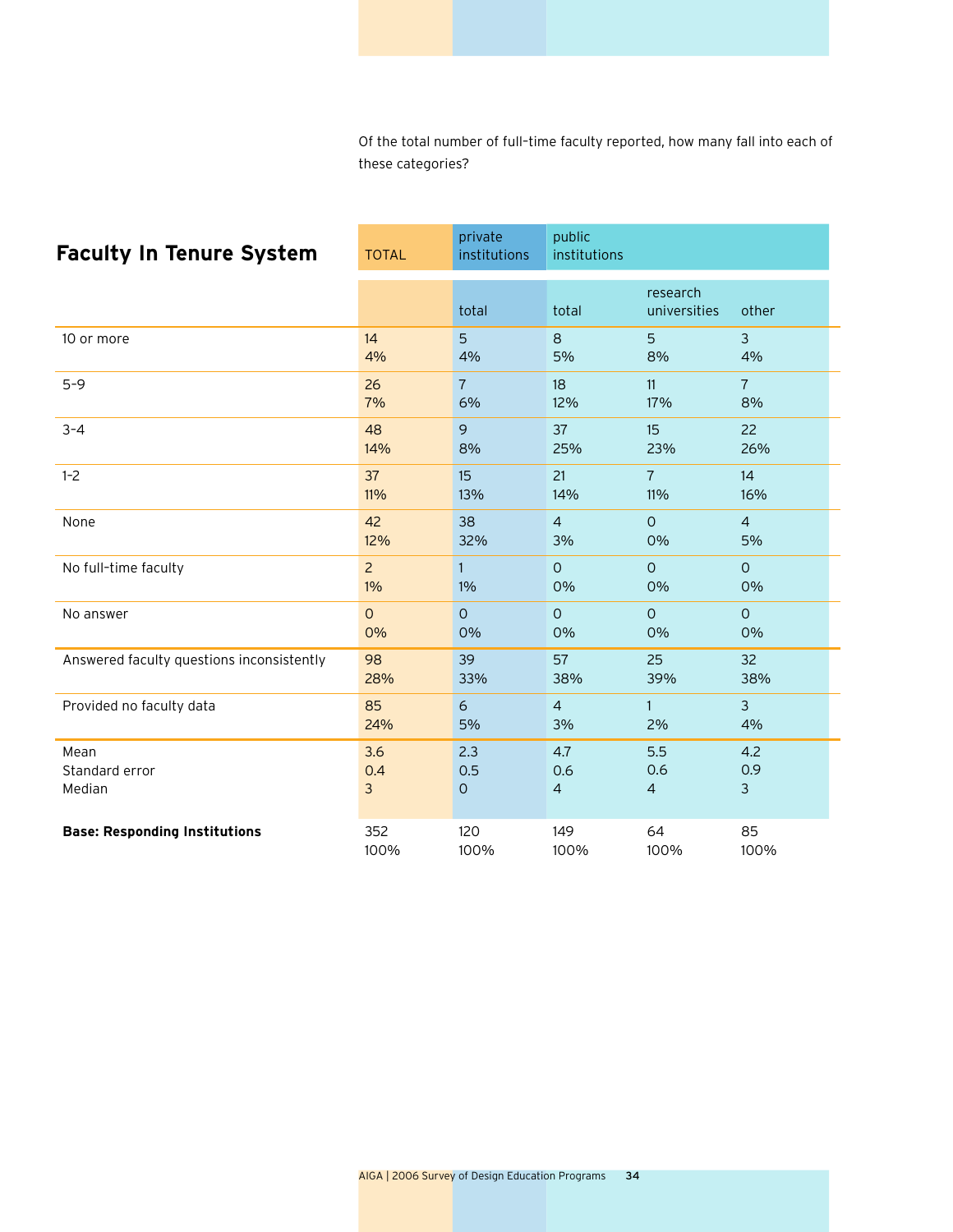| <b>Faculty On Contract Basis</b>          | <b>TOTAL</b>    | private<br>institutions | public<br>institutions |                          |                |
|-------------------------------------------|-----------------|-------------------------|------------------------|--------------------------|----------------|
|                                           |                 | total                   | total                  | research<br>universities | other          |
| 10 or more                                | 6               | 5                       | $\mathbf{O}$           | $\circ$                  | $\mathbf{O}$   |
|                                           | 2%              | 4%                      | 0%                     | 0%                       | 0%             |
| $5 - 9$                                   | 12 <sup>°</sup> | 9                       | $\mathfrak{Z}$         | $\mathbf{1}$             | $\overline{2}$ |
|                                           | 3%              | 8%                      | 2%                     | 2%                       | 2%             |
| $3 - 4$                                   | 12 <sup>°</sup> | 8                       | $\overline{4}$         | $\mathbf{1}$             | $\overline{3}$ |
|                                           | 3%              | 7%                      | 3%                     | 2%                       | 4%             |
| $1 - 2$                                   | 29              | 12 <sup>2</sup>         | 17                     | $\overline{4}$           | 13             |
|                                           | 8%              | 10%                     | 11%                    | 6%                       | 15%            |
| None                                      | 108             | 40                      | 64                     | 32                       | 32             |
|                                           | 31%             | 33%                     | 43%                    | 50%                      | 38%            |
| No full-time faculty                      | $\overline{2}$  | $\mathbf{1}$            | $\Omega$               | $\mathsf{O}$             | $\Omega$       |
|                                           | $1\%$           | 1%                      | 0%                     | 0%                       | 0%             |
| No answer                                 | $\overline{O}$  | $\overline{O}$          | $\circ$                | $\circ$                  | $\mathsf{O}$   |
|                                           | 0%              | 0%                      | 0%                     | 0%                       | 0%             |
| Answered faculty questions inconsistently | 98              | 39                      | 57                     | 25                       | 32             |
|                                           | 28%             | 33%                     | 38%                    | 39%                      | 38%            |
| Provided no faculty data                  | 85              | 6                       | $\overline{4}$         | $\mathbf{1}$             | $\overline{3}$ |
|                                           | 24%             | 5%                      | 3%                     | 2%                       | 4%             |
| Mean                                      | 1.7             | 2.7                     | 0.5                    | 0.3                      | 0.7            |
| Standard error                            | 0.5             | 0.9                     | 0.1                    | 0.2                      | 0.2            |
| Median                                    | $\mathsf{O}$    | $\circ$                 | 0                      | $\circ$                  | $\mathsf O$    |
| <b>Base: Responding Institutions</b>      | 352             | 120                     | 149                    | 64                       | 85             |
|                                           | 100%            | 100%                    | 100%                   | 100%                     | 100%           |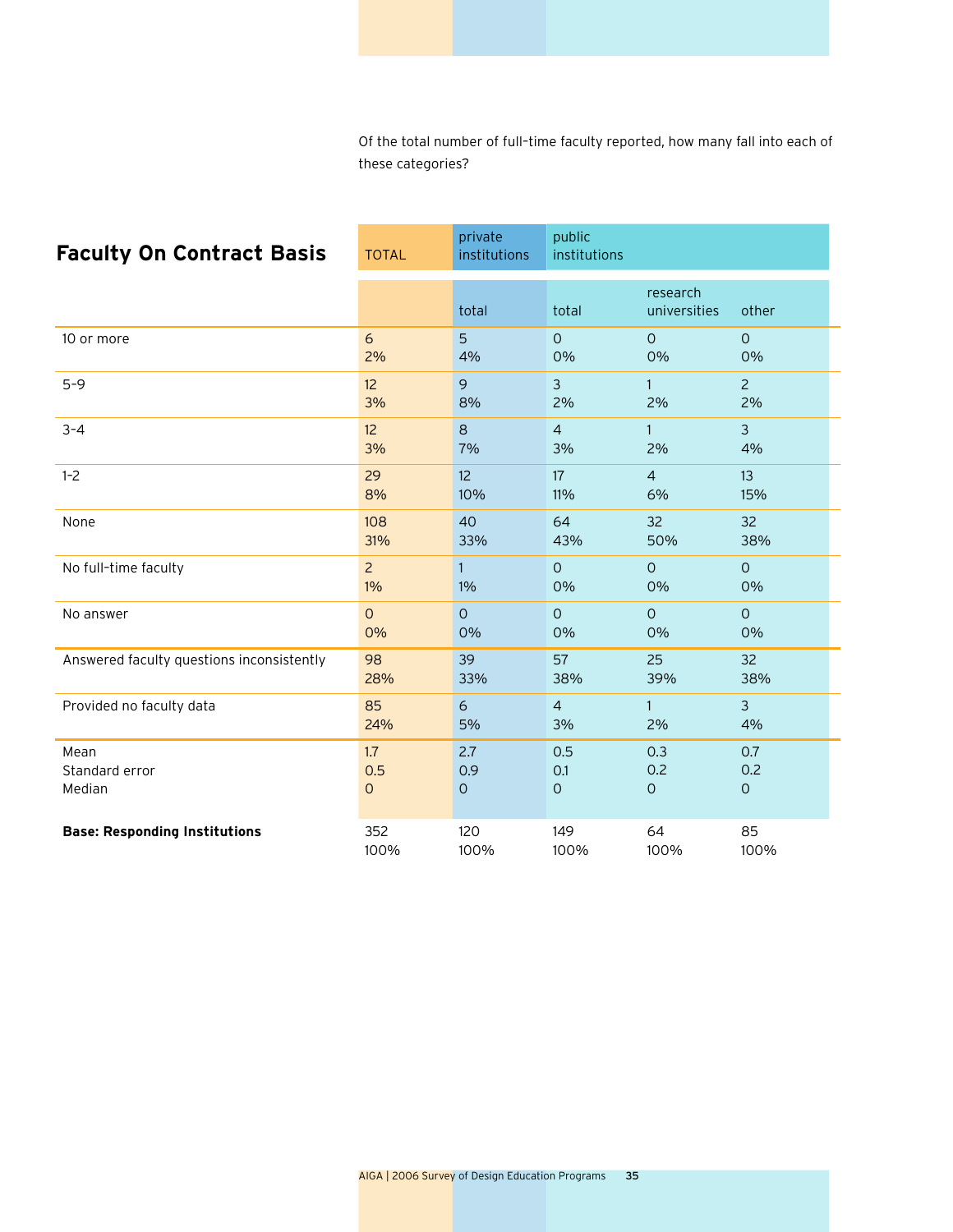| <b>Faculty On Term Basis</b>              | <b>TOTAL</b>   | private<br>institutions | public<br>institutions |                          |                |
|-------------------------------------------|----------------|-------------------------|------------------------|--------------------------|----------------|
|                                           |                | total                   | total                  | research<br>universities | other          |
| 10 or more                                | 5              | 5                       | $\circ$                | $\circ$                  | $\circ$        |
|                                           | 1%             | 4%                      | 0%                     | 0%                       | 0%             |
| $5 - 9$                                   | $\overline{3}$ | $\overline{3}$          | $\circ$                | $\circ$                  | $\circ$        |
|                                           | $1\%$          | 3%                      | 0%                     | 0%                       | 0%             |
| $3 - 4$                                   | 1              | $\mathbf{1}$            | $\circ$                | $\circ$                  | $\circ$        |
|                                           | 0%             | 1%                      | 0%                     | 0%                       | 0%             |
| $1 - 2$                                   | $\overline{2}$ | $\mathbf{1}$            | $\mathbf{1}$           | $\mathsf{O}$             | $\mathbf{1}$   |
|                                           | 1%             | $1\%$                   | 1%                     | 0%                       | 1%             |
| None                                      | 156            | 64                      | 87                     | 38                       | 49             |
|                                           | 44%            | 53%                     | 58%                    | 59%                      | 58%            |
| No full-time faculty                      | $\overline{2}$ | $\mathbf{1}$            | $\Omega$               | $\Omega$                 | $\mathsf{O}$   |
|                                           | $1\%$          | 1%                      | 0%                     | 0%                       | 0%             |
| No answer                                 | $\overline{O}$ | $\overline{O}$          | $\overline{O}$         | $\mathsf{O}$             | $\circ$        |
|                                           | 0%             | 0%                      | 0%                     | 0%                       | 0%             |
| Answered faculty questions inconsistently | 98             | 39                      | 57                     | 25                       | 32             |
|                                           | 28%            | 33%                     | 38%                    | 39%                      | 38%            |
| Provided no faculty data                  | 85             | 6                       | $\overline{4}$         | $\mathbf{1}$             | $\overline{3}$ |
|                                           | 24%            | 5%                      | 3%                     | 2%                       | 4%             |
| Mean                                      | 0.6            | 1.4                     | 0.0                    | 0.0                      | 0.0            |
| Standard error                            | 0.2            | 0.5                     | 0.0                    | 0.0                      | 0.0            |
| Median                                    | $\mathsf{O}$   | $\mathbf{O}$            | $\mathbf 0$            | $\circ$                  | $\mathsf O$    |
| <b>Base: Responding Institutions</b>      | 352            | 120                     | 149                    | 64                       | 85             |
|                                           | 100%           | 100%                    | 100%                   | 100%                     | 100%           |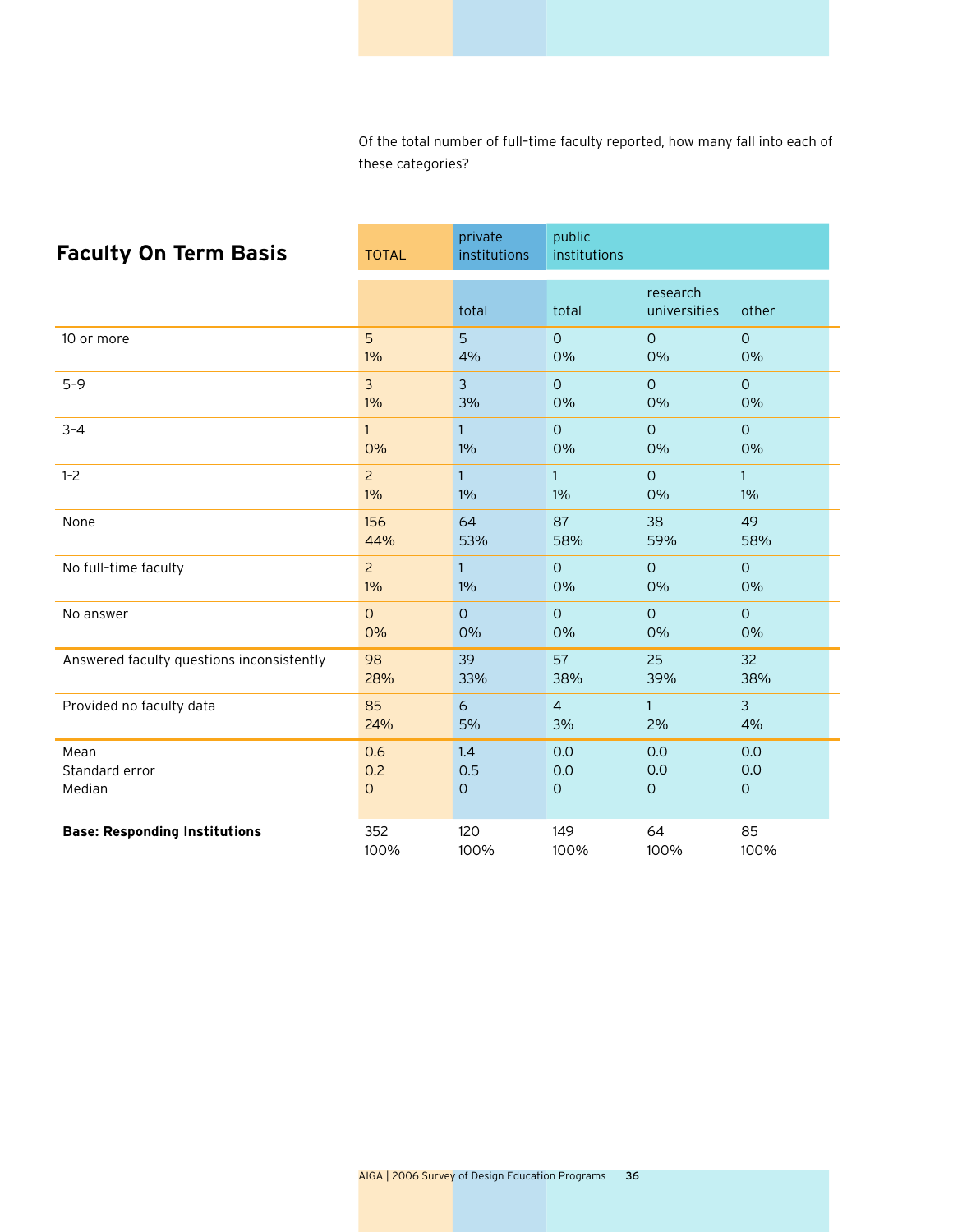| <b>Faculty On Other Basis</b>             | <b>TOTAL</b>   | private<br>institutions | public<br>institutions |                          |                |
|-------------------------------------------|----------------|-------------------------|------------------------|--------------------------|----------------|
|                                           |                | total                   | total                  | research<br>universities | other          |
| 10 or more                                | $\overline{3}$ | 3                       | $\Omega$               | $\Omega$                 | $\Omega$       |
|                                           | $1\%$          | 3%                      | 0%                     | 0%                       | 0%             |
| $5 - 9$                                   | $\overline{2}$ | $\overline{2}$          | $\overline{O}$         | $\circ$                  | $\mathsf{O}$   |
|                                           | $1\%$          | 2%                      | 0%                     | 0%                       | 0%             |
| $3 - 4$                                   | 1 <sup>1</sup> | $\mathbf{1}$            | $\circ$                | $\mathbf{O}$             | $\circ$        |
|                                           | 0%             | 1%                      | 0%                     | 0%                       | 0%             |
| $1 - 2$                                   | $\overline{2}$ | $\overline{2}$          | $\overline{O}$         | $\mathsf{O}$             | $\circ$        |
|                                           | $1\%$          | 2%                      | 0%                     | 0%                       | 0%             |
| None                                      | 159            | 66                      | 88                     | 38                       | 50             |
|                                           | 45%            | 55%                     | 59%                    | 59%                      | 59%            |
| No full-time faculty                      | $\overline{2}$ | $\mathbf{1}$            | $\Omega$               | $\circ$                  | $\circ$        |
|                                           | $1\%$          | 1%                      | 0%                     | 0%                       | 0%             |
| No answer                                 | $\mathsf{O}$   | $\overline{O}$          | $\mathsf{O}$           | $\circ$                  | $\circ$        |
|                                           | 0%             | 0%                      | 0%                     | 0%                       | 0%             |
| Answered faculty questions inconsistently | 98             | 39                      | 57                     | 25                       | 32             |
|                                           | 28%            | 33%                     | 38%                    | 39%                      | 38%            |
| Provided no faculty data                  | 85             | 6                       | $\overline{4}$         | $\mathbf{1}$             | $\overline{3}$ |
|                                           | 24%            | 5%                      | 3%                     | 2%                       | 4%             |
| Mean                                      | 0.4            | 1.0                     | 0.0                    | 0.0                      | 0.0            |
| Standard error                            | 0.2            | 0.4                     | 0.0                    | 0.0                      | 0.0            |
| Median                                    | $\mathsf{O}$   | 0                       | $\mathbf 0$            | $\circ$                  | $\mathsf O$    |
| <b>Base: Responding Institutions</b>      | 352            | 120                     | 149                    | 64                       | 85             |
|                                           | 100%           | 100%                    | 100%                   | 100%                     | 100%           |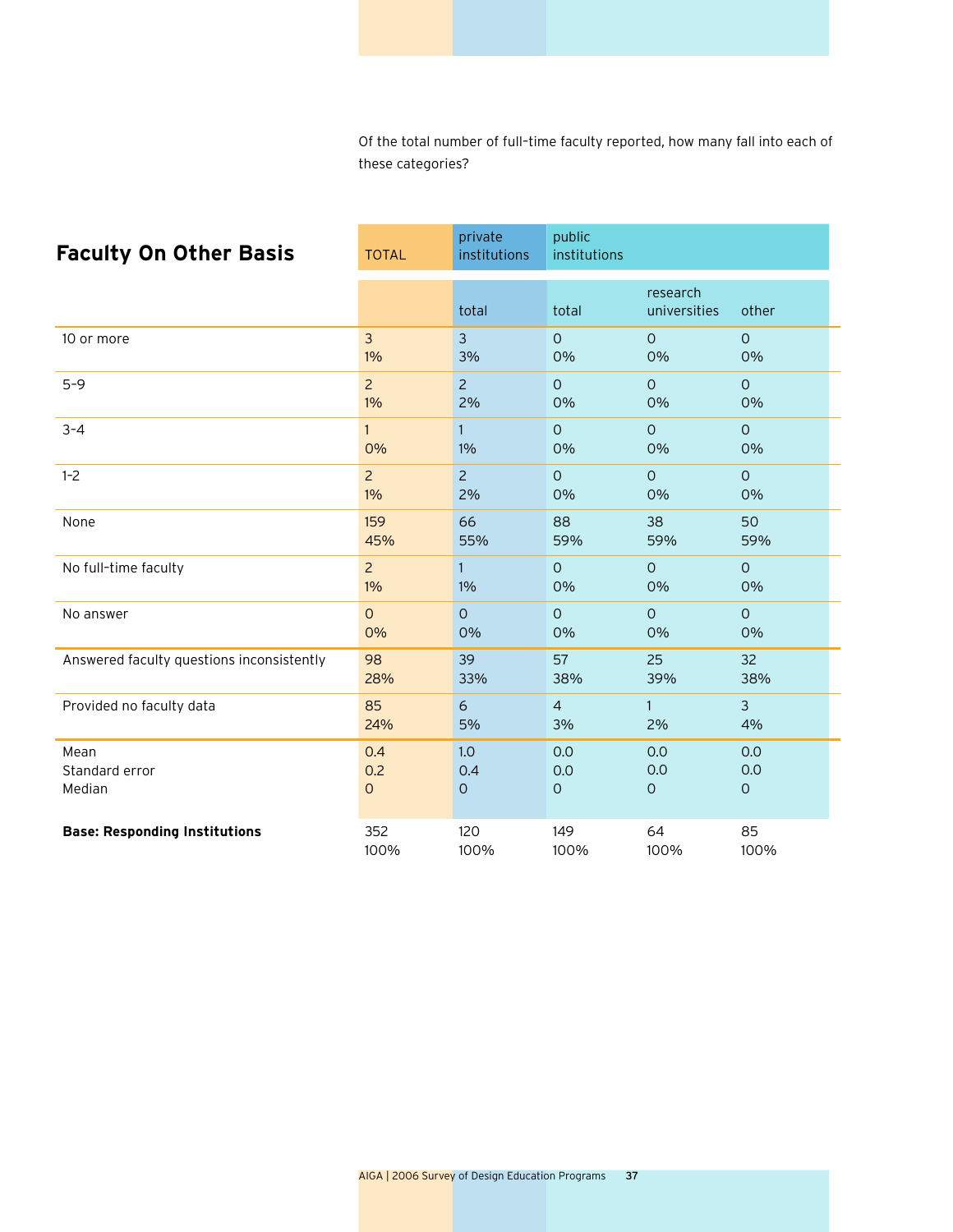| <b>Number Of</b>                          | <b>TOTAL</b>   | private<br>institutions      | public<br>institutions |                              |                 |
|-------------------------------------------|----------------|------------------------------|------------------------|------------------------------|-----------------|
| <b>Assistant Professors</b>               |                | total                        | total                  | research<br>universities     | other           |
| 10 or more                                | $\overline{3}$ | $\mathbf{1}$                 | $\mathbf{1}$           | $\Omega$                     | $\mathbf{1}$    |
|                                           | $1\%$          | $1\%$                        | 1%                     | 0%                           | 1%              |
| $5 - 9$                                   | $\overline{4}$ | $\overline{O}$               | $\overline{4}$         | $\overline{3}$               | $\mathbf{1}$    |
|                                           | $1\%$          | 0%                           | 3%                     | 5%                           | 1%              |
| $3 - 4$                                   | 19             | $\overline{7}$               | 12                     | 8                            | $\overline{4}$  |
|                                           | 5%             | 6%                           | 8%                     | 13%                          | 5%              |
| $1 - 2$                                   | 66             | 21                           | 43                     | 21                           | 22              |
|                                           | 19%            | 18%                          | 29%                    | 33%                          | 26%             |
| None                                      | 33             | $\overline{7}$               | 24                     | 6                            | 18              |
|                                           | 9%             | 6%                           | 16%                    | 9%                           | 21%             |
| No full-time faculty within tenure system | 44             | 39                           | $\overline{4}$         | $\mathbf{O}$                 | $\overline{4}$  |
|                                           | 13%            | 33%                          | 3%                     | 0%                           | 5%              |
| No answer                                 | $\circ$        | $\Omega$                     | $\overline{O}$         | $\mathsf{O}$                 | $\circ$         |
|                                           | 0%             | 0%                           | 0%                     | 0%                           | 0%              |
| Answered faculty questions inconsistently | 98             | 39                           | 57                     | 25                           | 32              |
|                                           | 28%            | 33%                          | 38%                    | 39%                          | 38%             |
| Provided no faculty data                  | 85             | 6                            | $\overline{4}$         | $\mathbf{1}$                 | $\overline{3}$  |
|                                           | 24%            | 5%                           | 3%                     | 2%                           | 4%              |
| Mean<br>Standard error<br>Median          | 1.8<br>0.2     | 1.8<br>0.3<br>$\overline{2}$ | 1.8<br>0.2<br>1        | 2.1<br>0.3<br>$\overline{2}$ | 1.5<br>0.4<br>1 |
| <b>Base: Responding Institutions</b>      | 352            | 120                          | 149                    | 64                           | 85              |
|                                           | 100%           | 100%                         | 100%                   | 100%                         | 100%            |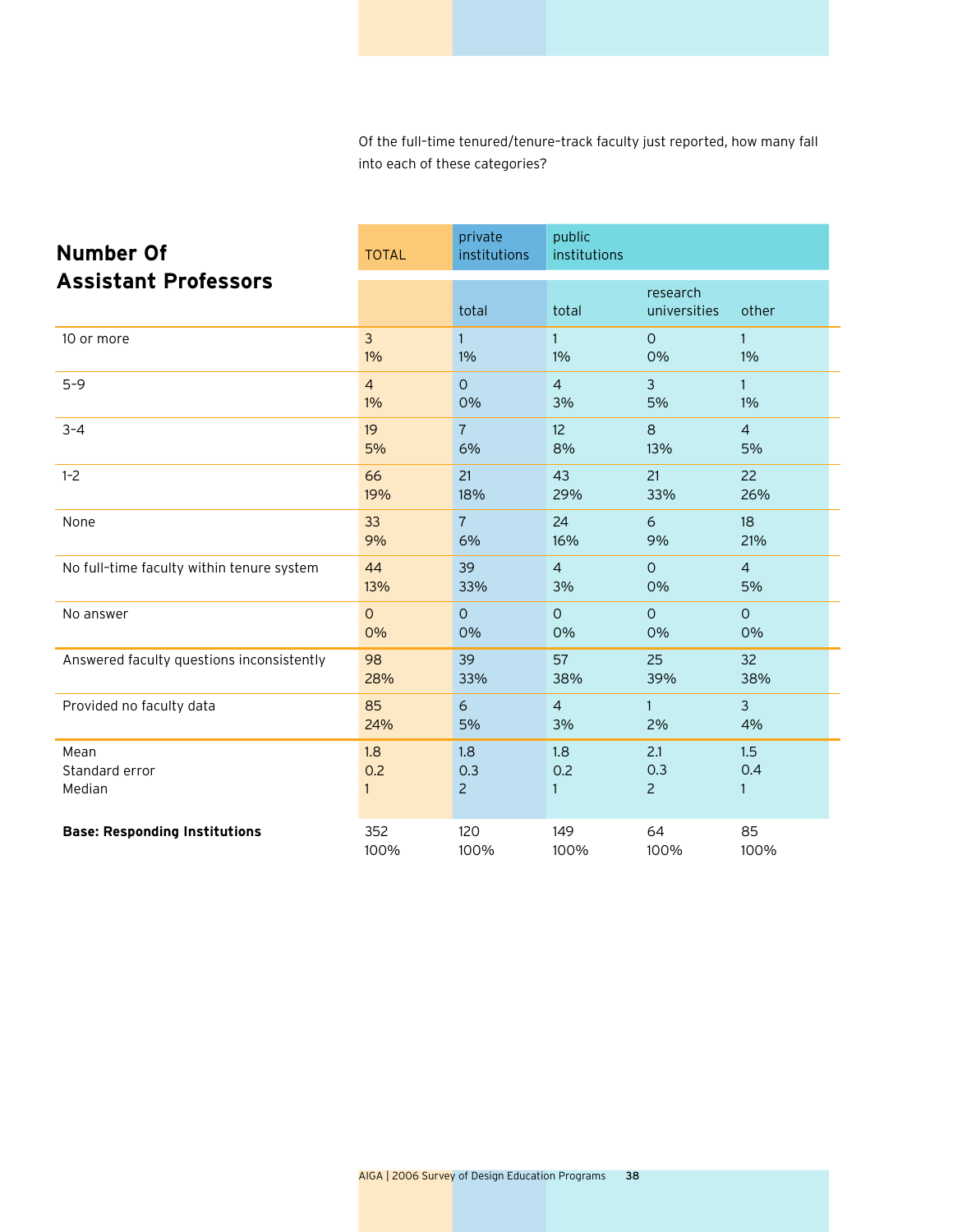| <b>Number Of</b>                          | <b>TOTAL</b>   | private<br>institutions | public<br>institutions |                              |                 |
|-------------------------------------------|----------------|-------------------------|------------------------|------------------------------|-----------------|
| <b>Associate Professors</b>               |                | total                   | total                  | research<br>universities     | other           |
| 10 or more                                | $\mathbf{1}$   | $\Omega$                | $\mathbf{1}$           | $\Omega$                     | $\mathbf{1}$    |
|                                           | 0%             | 0%                      | 1%                     | 0%                           | 1%              |
| $5 - 9$                                   | 6              | $\overline{2}$          | $\overline{3}$         | $\overline{3}$               | $\overline{O}$  |
|                                           | 2%             | 2%                      | 2%                     | 5%                           | 0%              |
| $3 - 4$                                   | 18             | 5                       | 13                     | 10 <sup>°</sup>              | $\mathbf{3}$    |
|                                           | 5%             | 4%                      | 9%                     | 16%                          | 4%              |
| $1 - 2$                                   | 62             | 17                      | 42                     | 20                           | 22              |
|                                           | 18%            | 14%                     | 28%                    | 31%                          | 26%             |
| None                                      | 38             | 12 <sup>2</sup>         | 25                     | 5                            | 20              |
|                                           | 11%            | 10%                     | 17%                    | 8%                           | 24%             |
| No full-time faculty within tenure system | 44             | 39                      | $\overline{4}$         | $\circ$                      | $\overline{4}$  |
|                                           | 13%            | 33%                     | 3%                     | 0%                           | 5%              |
| No answer                                 | $\overline{O}$ | $\overline{O}$          | $\overline{O}$         | $\circ$                      | $\overline{O}$  |
|                                           | 0%             | 0%                      | 0%                     | 0%                           | 0%              |
| Answered faculty questions inconsistently | 98             | 39                      | 57                     | 25                           | 32              |
|                                           | 28%            | 33%                     | 38%                    | 39%                          | 38%             |
| Provided no faculty data                  | 85             | 6                       | $\overline{4}$         | $\mathbf{1}$                 | $\overline{3}$  |
|                                           | 24%            | 5%                      | 3%                     | 2%                           | 4%              |
| Mean<br>Standard error<br>Median          | 1.5<br>0.2     | 1.6<br>0.3<br>1         | 1.5<br>0.2<br>1        | 2.1<br>0.3<br>$\overline{2}$ | 1.1<br>0.3<br>1 |
| <b>Base: Responding Institutions</b>      | 352            | 120                     | 149                    | 64                           | 85              |
|                                           | 100%           | 100%                    | 100%                   | 100%                         | 100%            |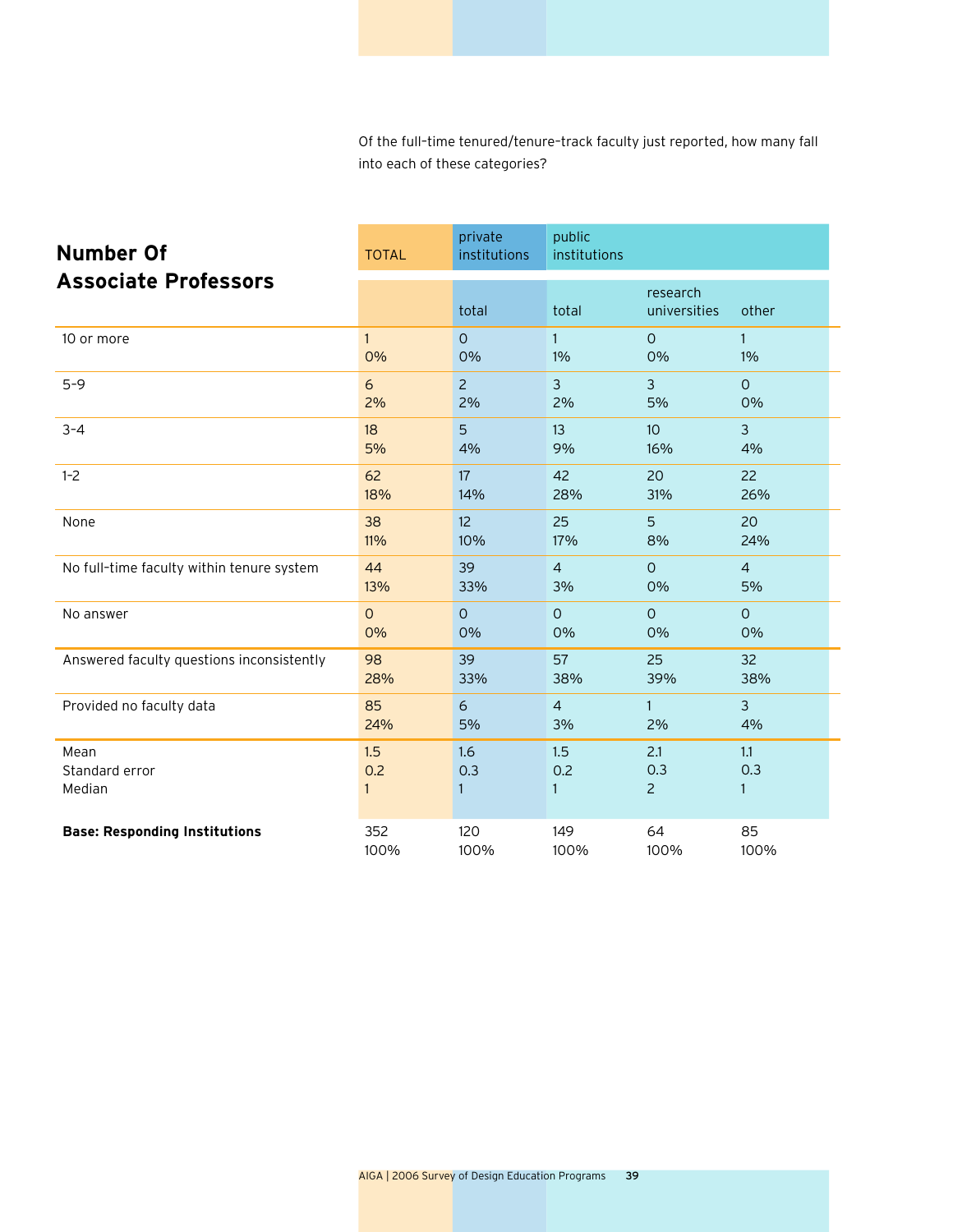| <b>Number Of Professors</b>               | <b>TOTAL</b>   | private<br>institutions | public<br>institutions     |                          |                 |
|-------------------------------------------|----------------|-------------------------|----------------------------|--------------------------|-----------------|
|                                           |                | total                   | total                      | research<br>universities | other           |
| 10 or more                                | $\mathbf{1}$   | $\Omega$                | $\mathbf{1}$               | $\Omega$                 | 1.              |
|                                           | 0%             | 0%                      | 1%                         | 0%                       | 1%              |
| $5 - 9$                                   | $\overline{7}$ | $\overline{3}$          | $\overline{4}$             | $\overline{2}$           | $\overline{2}$  |
|                                           | 2%             | 3%                      | 3%                         | 3%                       | 2%              |
| $3 - 4$                                   | 15             | $\overline{3}$          | 12                         | 5                        | $\overline{7}$  |
|                                           | 4%             | 3%                      | 8%                         | 8%                       | 8%              |
| $1 - 2$                                   | 46             | 12 <sup>2</sup>         | 34                         | 16                       | 18              |
|                                           | 13%            | 10%                     | 23%                        | 25%                      | 21%             |
| None                                      | 56             | 18                      | 33                         | 15                       | 18              |
|                                           | 16%            | 15%                     | 22%                        | 23%                      | 21%             |
| No full-time faculty within tenure system | 44             | 39                      | $\overline{4}$             | $\overline{O}$           | $\overline{4}$  |
|                                           | 13%            | 33%                     | 3%                         | 0%                       | 5%              |
| No answer                                 | $\overline{O}$ | $\overline{O}$          | $\mathsf{O}$               | $\circ$                  | $\mathsf{O}$    |
|                                           | 0%             | 0%                      | 0%                         | 0%                       | 0%              |
| Answered faculty questions inconsistently | 98             | 39                      | 57                         | 25                       | 32              |
|                                           | 28%            | 33%                     | 38%                        | 39%                      | 38%             |
| Provided no faculty data                  | 85             | 6                       | $\overline{4}$             | $\mathbf{1}$             | $\overline{3}$  |
|                                           | 24%            | 5%                      | 3%                         | 2%                       | 4%              |
| Mean<br>Standard error<br>Median          | 1.3<br>0.2     | 1.1<br>0.3<br>1         | 1.5<br>0.2<br>$\mathbf{1}$ | 1.3<br>0.2<br>1          | 1.6<br>0.4<br>1 |
| <b>Base: Responding Institutions</b>      | 352            | 120                     | 149                        | 64                       | 85              |
|                                           | 100%           | 100%                    | 100%                       | 100%                     | 100%            |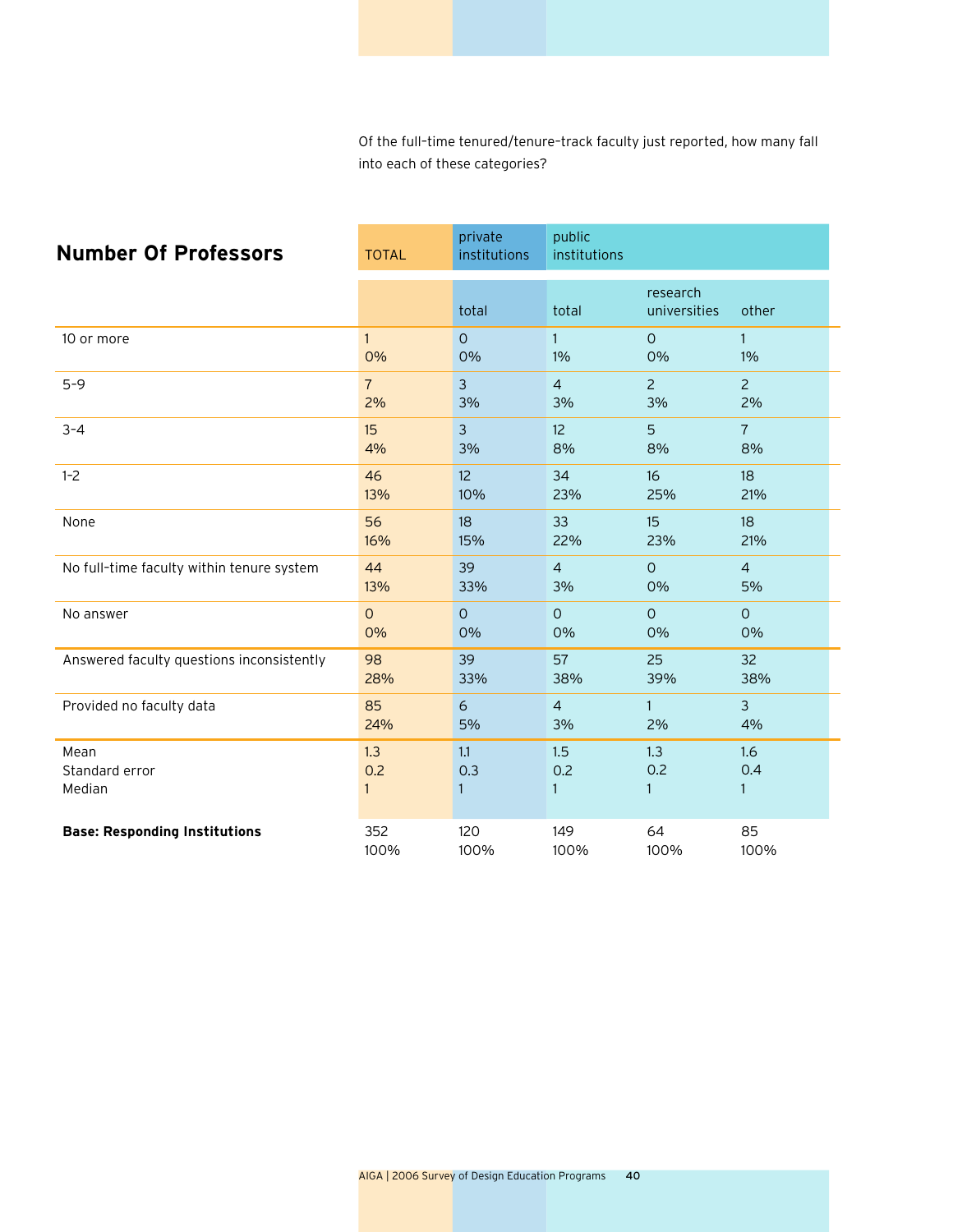| <b>Number Of</b>                          | <b>TOTAL</b>   | private<br>institutions | public<br>institutions |                          |                     |
|-------------------------------------------|----------------|-------------------------|------------------------|--------------------------|---------------------|
| <b>Other Tenured Faculty</b>              |                | total                   | total                  | research<br>universities | other               |
| 10 or more                                | $\overline{O}$ | $\overline{O}$          | $\overline{O}$         | $\Omega$                 | $\Omega$            |
|                                           | 0%             | 0%                      | 0%                     | 0%                       | 0%                  |
| $5 - 9$                                   | $\mathbf{1}$   | $\overline{0}$          | $\mathbf{1}$           | $\mathsf{O}$             | $\mathbf{1}$        |
|                                           | 0%             | 0%                      | 1%                     | 0%                       | 1%                  |
| $3 - 4$                                   | $\overline{2}$ | $\mathbf{1}$            | $\mathbf{1}$           | $\circ$                  | $\mathbf{1}$        |
|                                           | $1\%$          | 1%                      | $1\%$                  | 0%                       | 1%                  |
| $1 - 2$                                   | 9              | $\mathbf{1}$            | $\overline{7}$         | $\overline{2}$           | 5                   |
|                                           | 3%             | $1\%$                   | 5%                     | 3%                       | 6%                  |
| None                                      | 113            | 34                      | 75                     | 36                       | 39                  |
|                                           | 32%            | 28%                     | 50%                    | 56%                      | 46%                 |
| No full-time faculty within tenure system | 44             | 39                      | $\overline{4}$         | $\circ$                  | $\overline{4}$      |
|                                           | 13%            | 33%                     | 3%                     | 0%                       | 5%                  |
| No answer                                 | $\overline{O}$ | $\Omega$                | $\overline{O}$         | $\mathsf{O}$             | $\overline{O}$      |
|                                           | 0%             | 0%                      | 0%                     | 0%                       | 0%                  |
| Answered faculty questions inconsistently | 98             | 39                      | 57                     | 25                       | 32                  |
|                                           | 28%            | 33%                     | 38%                    | 39%                      | 38%                 |
| Provided no faculty data                  | 85             | 6                       | $\overline{4}$         | $\mathbf{1}$             | $\overline{3}$      |
|                                           | 24%            | 5%                      | 3%                     | 2%                       | 4%                  |
| Mean                                      | 0.2            | 0.1                     | 0.3                    | 0.1                      | 0.4                 |
| Standard error                            | 0.1            | 0.1                     | 0.1                    | O.1                      | 0.2                 |
| Median                                    | $\mathsf{O}$   | $\circ$                 | $\mathsf O$            | $\circ$                  | $\mathsf{O}\xspace$ |
| <b>Base: Responding Institutions</b>      | 352            | 120                     | 149                    | 64                       | 85                  |
|                                           | 100%           | 100%                    | 100%                   | 100%                     | 100%                |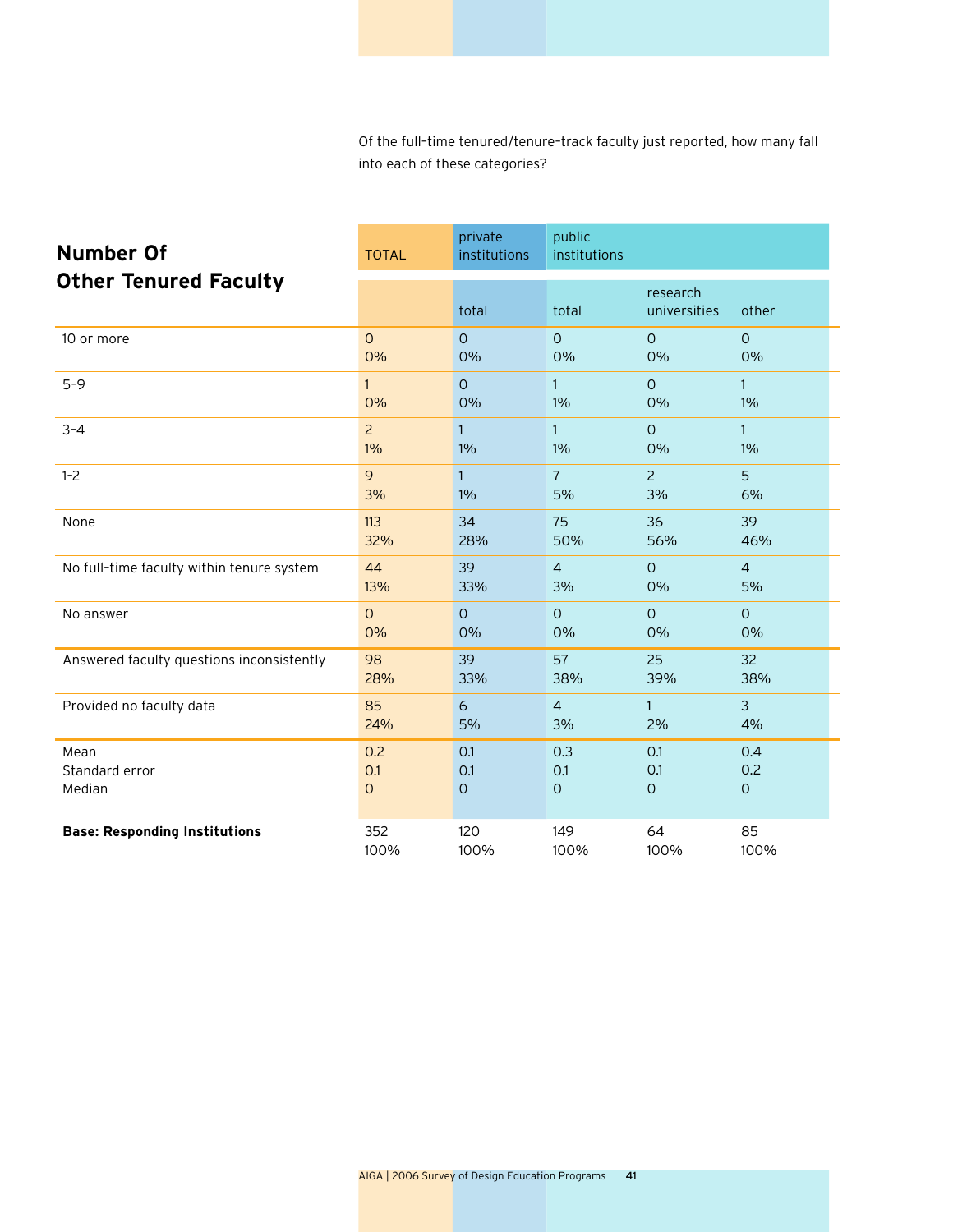## Appendix

| Survey & Research              | 43 |
|--------------------------------|----|
| <b>Method Details</b>          | 44 |
| <b>Web-Based Questionnaire</b> | 45 |

AIGA | 2006 Survey of Design Education Programs 42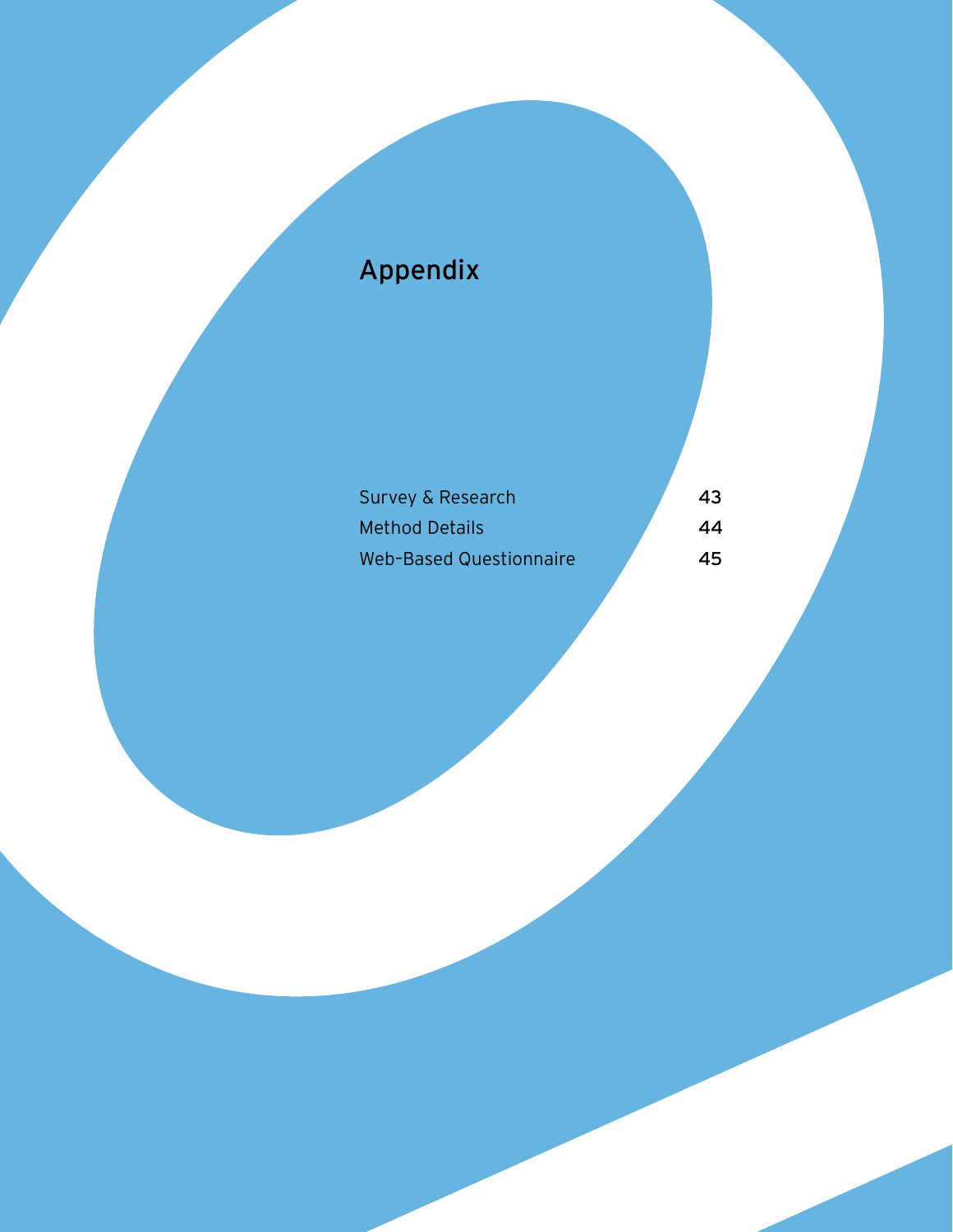#### Survey & Research

#### MemberSurvey.com

Readex Research

MemberSurvey.com (www.MemberSurvey.com) is the division of Readex Research that focuses on research for professional, scientific, and trade associations. With the growing strategic value of the Internet for member communication and membership benefit delivery, MemberSurvey.com seeks to provide associations with Internet research solutions that keep pace with their changing needs and opportunities.

Readex Research (www.readexresearch.com) is a nationally recognized independent research company located in Stillwater, MN. Its roots are found in survey research for the magazine publishing industry, but its specialization in conducting high–quality self–administered surveys has brought it clients from many other markets, including associations, corporate marketers and communicators, and government agencies.

MemberSurvey.com builds on Readex's 50+ years of research experience with the addition of turnkey e–survey capabilities. For suitable association projects, e–surveys can cut time, increase flexibility, and decrease costs. For situations where e–surveys are not the method of choice, MemberSurvey. com offers a full menu of research options to a wide range of association clients. No matter which method suits your needs best, MemberSurvey.com brings extensive research experience to every project to deliver research you can trust, research you can understand, and research you can take action on—in short, research you can use.

This survey was conducted and this report was prepared by MemberSurvey. com in accordance with accepted research standards and practices.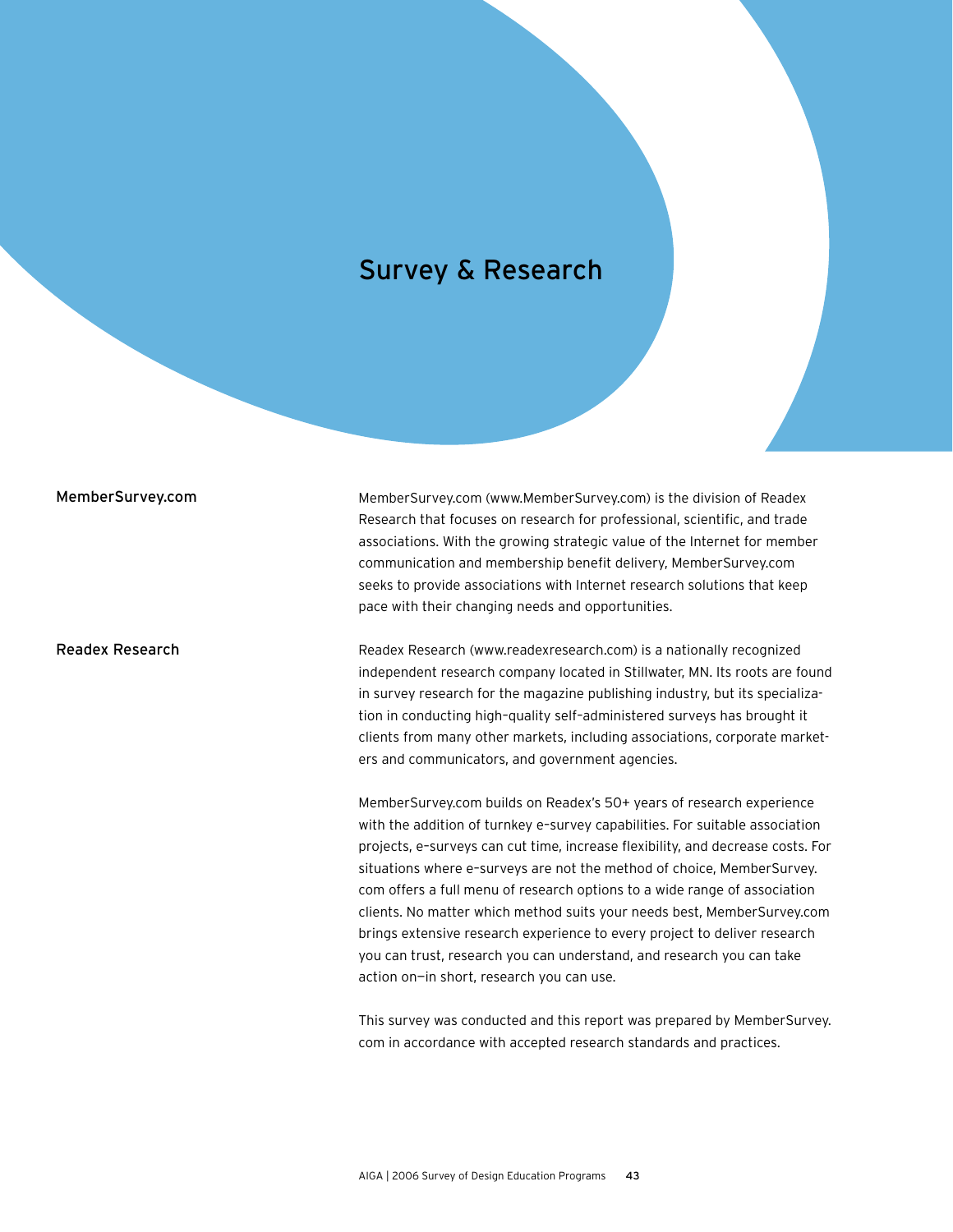#### Method Details

The response was tabulated and this report was prepared by MemberSurvey.com in accordance with accepted research standards and practices.

The survey sample of 551 was developed by MemberSurvey.com (division of Readex Research) from several list sources provided by AIGA: NASAD program administrators, AIGA educator leaders (including current and lapsed members, as well as AIGA conference attendees), and educational leader respondents to AIGA's 2006 Design Educators Salary Survey. Only unduplicated emailable individuals were invited. The web–based adaptive survey instrument was designed jointly by AIGA and MemberSurvey.com. Broadcast emailing of invitations and all data processing were handled by MemberSurvey.com.

On May 2, 2006, MemberSurvey.com (in the name of AIGA's executive director) emailed all sample members, inviting them to complete and submit the electronic survey on the MemberSurvey.com web site. Recipients were further asked to forward the email invitation to other design education program administrators. Additional email invitations were sent May 10 and May 18 to those sample members who had not yet responded. AIGA also sent email reminders to educators on its various lists. The survey was closed for tabulation on June 19, 2006, with 352 usable responses (or 64% of the 551 invited, though the number of referred respondents in that total is unknown).

As with any research, the results should be interpreted with the potential of non–response bias in mind. It is unknown how those who responded to the survey may be different from those who did not respond. In general, the higher the response rate, the lower the probability of estimation errors due to non–response and thus, the more stable the results. Percentages based on all 352 responding institutions are subject to a margin of error of ±5.1% at the 95% confidence level. Percentages based on smaller numbers of responses (e.g., those offering graduate programs) are subject to more statistical variation.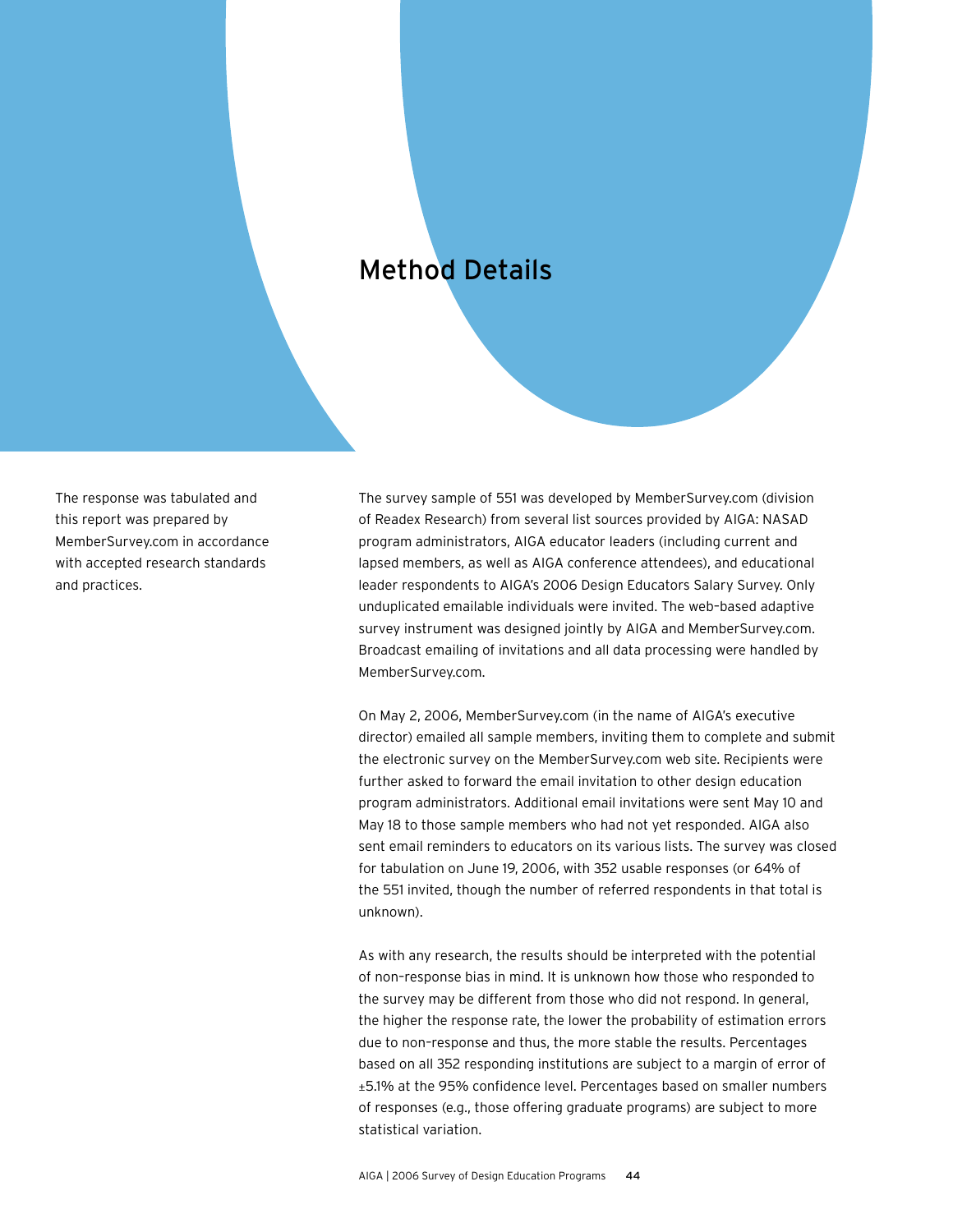Introduction

The goal of this survey is to develop and publish a detailed and accurate listing of certificate and degree–granting Design Education Programs in the United States.

Our interest is in the area that might be broadly defined as communication design and/or interaction design, including disciplines like graphic design, visual communication, visual communication design, web design, digital media design, advertising, packaging design, design strategy, design planning, design management, design processes, and design methods.

Consideration should exclude the fine arts (drawing, illustration, painting, sculpture, photography, etc.) and other non–communication design disciplines (fashion design, merchandising, industrial design, product design, interior design, architecture, etc.)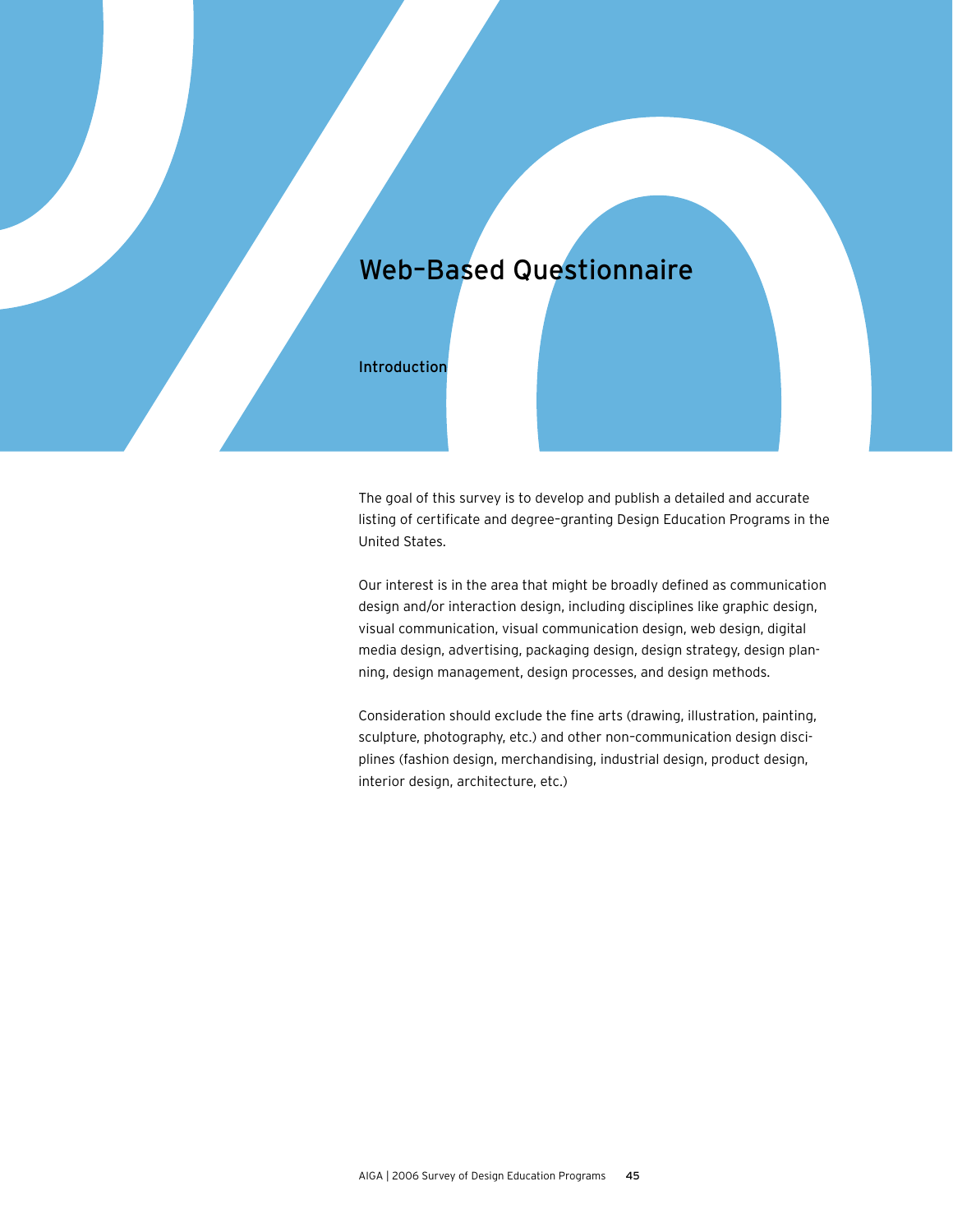

Degrees Granted

What degrees in communication design or interaction design does your institution currently grant?

Please select all that apply.

- $\bigcirc$ Undergraduate Certificate
- $\circ$ Associate's (AA or AAS)
- $\circ$ Bachelor's (BA or BS)
- $\circ$ Bachelor's of Fine Arts (BFA)
- $\bigcirc$ Bachelor's of Graphic Design or Design (BGD or BDes)
- Graduate Certificate  $\circ$
- $\circ$ Master's (MA/MS)
- $\circ$ Master's of Fine Arts (MFA)
- $\circ$ Master's of Graphic Design or Design (MGD/MDes)
- Master's of Design Management (MDM)  $\circ$
- $\circ$ Doctorate (PhD)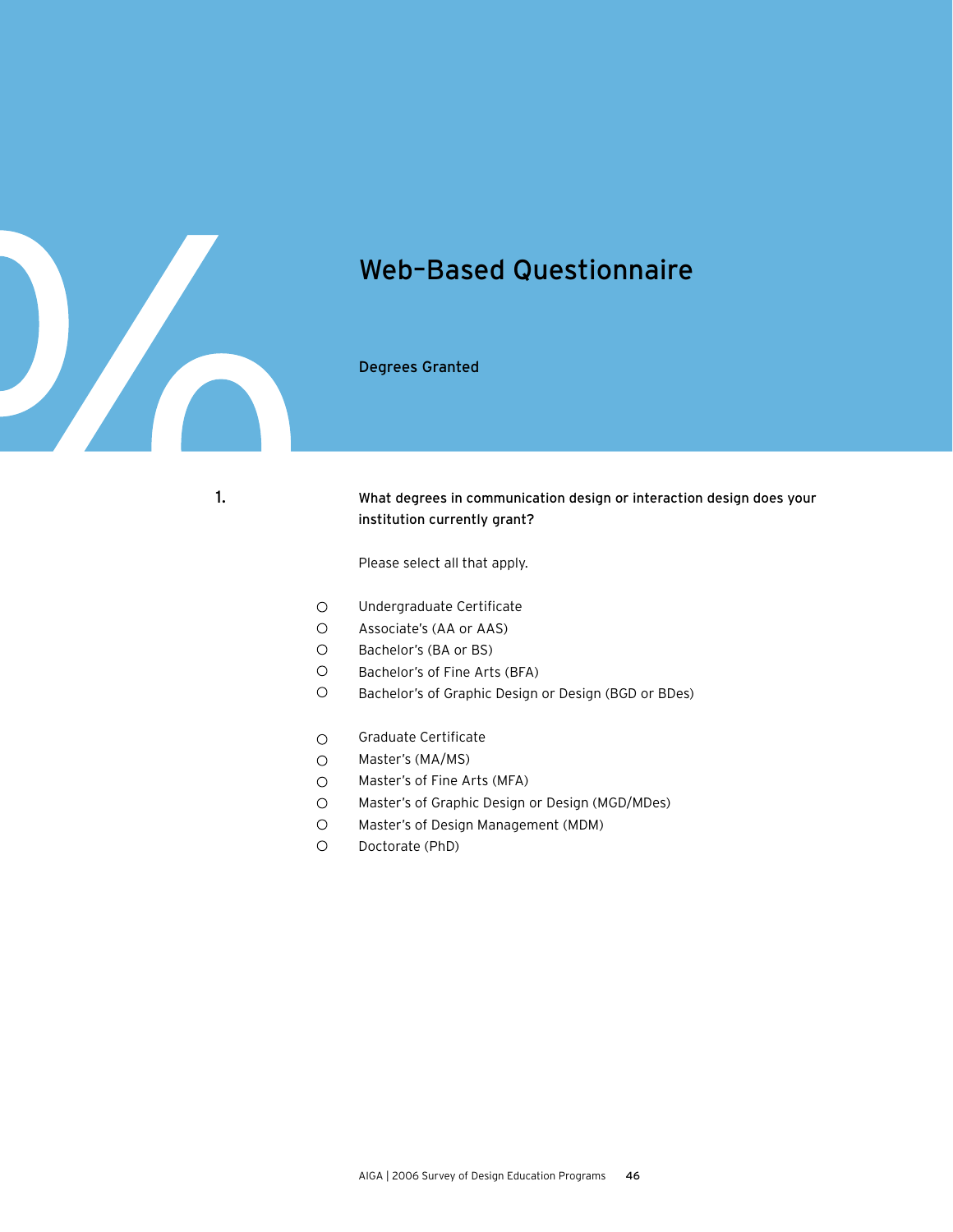

2a.

#### Web–Based Questionnaire

What major(s) are available for your (Undergrad Degree)?

For example, Graphic Design, Interactive Media Design, Advertising, etc.

Undergraduate Programs

Question repeats for each undergrad degree referenced in question 1. Please list only one major per line. 3a. Consider your program offering a (Undergrad Degree) in (Major). 3a.1 What one option most closely matches the focus of this degree program? Graphic Design, Visual Communication Design, or similar  $\circ$  $\circ$ Interaction Design, Digital Media Design, or similar Combination of both  $\bigcirc$  $\bigcirc$ Something else 3a.2Which of these areas are represented in the requirements for this degree (if any)? Please select all that apply. Graphic Design  $\circ$ Information Design  $\circ$  $\circ$ Advertising  $\circ$ Design Planning or Strategy  $\circ$ Interactive Media Design Time–based Media Design  $\circ$  $\circ$ Experience Design  $\circ$ Other Specialty  $\circ$ Cross–disciplinary (Please describe)  $\circ$ Most or all of these, generalist program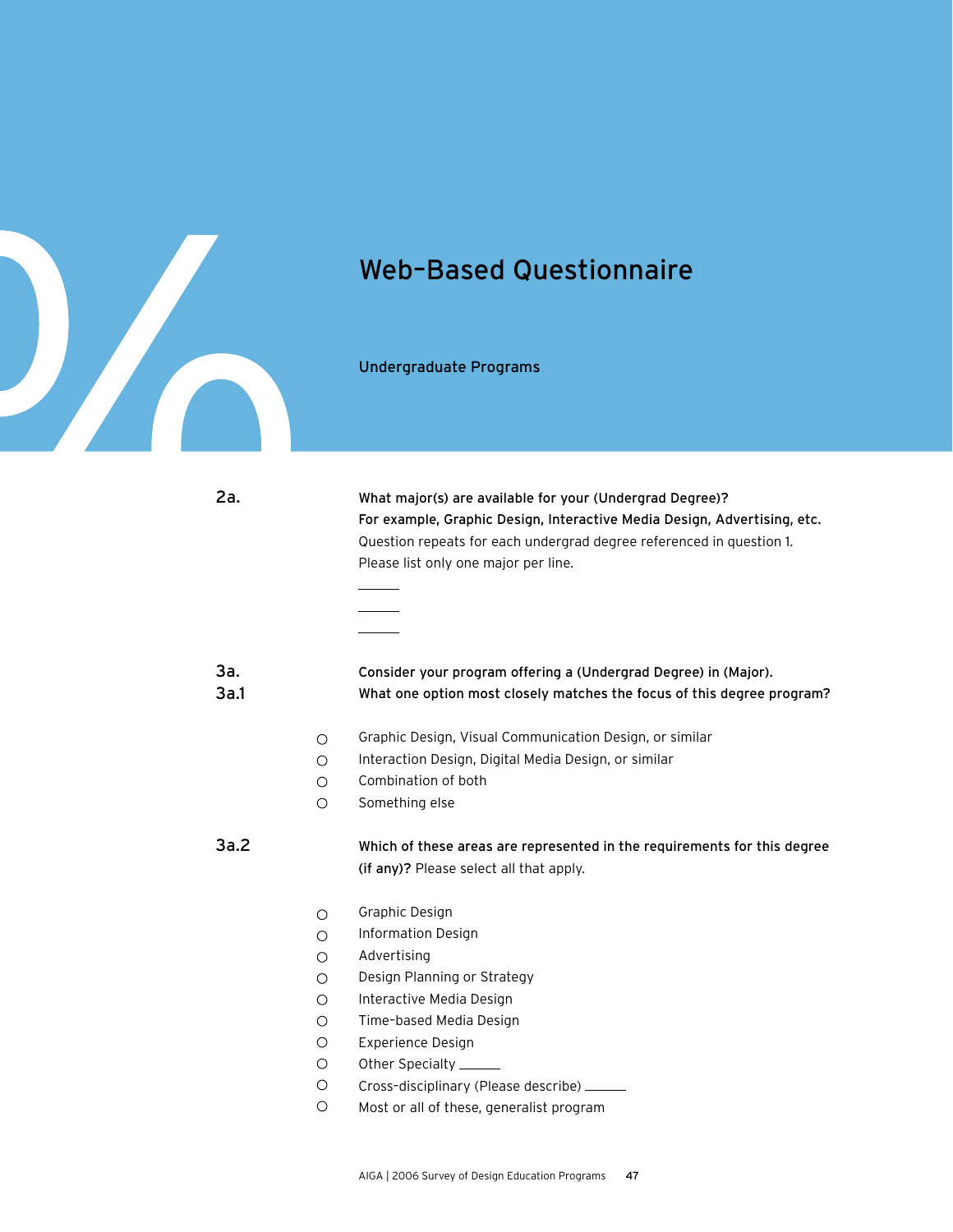

Undergraduate Programs

| 3a.3 |            | In your most recently completed academic year, approximately how many<br>students were there in this degree program? Please enter a number for each,<br>if none enter 0.                     |
|------|------------|----------------------------------------------------------------------------------------------------------------------------------------------------------------------------------------------|
|      |            | # ______ Graduated with this major                                                                                                                                                           |
|      |            | # _______ Graduated with this as a minor                                                                                                                                                     |
|      |            | # _____ Enrolled (but not yet graduated) with this as a major                                                                                                                                |
|      |            | # _____ Enrolled (but not yet graduated) with this as a minor                                                                                                                                |
|      |            | What is this degree program's expected time to completion                                                                                                                                    |
| 3a.4 |            | (from matriculation to graduation) for a full-time student?                                                                                                                                  |
|      |            |                                                                                                                                                                                              |
|      | $\circ$    | 2 years                                                                                                                                                                                      |
|      | $\bigcirc$ | 4 years                                                                                                                                                                                      |
|      | $\circ$    | 5 years                                                                                                                                                                                      |
|      | $\bigcirc$ | Other $\_\_$                                                                                                                                                                                 |
| 3a.5 |            | Is it possible for a student to complete any of the requirements of this<br>degree program through distance learning and/or off-site options (other than<br>summer school and study abroad)? |
|      | $\circ$    | Requirements can be fully met with off-site and/or distance learning options                                                                                                                 |
|      | $\circ$    | Requirements can be partially met with off-site and/or distance learningoptions                                                                                                              |
|      | $\circ$    | Off-site and/or distance learning options cannot be used to meet requirements                                                                                                                |
|      |            |                                                                                                                                                                                              |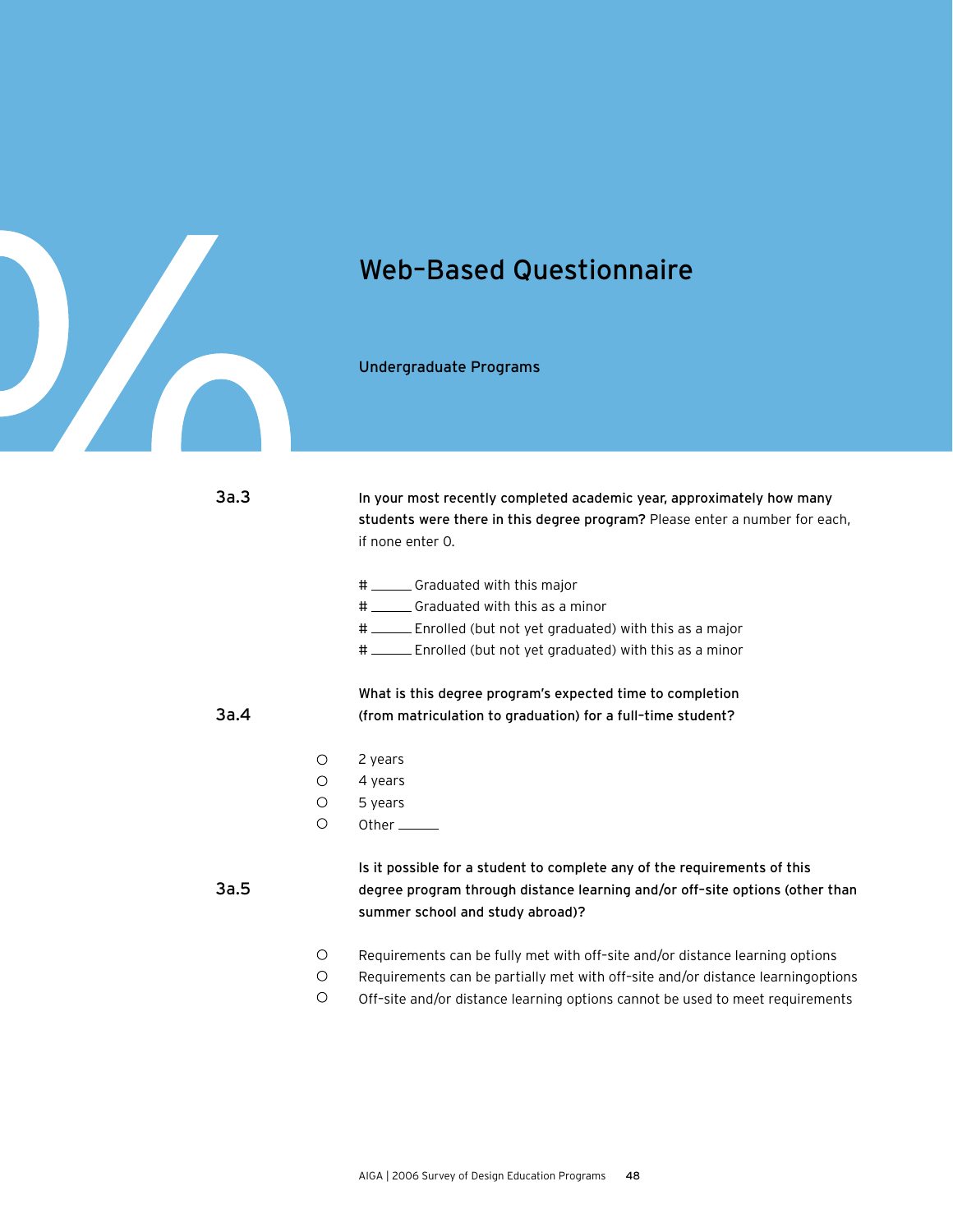

Undergraduate Programs

What is this degree program's status regarding professional design internships?

- $\circ$ Internship is required, and program coordinates placement
- $\circ$ Internship is required, but program does not coordinate placement
- $\circ$ Internship is encouraged, and program coordinates placement
- $\circ$ Internship is encouraged, but program does not coordinate placement
- $\circ$ Internship is neither required nor encouraged

Questions repeat for each undergrad degree and major referenced in question 1 and 2.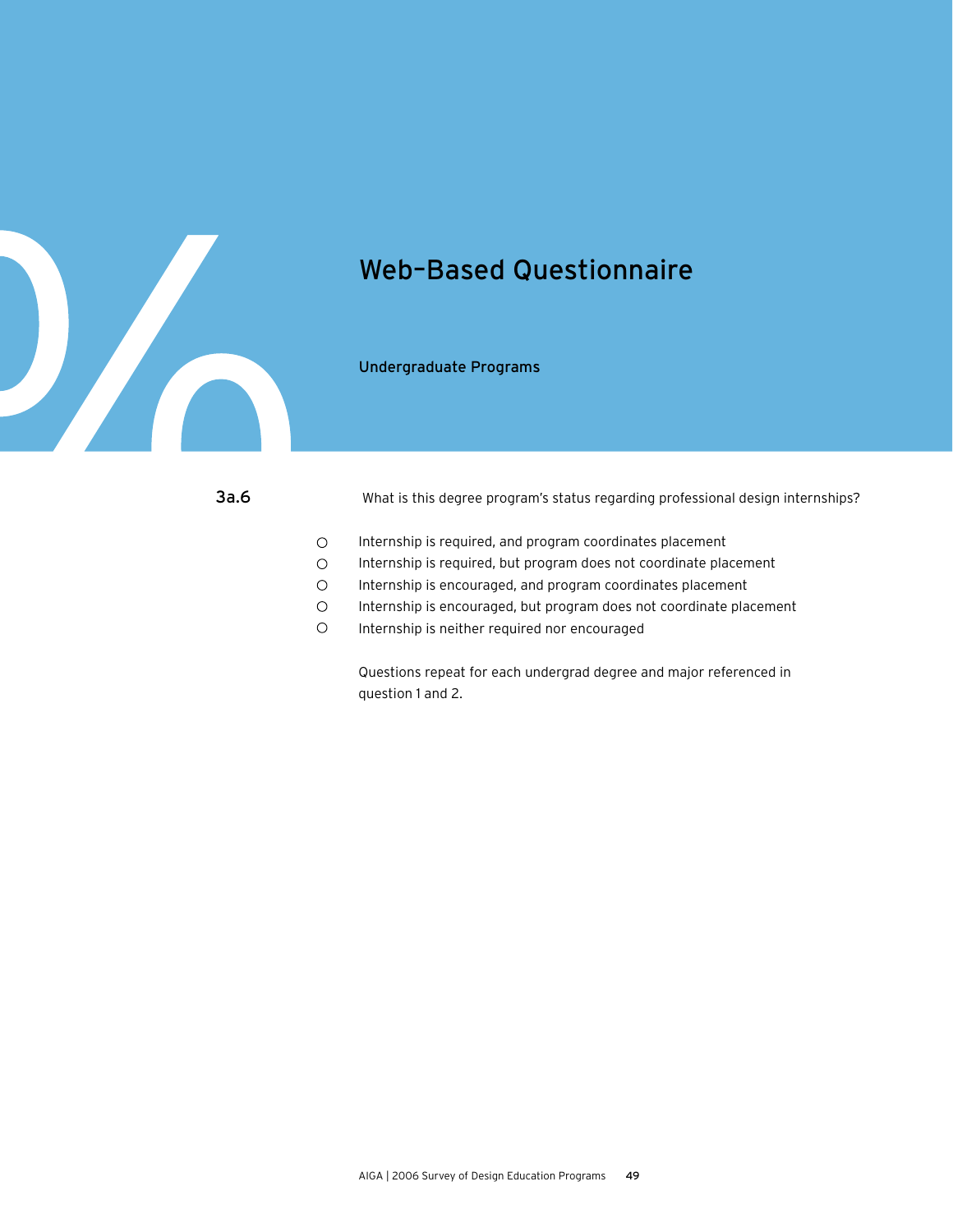

4a.

#### Web–Based Questionnaire

Graduate Programs

What major(s) are available for your (Grad Degree)? For example, Graphic Design, Interactive Media Design, Advertising, etc. Question repeats for each grad degree referenced in question 1.

#### Consider your program offering a (Grad Degree) in (Major). What one option most closely matches the focus of this degree program? 5a. 5a.1

- Graphic design, visual communication design, or similar  $\circ$
- Interaction design, digital media design, or similar  $\circ$
- $\circ$ Design planning and management, creative industries, or similar
- Design processes and methods, design thinking, or similar  $\circ$
- $\circ$ Collaborative, cross–disciplinary studies
- $\circ$ Something else

#### Which one of these best characterizes this degree program? Please select the one best option. 5a.2

- General applied practice orientation resembling professional practice  $\circ$
- Specialized practice orientation—Designer as Author  $\circ$
- $\circ$ Specialized practice orientation—Social Model of Design
- $\circ$ Specialized practice orientation—Invention of Visual Form
- $\bigcirc$ Specialized practice orientation-(Other) \_\_\_
- $\circ$ Academic research orientation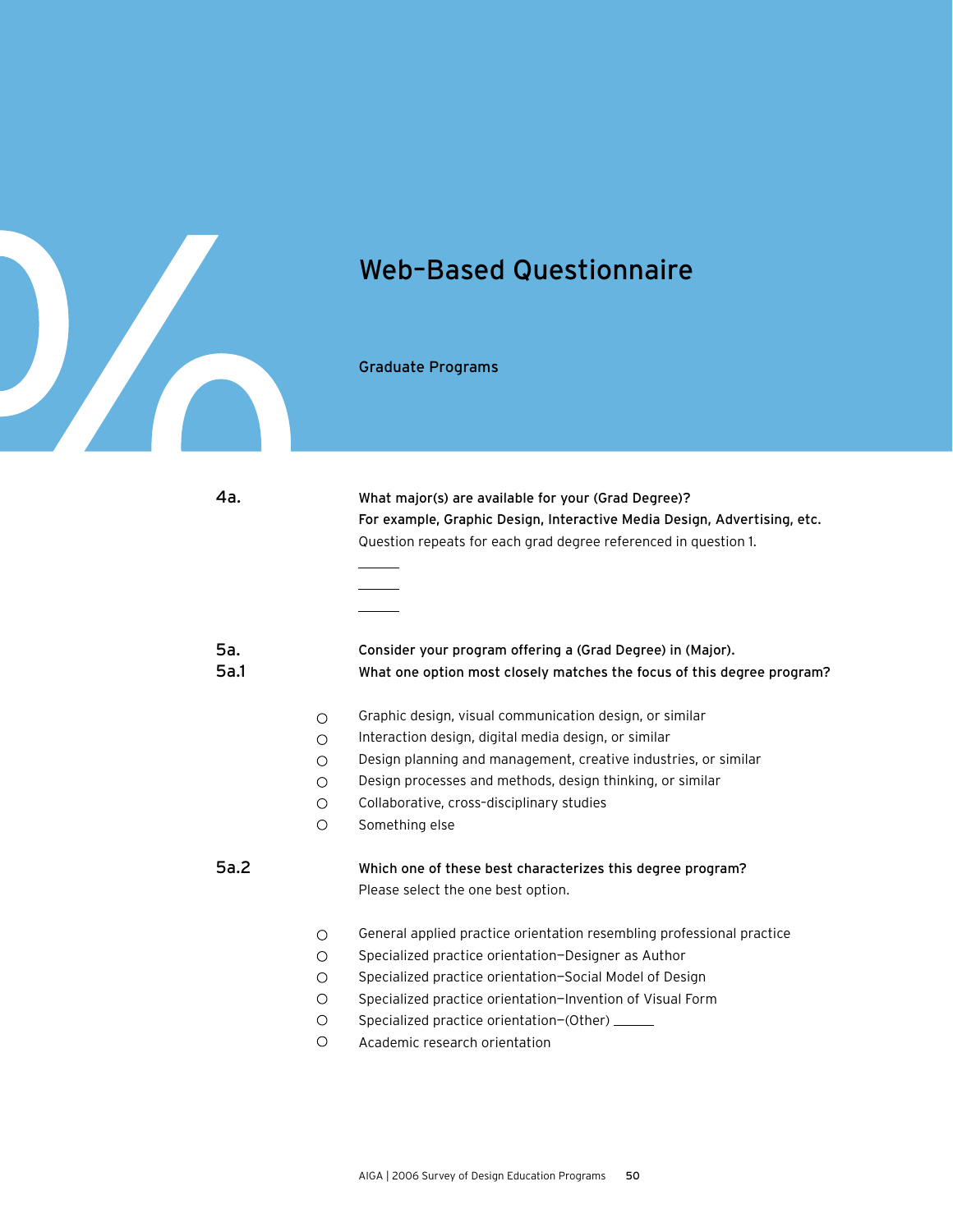

Graduate Programs

| 5a.3  |            | In your most recently completed academic year, approximately how many<br>students were there in this degree program?<br>Please enter a number for each, if none enter 0.                                               |
|-------|------------|------------------------------------------------------------------------------------------------------------------------------------------------------------------------------------------------------------------------|
|       |            | #________ Graduated with this major                                                                                                                                                                                    |
|       |            | #_______ Enrolled (but not yet graduated) with this major                                                                                                                                                              |
| 5a.4  |            | Approximately how many of the students listed in question .3 had already<br>completed a degree in a field other than communication design and/or<br>interaction design before entering your program? If none, enter O. |
|       |            | #_______ Students                                                                                                                                                                                                      |
| 5a.4a |            | If you entered 1 or more entered for question .4, were these second-discipline<br>graduate students required to do preparatory coursework before beginning<br>graduate courses in design?                              |
|       | $\circ$    | Yes, all students                                                                                                                                                                                                      |
|       | $\circ$    | Yes, some students                                                                                                                                                                                                     |
|       | $\bigcirc$ | No                                                                                                                                                                                                                     |
| 5a.5  |            | Which option best describes the majority of the graduate coursework that<br>students listed in Question .3 are exposed to? Please select one best option.                                                              |
|       | $\bigcirc$ | Free-standing, graduate-only courses                                                                                                                                                                                   |
|       | ∩          | Graduate courses cross-listed with undergraduate courses                                                                                                                                                               |
|       | ∩          | Independent study                                                                                                                                                                                                      |
|       | $\circ$    |                                                                                                                                                                                                                        |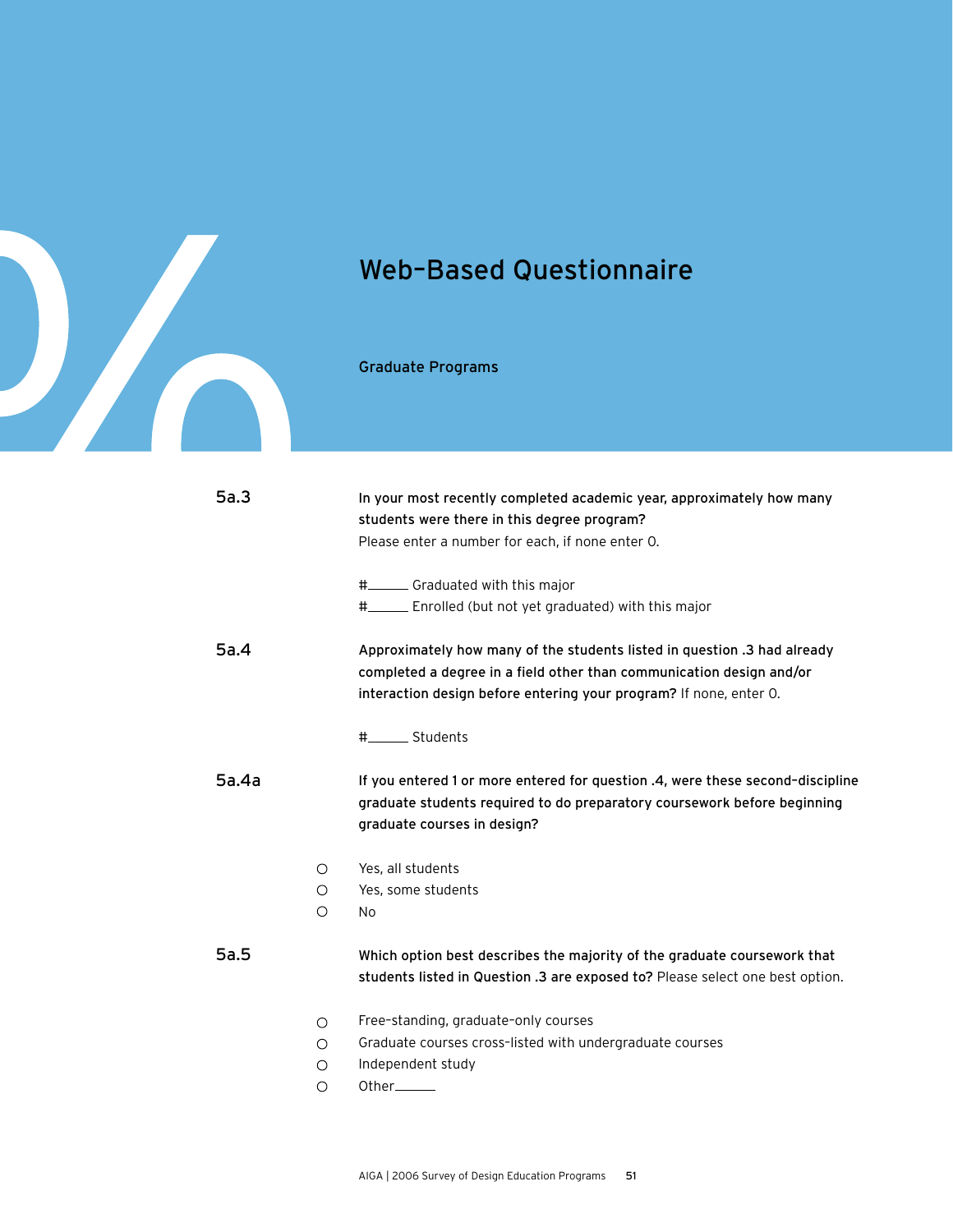

Graduate Programs

5a.6

What is this degree program's expected time to completion (from matriculation to graduation) for a full–time student?

- 1 year  $\circ$
- $\circ$ 2 years
- $\circ$ 3 years
- $\circ$ Other

5a.7

Is it possible for a student to complete any of the requirements of this degree program through distance learning and/or off–site options (other than summer school and study abroad)?

- $\circ$ Requirements can be fully met with off–site and/or distance learning options
- Requirements can be partially met with off–site and/or distance learning options  $\circ$
- $\circ$ Off–site and/or distance learning options cannot be used to meet requirements

5a.8

What is this degree program's status regarding professional design nternships?

- $\circ$ Internship is required, and program coordinates placement
- Internship is required, but program does not coordinate placement  $\circ$
- Internship is encouraged, and program coordinates placement  $\bigcirc$
- Internship is encouraged, but program does not coordinate placement  $\circ$
- $\circ$ Internship is neither required nor encouraged

Questions repeat for each grad degree and major referenced in question 1 and 4.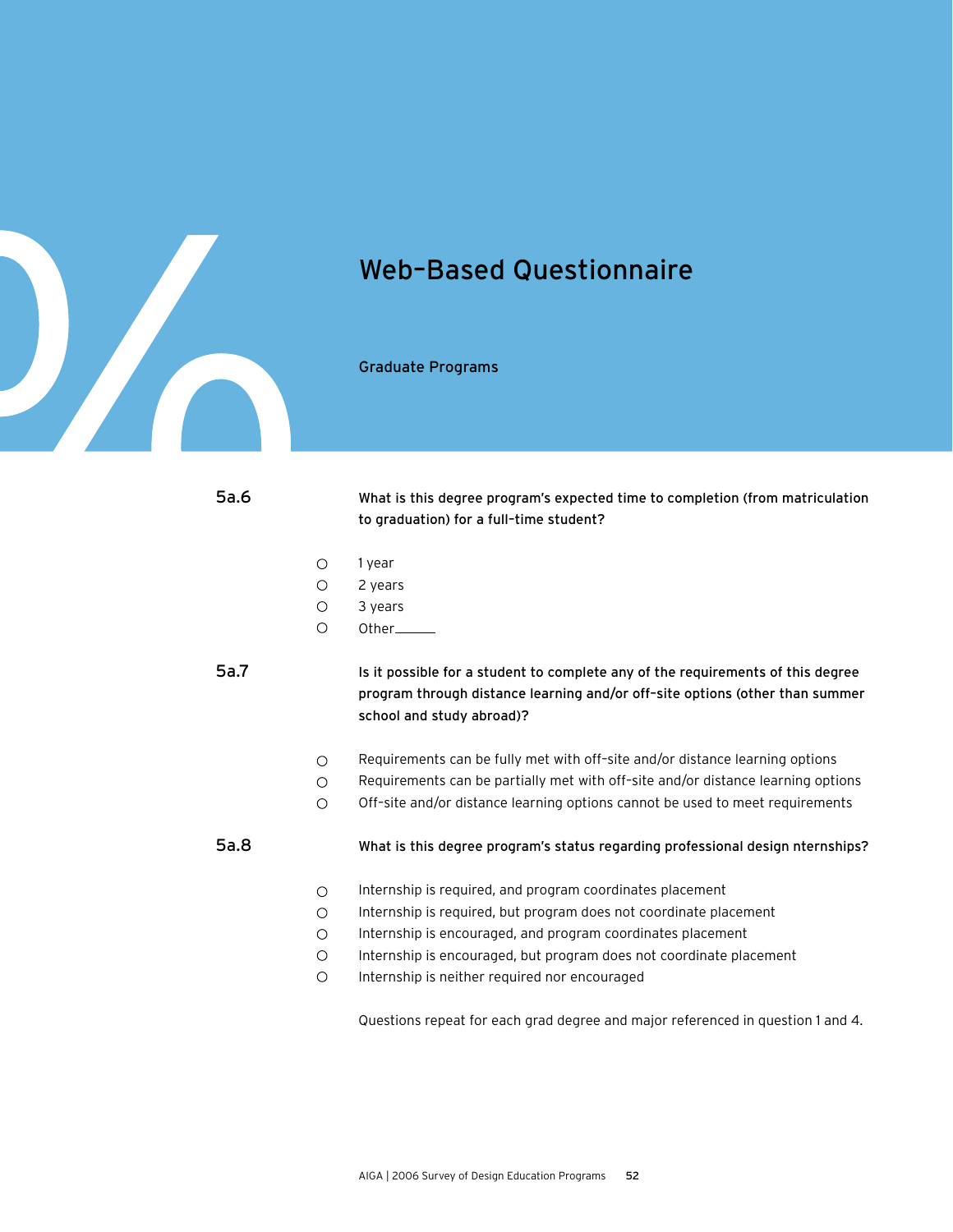

Your Institution

6.

#### Where do the design program(s) you have just reported on reside? Please fill in as many as apply.

Institution (e.g., University of Minnesota) Campus (e.g., Twin Cities) College or School (e.g., College of Human Ecology) Department (e.g., Department of Design + Housing + Apparel)

7.

Which one option most closely matches the nature of your institution? Please select the one best option, based on the highest degree offered.

- Public Associate's college (2–year)  $\circ$
- Private Associate's college (2–year)  $\circ$
- Public independent school or college of art & design  $\circ$
- Private non–profit independent school or college of art & design  $\circ$
- Private for–profit independent school or college of art & design  $\bigcirc$
- $\circ$ Public Baccalaureate college
- $\circ$ Private non–profit Baccalaureate college
- Private for–profit Baccalaureate college  $\bigcirc$
- $\circ$ Public Master's college or university
- $\circ$ Private non–profit Master's college or university
- $\circ$ Private for–profit Master's college or university
- $\bigcirc$ Public Doctoral/research university
- $\circ$ Private non–profit Doctoral/research university
- $\circ$ Private for–profit Doctoral/research university
- $\circ$ Other<sub>\_\_\_\_\_</sub>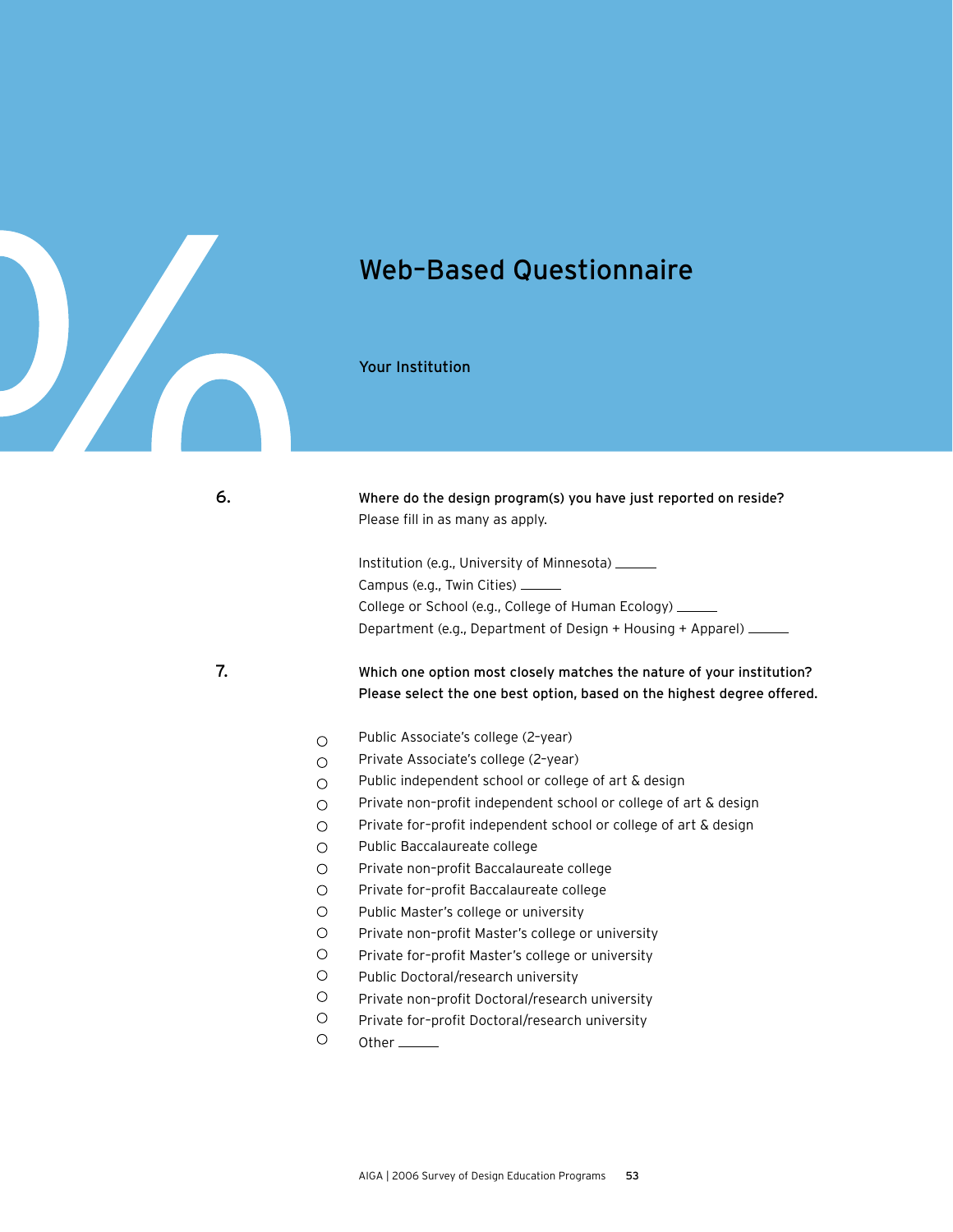

Your Institution

| 8a.  |         | What is the web address (URL) of your institution? ______                                                                                                                    |
|------|---------|------------------------------------------------------------------------------------------------------------------------------------------------------------------------------|
| 8b.  |         | What is the web address (URL) for your design program(s)? ______<br>Enter same if not different from Question 8a.                                                            |
| 9.   |         | What is the mailing address for someone wishing to get information about<br>your design program(s)? ______                                                                   |
| 10.  |         | Other than the program(s) you have just reported on, are there any<br>other communication design and/or interaction design programs at (your<br>campus of) your institution? |
|      | O       | Yes                                                                                                                                                                          |
|      | $\circ$ | No                                                                                                                                                                           |
| 10a. |         | If yes, where? Please fill in as many as apply.                                                                                                                              |
|      |         | College or School (e.g., College of Human Ecology)                                                                                                                           |
|      |         |                                                                                                                                                                              |
|      |         |                                                                                                                                                                              |
|      |         | Department (e.g., Department of Design + Housing + Apparel)                                                                                                                  |
|      |         |                                                                                                                                                                              |
|      |         |                                                                                                                                                                              |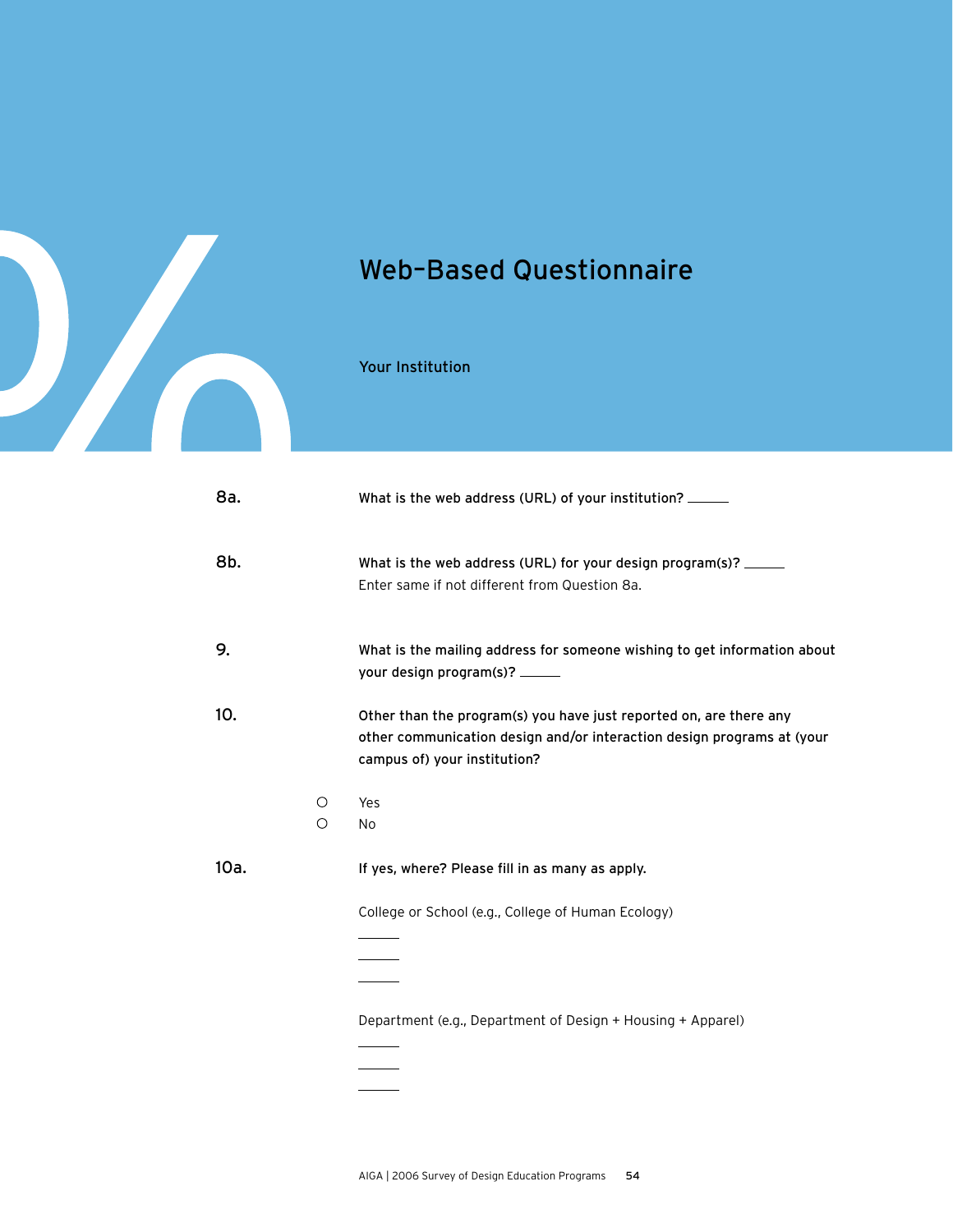

#### Your Faculty

| 11. |            | Does your institution grant tenure?                           |
|-----|------------|---------------------------------------------------------------|
|     | ◯          | Yes                                                           |
|     | ∩          | No                                                            |
| 12. |            | Does faculty at your institution work under a union contract? |
|     | ◯          | All                                                           |
|     | ∩          | Some                                                          |
|     | ∩          | None                                                          |
| 13. |            | How is your institution's academic year structured?           |
|     | $\bigcirc$ | Quarters                                                      |
|     | ∩          | Trimesters                                                    |
|     | ∩          | Semesters                                                     |

Other<sub>\_\_\_\_\_</sub>  $\circ$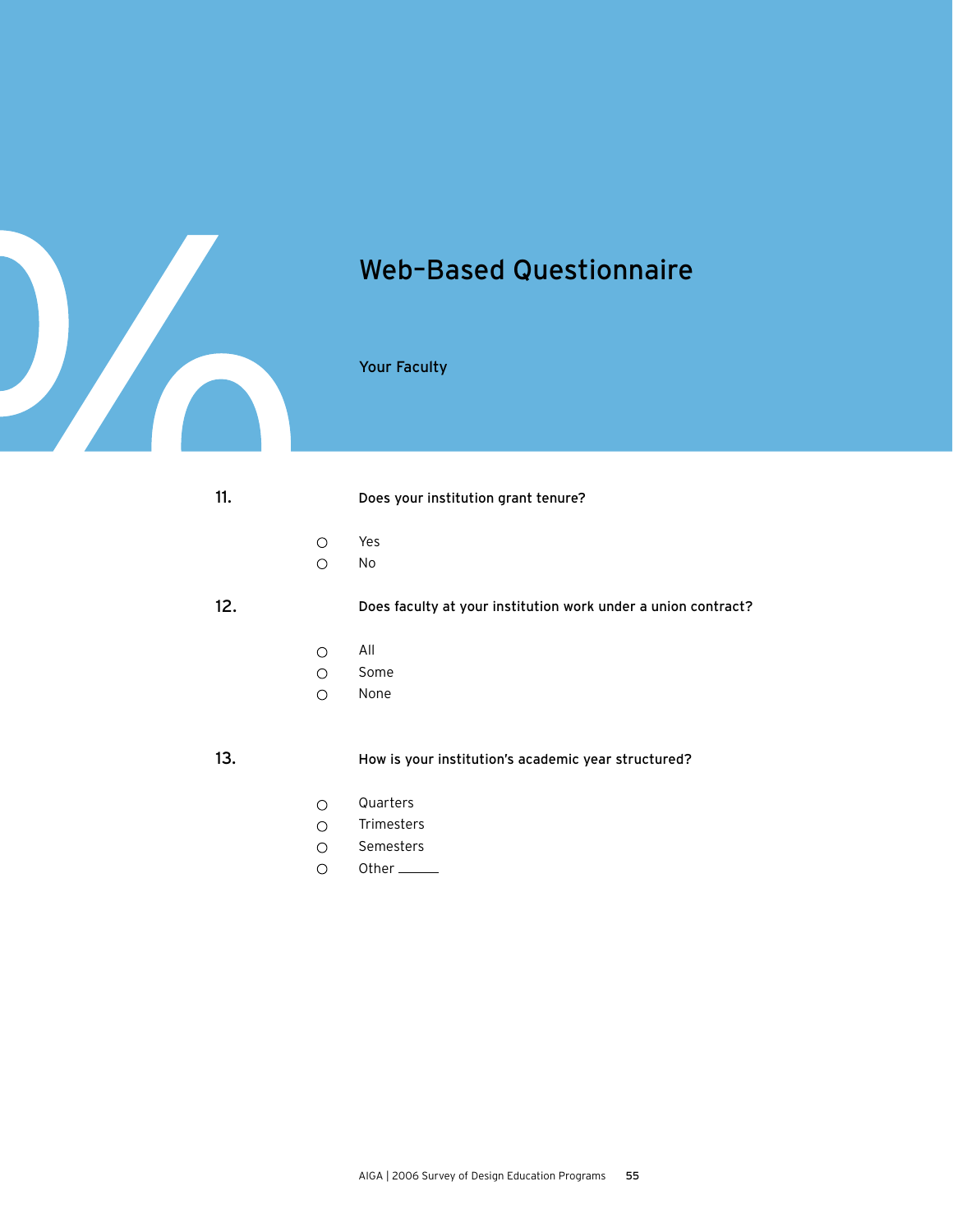

Your Faculty

| 14.  | How many of the faculty members teaching in the design program(s) you have<br>described are employed by your institution full-time (even if they do not teach<br>full-time in design)?                            |
|------|-------------------------------------------------------------------------------------------------------------------------------------------------------------------------------------------------------------------|
|      | How many of the faculty members teaching in the design program(s) you have<br>described are employed by your institution part-time or on an adjunct basis?<br>Please fill in a number for each; if none, enter O. |
|      | #__________ Full-time faculty                                                                                                                                                                                     |
|      | #_______ Part-time and adjunct faculty                                                                                                                                                                            |
| 14a. | How many in each category teach undergraduate design courses?<br>Please fill in a number for each; if none, enter 0.                                                                                              |
|      | #__________ Full-time faculty                                                                                                                                                                                     |
|      | #_______ Part-time and adjunct faculty                                                                                                                                                                            |
| 14b. | How many in each category teach graduate courses?                                                                                                                                                                 |
|      | #_________ Full-time faculty                                                                                                                                                                                      |
|      | #_______ Part-time and adjunct faculty                                                                                                                                                                            |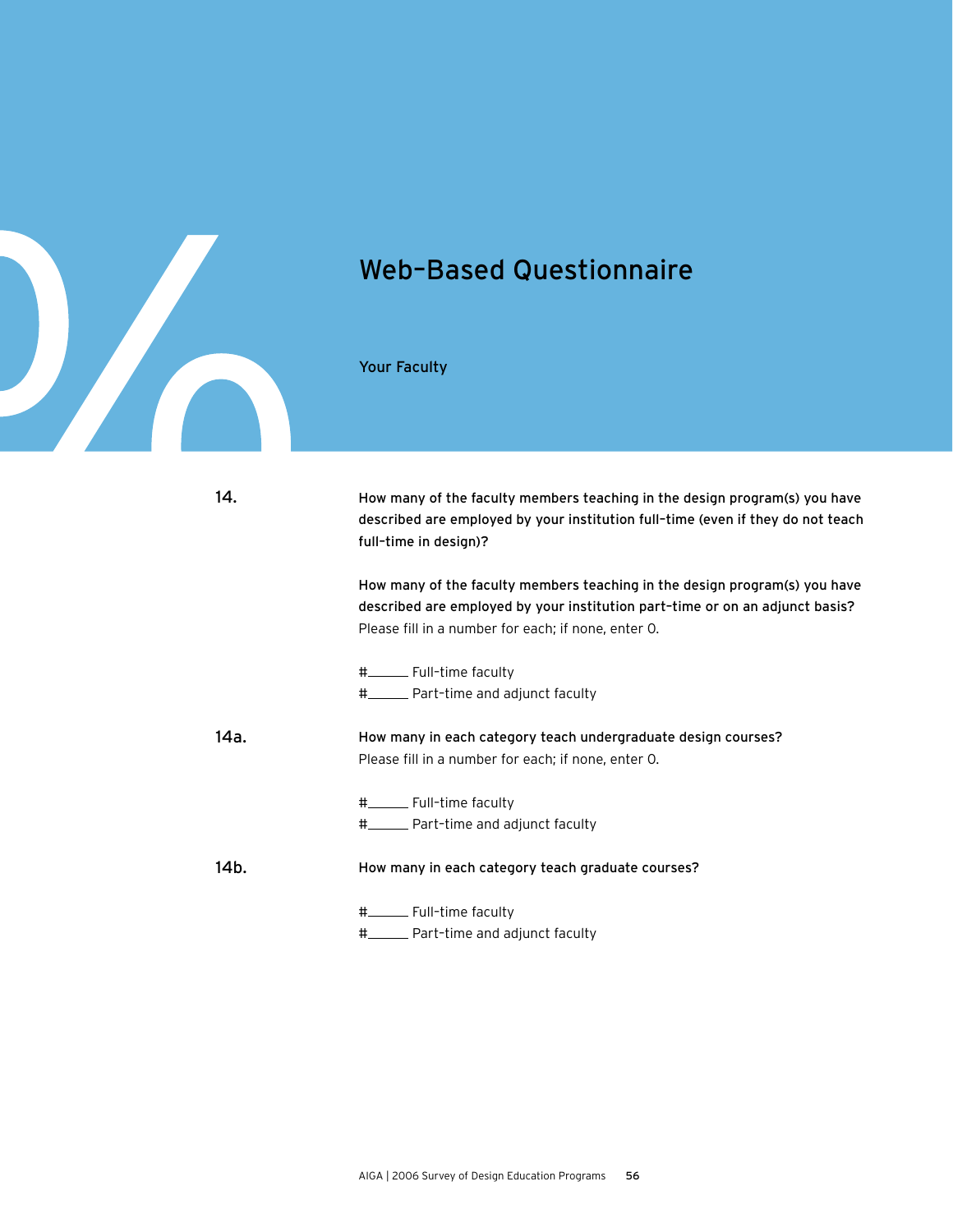

Your Faculty

| 15.  | Of the total number of full-time faculty reported in Question 15, how many fall<br>into each of these categories? Please enter a number for each; if none, enter 0.                                                                     |
|------|-----------------------------------------------------------------------------------------------------------------------------------------------------------------------------------------------------------------------------------------|
|      | #______ Within a tenure system (tenure-track or tenured)<br>#_______ On a contract basis (multi-year contracts; non-tenured)<br>#_______ On a term basis (no contracts; non-tenured)<br>$\texttt{#}\_\_\_\_\$ Other $\_\_\_\_\_\_\_\_\$ |
| 15a. | Of the full-time tenured/tenure-track faculty just reported, how many fall into<br>each of these categories? Please enter a number for each, totaling the number<br>you entered on the blue line of Question 15; if none, enter O.      |
|      | #________ Assistant Professor (tenure provisional)                                                                                                                                                                                      |
|      | #_______ Associate Professors (tenured)                                                                                                                                                                                                 |
|      | #________ Professors (tenured)                                                                                                                                                                                                          |
|      | $\frac{+}{+}$ Other ________                                                                                                                                                                                                            |
| 16a. | (Optional) For listing completeness, please enter the names and email<br>addresses of the FULL-TIME faculty who teach in your design program(s).                                                                                        |
| 16b. | (Optional) For listing completeness, please enter the names and email<br>addresses of the PART-TIME faculty who teach in your design program(s).                                                                                        |
| 17.  | Any comments? _                                                                                                                                                                                                                         |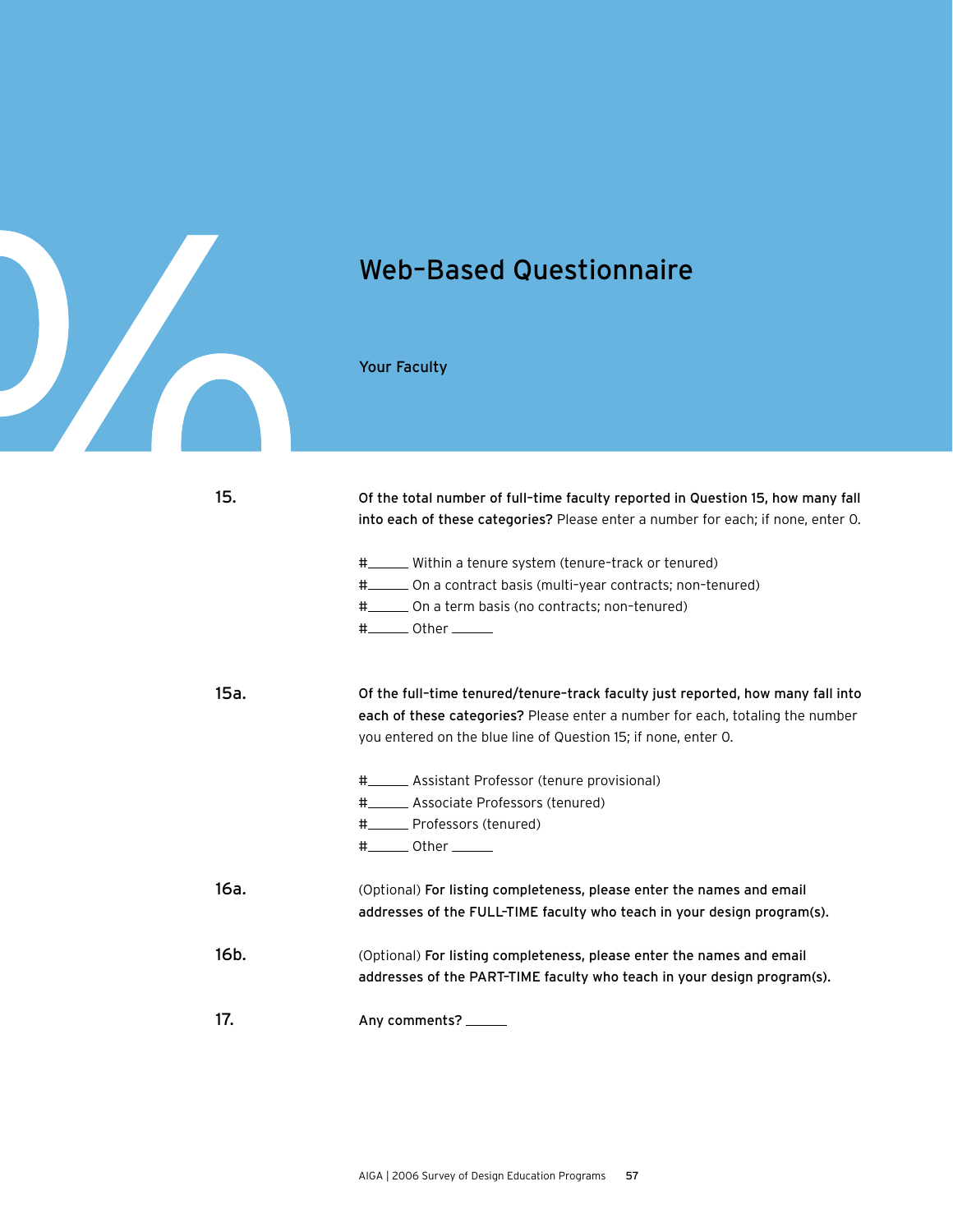# $AIGA$

AIGA | the professional association for design 164 Fifth Avenue New York NY 10010 www.aiga.org